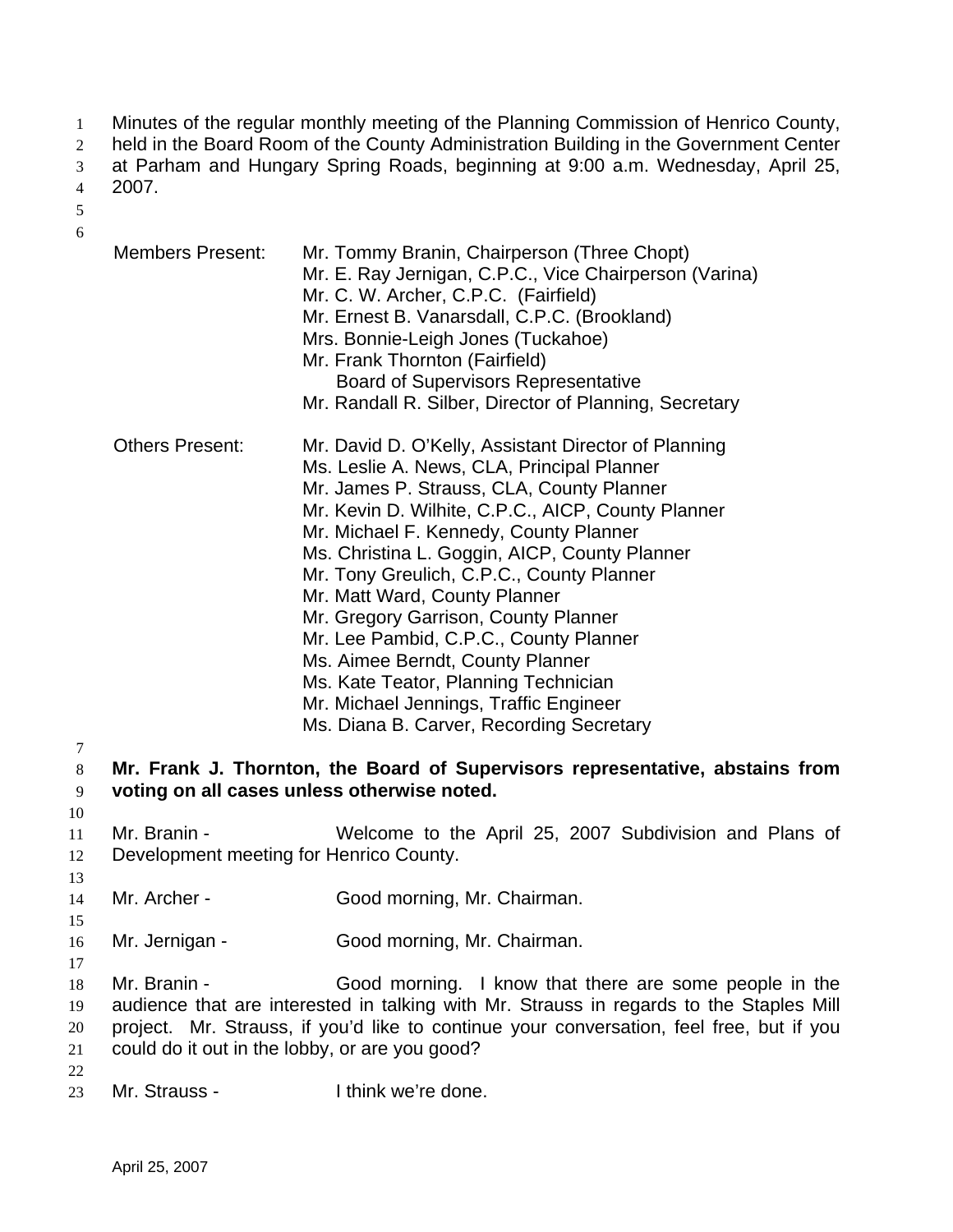24

29

25 26 27 28 Mr. Branin - The You're done? Okay. There is no one from the press here this morning, but we do have our supervisor, Mr. Thornton. I would like to welcome you this morning, Mr. Thornton, and also Mr. O'Kelly in the back. With that, Mr. Silber, I'm turning it over to you.

30 31 32 33 34 35 36 37 38 39 40 41 42 43 44 45 46 47 48 49 50 Mr. Silber - Thank you, Mr. Chairman. Good morning to everyone. Before we start the agenda, I wanted to introduce some staff, if you would allow me to. We have filled several positions in our office due to promotions and to a retirement, so we have three new staff with us today that I wanted to introduce. The first is Lee Pambid. Lee, if you could stand up please. Lee is filling Mike Kennedy's position. Mike was promoted and Lee has filled his position. Lee has an undergraduate degree from VCU in Urban Studies and Planning. He comes to us from the Town of South Boston, where he was employed for approximately seven years. He has a wide variety of skills and experience that should help us quite a bit in the plan review section, so Lee is one of our new planners. Second is Aimee Berndt. Aimee has her Bachelor's degree in Urban Studies from VCU and her Master's degree in Urban and Regional Planning from VCU. She came to us from the Virginia Economic Development Partnership, where she was serving as a GIS intern. Both Lee and Aimee started with us on April  $4<sup>th</sup>$ . Finally, last but not least, is Kate Teator who is a Planning Technician. She filled Bob Eagle's position. You may know Bob Eagle who worked for us for many, many years and has retired. Kate is filling his position. If she looks familiar to you, she was a County employee with the Permit Center before coming to the Planning Department. She worked three years in the Permit Center and before that, she worked in Purcellville, Virginia in the Planning Department. She has her bachelor's degree in Geography from Mary Washington. She started on the 18<sup>th</sup>. I wanted to introduce the three of them to the Planning Commission.

51

52 53 54 55 56 Ms. News - Good morning, Mr. Secretary, members of the Planning Commission. We have three requests for deferrals this morning. The first is found on page 3 of your agenda and is located in the Three Chopt District. This is a Transfer of Approval, POD-36-88, Chem Treat Building. The applicant is requesting a deferral to the May 23, 2007 meeting.

57

58 **TRANSFER OF APPROVAL (Deferred from the March 28, 2007 Meeting)**

59

POD-36-88 Chem Treat Building – 4301 Dominion Boulevard **William Homiller for 4301 Dominion Boulevard, LLC:**  Request for transfer of approval as required by Chapter 24, Section 24-106 of the Henrico County Code from Lakefront Associates, L.P. to 4301 Dominion Boulevard, LLC. The 2.457-acre site is located at 4301 Dominion Boulevard, on the west line of Dominion Boulevard, approximately 450 feet north of its intersection with Innslake Drive on parcel 747-762-9548. The zoning is O-3C, Office District (Conditional) and C-1, Conservation District. County water and sewer. **(Three Chopt)**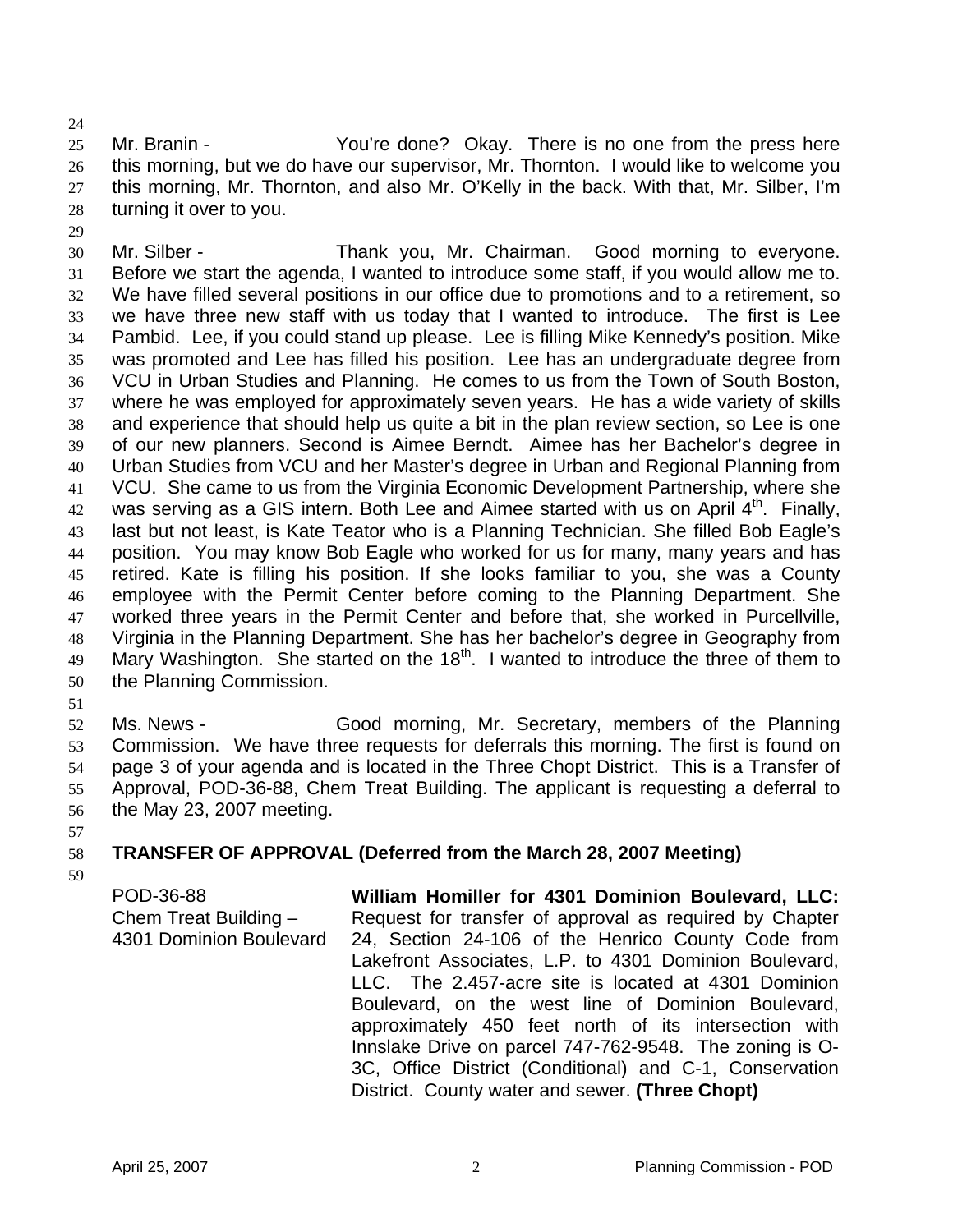- 60 61 62 63 64 65 Mr. Branin - Is there anyone in the audience in opposition to the deferral of this transfer of approval request for POD-36-88, Chem Treat Building, Three Chopt District? No opposition. I would like to move that POD-36-88 be deferred to the May 23, 2007 meeting, per the applicant's request.
- 66 Mr. Vanarsdall - Second.
- 68 69 Mr. Branin - **Motion made by Mr. Branin, seconded by Mr. Vanarsdall.** All in favor say aye. All opposed say no. The ayes have it. The motion carries.
- 70

73

67

- 71 72 At the request of the applicant, the Planning Commission deferred POD-36-88, Chem Treat Building, to its May 23, 2007 meeting.
- 74 75 76 Ms. News - The next item is on page 31 of your agenda and located in the Varina District. This is SUB-14-07, Village @ Olde Colony (February 2007 Plan) for 6 lots. The applicant is requesting a deferral to the May 23, 2007 meeting.
- 77

#### 78 **SUBDIVISION (Deferred from the March 28, 2007 Meeting)**

79

SUB-14-07 Village @ Olde Colony (February 2007 Plan) - Harmony Avenue

**Bay Design Group, P.C. for Shurm Construction, Inc. and Sydney and Sydney Development, LLC**: The 3.673 acre site proposed for a subdivision of 6 single-family homes is located along the south line of Harmony Avenue and the northern terminus of Woodside Street on parcel 803-696-9576. The zoning is R-3C, One-Family Residence District (Conditional). County water and sewer. **(Varina) 6 Lots**

- 81 82 Mr. Branin - The Is anyone in opposition to the deferral of SUB-14-07, Village @ Olde Colony (February 2007 Plan)? No opposition.
- 84 85 Mr. Jernigan - Mr. Chairman, I move for deferral for SUB-14-07, Village @ Olde Colony, to the May 23, 2007 meeting by request of the applicant.
- 86 87

80

83

- Mr. Vanarsdall Second.
- 89 90 Mr. Branin - **Motion made by Mr. Jernigan, seconded by Mr. Vanarsdall.** All in favor say aye. All opposed say no. The ayes have it. The motion carries.
- 91

- 92 93 At the request of the applicant, the Planning Commission deferred SUB-14-07, Village @ Olde Colony (February 2007 Plan), to its May 23, 2007 meeting.
- 94 95 96 97 Ms. News - The last item is on page 36 of your agenda and located in the Varina District. This is SUB-25-07, Carters Green (April 2007 Plan) for 41 lots. The applicant is requesting a deferral for three months to the July 25, 2007 meeting.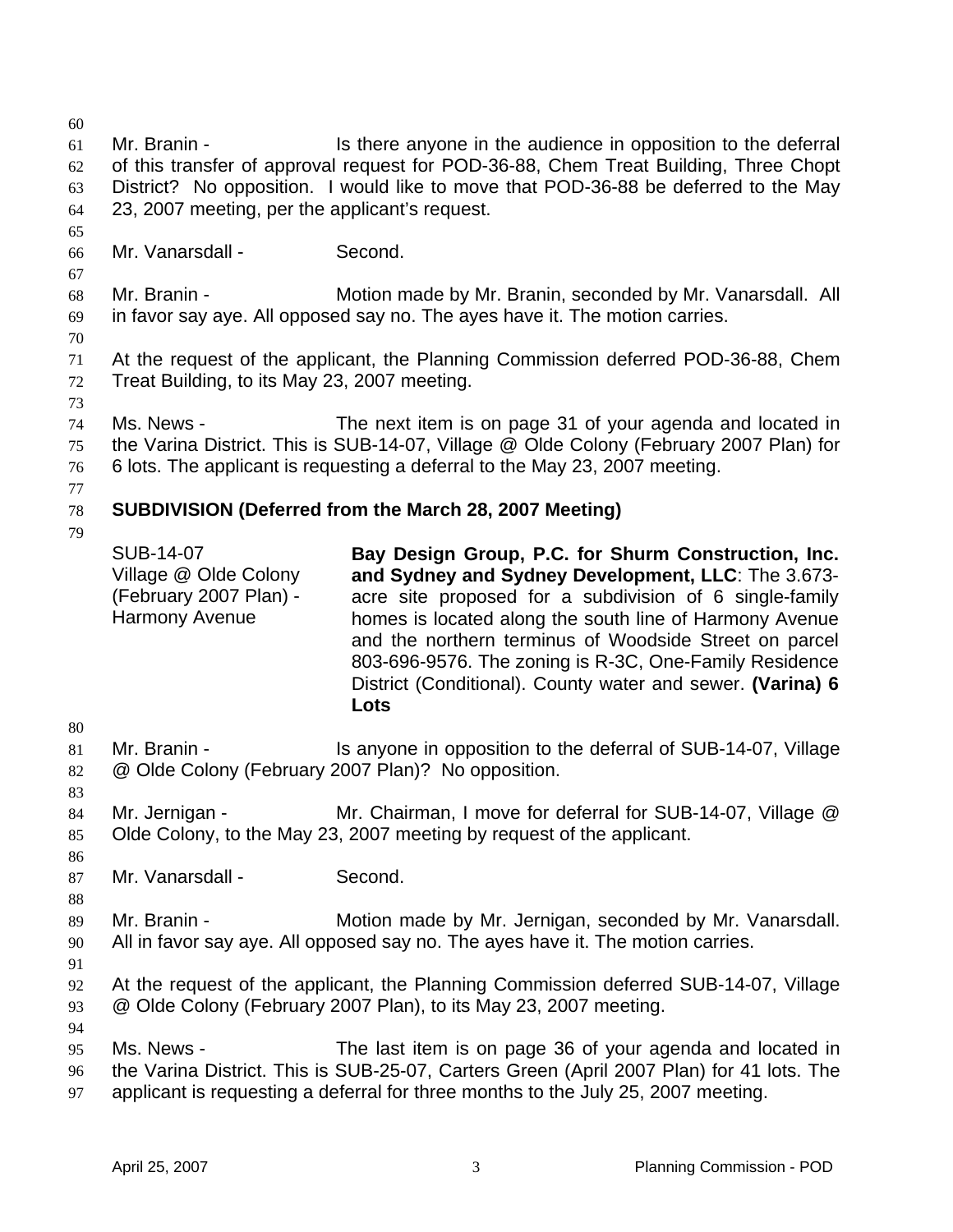### 98 **SUBDIVISION**

99

| フフ                                                                 | <b>SUB-25-07</b><br><b>Carters Green</b><br>(April 2007 Plan)     | Austin Brockenbrough & Associates, L.L.P. for Rusty<br>Acres: The 23.8-acre site proposed for a subdivision of 41<br>single-family zero lot line homes is located on the south<br>line of Meadow Road, 0.70 mile east of Hanover Road<br>(Route 156) on parcels 832-719-2212 and 832-718-1235.<br>zoning is R-5AC, General Residence<br><b>District</b><br>The<br>(Conditional) and ASO, Airport Safety Overlay District.<br>County water and sewer. (Varina) 41 Lots                                                                                                                                                                                                                    |
|--------------------------------------------------------------------|-------------------------------------------------------------------|------------------------------------------------------------------------------------------------------------------------------------------------------------------------------------------------------------------------------------------------------------------------------------------------------------------------------------------------------------------------------------------------------------------------------------------------------------------------------------------------------------------------------------------------------------------------------------------------------------------------------------------------------------------------------------------|
| 100<br>101<br>102                                                  | Mr. Branin -<br>Green (April 2007 Plan)? No opposition.           | Is anyone in opposition to the deferral of SUB-25-07, Carters                                                                                                                                                                                                                                                                                                                                                                                                                                                                                                                                                                                                                            |
| 103<br>104<br>105<br>106                                           | Mr. Vanarsdall -                                                  | Mr. Chairman, I move for deferral of SUB-25-07, Carters<br>Green, to the July 25, 2007 meeting at the request of the applicant.                                                                                                                                                                                                                                                                                                                                                                                                                                                                                                                                                          |
| 107<br>108                                                         | Mr. Vanarsdall -                                                  | Second.                                                                                                                                                                                                                                                                                                                                                                                                                                                                                                                                                                                                                                                                                  |
| 109<br>110<br>111<br>112                                           | Mr. Branin -<br>carries.                                          | The motion was made by Mr. Jernigan, seconded by Mr.<br>Vanarsdall. All in favor say aye. All opposition say no. The ayes have it. The motion                                                                                                                                                                                                                                                                                                                                                                                                                                                                                                                                            |
| 113<br>114                                                         | Ms. News -                                                        | We have no further requests.                                                                                                                                                                                                                                                                                                                                                                                                                                                                                                                                                                                                                                                             |
| 115<br>116<br>117<br>118<br>119<br>120<br>121<br>122<br>123<br>124 | Mr. Silber -<br>items today on the expedited agenda. Ms. News?    | Any deferrals by Planning Commission members this<br>morning? Okay. Hearing none, next on the agenda would be consideration of our<br>expedited items. These are plans for which there are no known outstanding issues,<br>staff is recommending approval of these cases, they're somewhat minor in nature, and<br>there is no known opposition. The applicant is agreeable to all the annotations and the<br>conditions recommended by staff. These would be considered without a full hearing. If<br>there is opposition to any of these plans, they will be pulled off the expedited agenda<br>and heard in the order in which they're found on the full agenda.  We have a number of |
| 125<br>126<br>127                                                  | Ms. News -<br>Park - Building #2. Staff is recommending approval. | The first items is on page 4 of your agenda and is located in<br>the Varina District. This is a Transfer of Approval for POD-80-91, Industrial Business                                                                                                                                                                                                                                                                                                                                                                                                                                                                                                                                  |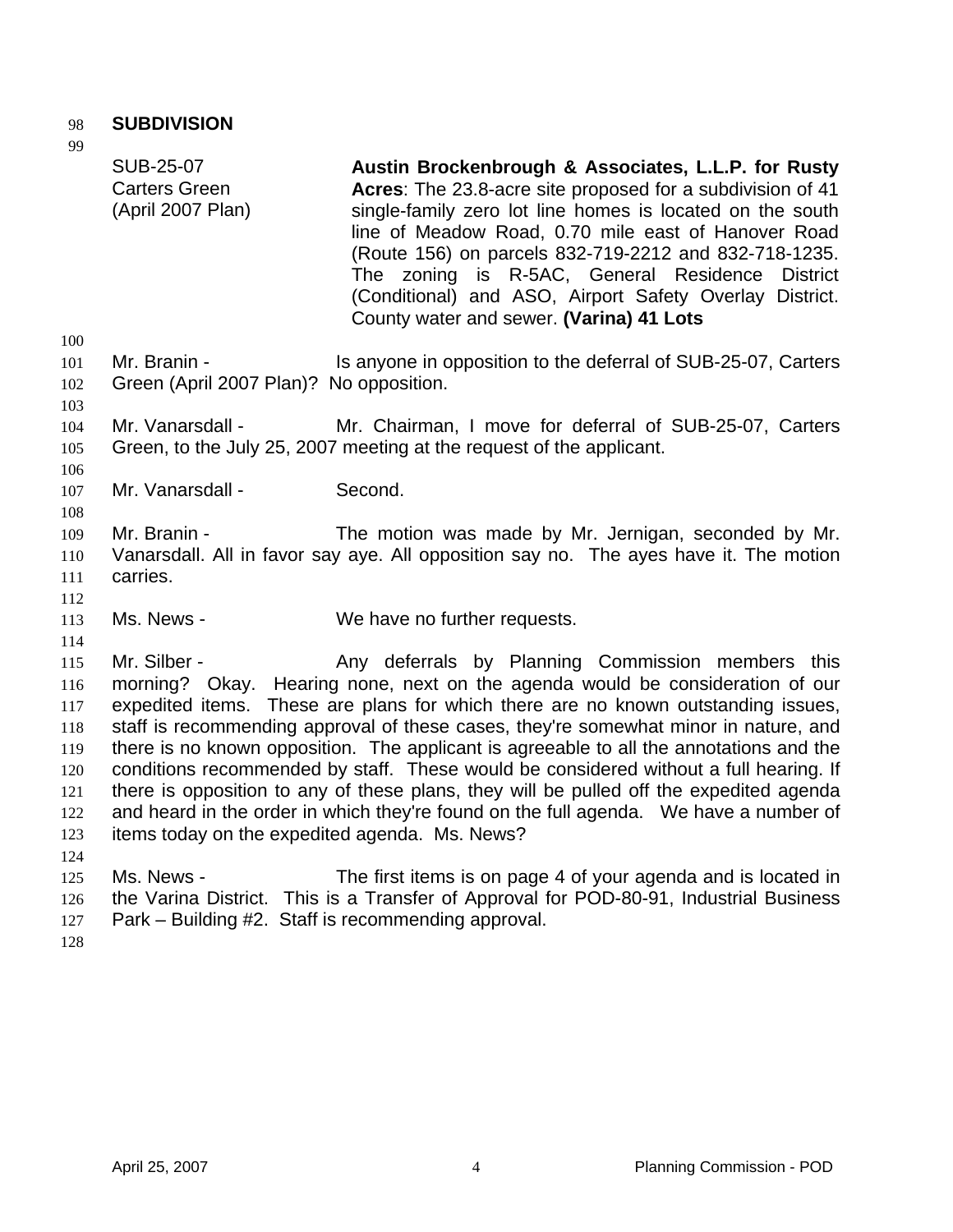### 129 **TRANSFER OF APPROVAL**

| 130                                    | POD-80-91<br>Industrial Business Park -<br>Building #2 - International<br><b>Trade Court</b> | Beverly Crump for RBP Associates, LLC: Request for<br>transfer of approval as required by Chapter 24, Section 24-<br>106 of the Henrico County Code from Virginia Warehouse,<br>LLC to RBP Associates, LLC. The 10.9-acre site is located<br>at 4641 International Trade Court, approximately 900 feet<br>east of Oakleys Lane on parcel 819-717-1740. The zoning<br>is M-1C, Light Industrial District (Conditional) and ASO,<br>Airport Safety Overlay District. County water and sewer.<br>(Varina) |
|----------------------------------------|----------------------------------------------------------------------------------------------|--------------------------------------------------------------------------------------------------------------------------------------------------------------------------------------------------------------------------------------------------------------------------------------------------------------------------------------------------------------------------------------------------------------------------------------------------------------------------------------------------------|
| 131<br>132<br>133                      | Mr. Branin -                                                                                 | Is anybody in opposition to POD-80-91? No one.                                                                                                                                                                                                                                                                                                                                                                                                                                                         |
| 134<br>135<br>136                      | Mr. Jernigan -                                                                               | Mr. Chairman, with that, I will move for approval of the<br>Transfer of Approval for POD-80-91, Industrial Business Park - Building #2.                                                                                                                                                                                                                                                                                                                                                                |
| 137<br>138                             | Mr. Archer -                                                                                 | Second.                                                                                                                                                                                                                                                                                                                                                                                                                                                                                                |
| 139<br>140<br>141                      | Mr. Branin -                                                                                 | Motion made by Mr. Jernigan, seconded by Mr. Archer. All in<br>favor say aye. All opposed say no. The ayes have it. The motion carries.                                                                                                                                                                                                                                                                                                                                                                |
| 142<br>143<br>144<br>145               |                                                                                              | The Planning Commission approved the transfer of approval request for POD-80-91,<br>Industrial Business Park - Building #2 subject to the standard and added conditions<br>previously approved and the following additional condition:                                                                                                                                                                                                                                                                 |
| 146<br>147<br>148<br>149               | 1 <sub>1</sub>                                                                               | The site deficiencies, as identified in the inspection report dated April 16, 2007<br>shall be corrected by June 30, 2007. The deficiencies include cleaning up<br>construction debris and trash and replanting dead landscape material.                                                                                                                                                                                                                                                               |
| 150<br>151<br>152<br>153<br>154<br>155 | Ms. News -<br>the Brookland District.                                                        | The next item is on page 8 of your agenda and is located in<br>This is POD-16-07 (POD-85-82 Revised), Commonwealth<br>Endodontics. There is an addendum item on page 1 of your addendum, which includes<br>a revised recommendation for approval and indicates that the revised architecturals and<br>site plan in the agenda have been reviewed by staff and satisfy staff's concerns.                                                                                                                |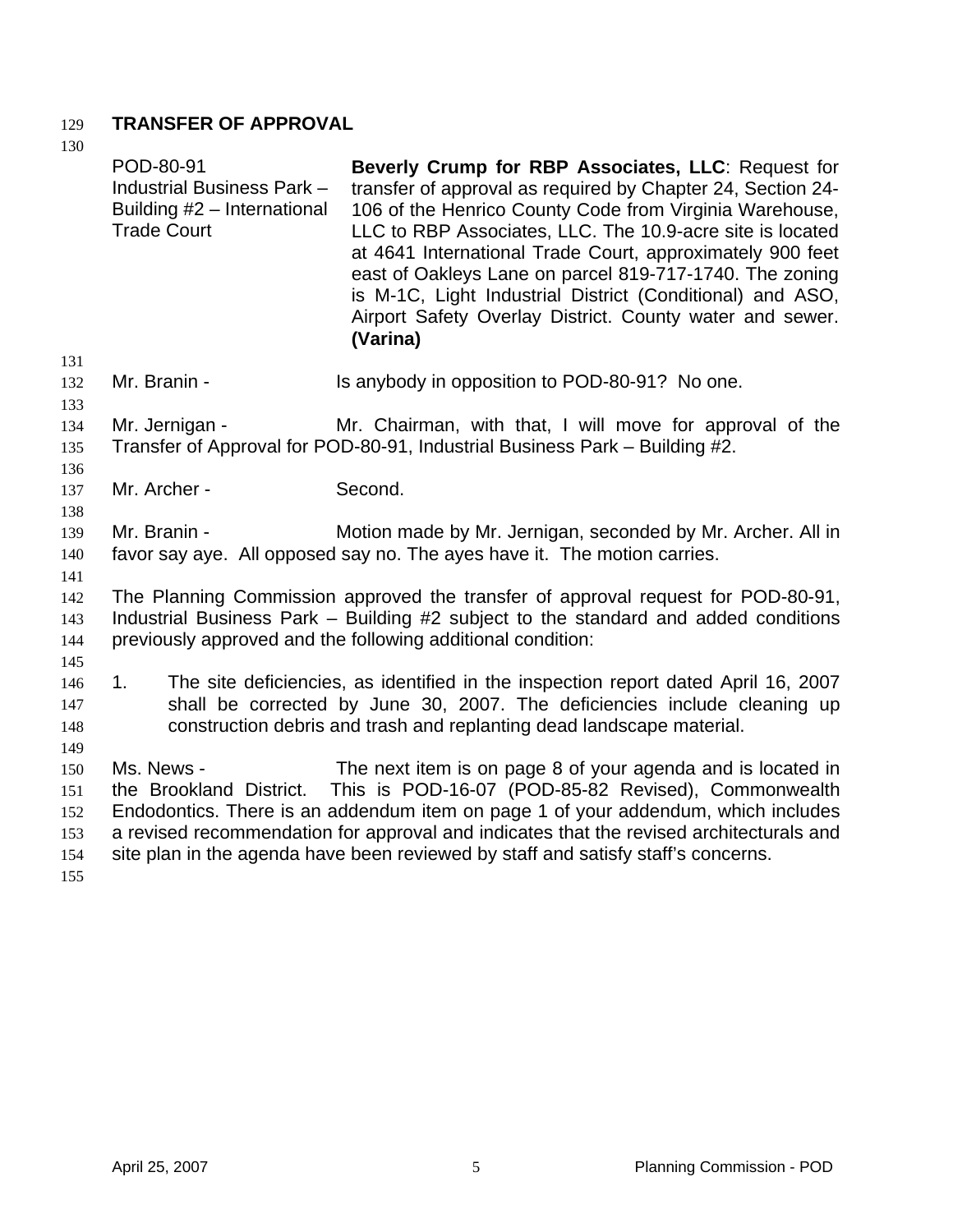# 156 **PLAN OF DEVELOPMENT (Deferred from March 28, 2007 Meeting)**

| 1.37                                   | POD-16-07                                                                                                                                                                                                                                                              | Commonwealth<br>Endodontics - 3107<br><b>Hungary Spring Road</b><br>(POD-85-82 Revised) | Koontz-Bryant, P.C. for Formanas, LLC and Sowers<br><b>Construction:</b> Request for approval of a plan of<br>development, as required by Chapter 24, Section 24-106<br>of the Henrico County Code, to construct a one-story,<br>5,177 square foot medical office building. The 0.87-acre<br>site is located on the southeast corner of the intersection<br>of Hungary Spring Road and Somoa Drive on parcel 766-<br>O-1C, Office<br>The<br>zoning<br>is<br>753-7462.<br><b>District</b><br>(Conditional). County water and sewer. (Brookland) |  |
|----------------------------------------|------------------------------------------------------------------------------------------------------------------------------------------------------------------------------------------------------------------------------------------------------------------------|-----------------------------------------------------------------------------------------|------------------------------------------------------------------------------------------------------------------------------------------------------------------------------------------------------------------------------------------------------------------------------------------------------------------------------------------------------------------------------------------------------------------------------------------------------------------------------------------------------------------------------------------------|--|
| 158<br>159<br>160<br>161               |                                                                                                                                                                                                                                                                        | Mr. Branin -<br>Endodontics? No one.                                                    | POD-16-07, Commonwealth<br>ls.<br>opposed<br>anyone<br>to                                                                                                                                                                                                                                                                                                                                                                                                                                                                                      |  |
| 162<br>163<br>164<br>165<br>166        | approval.                                                                                                                                                                                                                                                              | Mr. Vanarsdall -                                                                        | Mr. Chairman, I move that POD-16-07 be approved on the<br>expedited agenda with the standard conditions for developments of this type and the<br>following conditions 24 through 31, and the addendum as Ms. News said recommends                                                                                                                                                                                                                                                                                                              |  |
| 167<br>168                             |                                                                                                                                                                                                                                                                        | Mrs. Jones -                                                                            | Second.                                                                                                                                                                                                                                                                                                                                                                                                                                                                                                                                        |  |
| 169<br>170                             |                                                                                                                                                                                                                                                                        | Mr. Branin -                                                                            | Motion by Mr. Vanarsdall, seconded by Mrs. Jones. All in<br>favor say aye. All opposed say no. The ayes have it. The motion carries.                                                                                                                                                                                                                                                                                                                                                                                                           |  |
| 171<br>172<br>173<br>174<br>175        | The Planning Commission approved POD-16-07, Commonwealth Endodontics (POD-<br>85-82 Revised), subject to the annotations on the plans, the standard conditions<br>attached to these minutes for developments of this type, and the following additional<br>conditions: |                                                                                         |                                                                                                                                                                                                                                                                                                                                                                                                                                                                                                                                                |  |
| 176<br>177<br>178<br>179<br>180<br>181 | 24.                                                                                                                                                                                                                                                                    |                                                                                         | The easements for drainage and utilities as shown on approved plans shall be<br>granted to the County in a form acceptable to the County Attorney prior to any<br>occupancy permits being issued. The easement plats and any other required<br>information shall be submitted to the County Real Property Agent at least sixty<br>(60) days prior to requesting occupancy permits.                                                                                                                                                             |  |
| 182                                    | 25.                                                                                                                                                                                                                                                                    |                                                                                         | The developer shall provide fire hydrants as required by the Department of Public                                                                                                                                                                                                                                                                                                                                                                                                                                                              |  |
| 183                                    | 26.                                                                                                                                                                                                                                                                    | Utilities and Division of Fire.<br>Outside storage shall not be permitted.              |                                                                                                                                                                                                                                                                                                                                                                                                                                                                                                                                                |  |
| 184<br>185                             | 27.                                                                                                                                                                                                                                                                    |                                                                                         | The proffers approved as a part of zoning case C-61C-06 shall be incorporated in                                                                                                                                                                                                                                                                                                                                                                                                                                                               |  |
| 186                                    |                                                                                                                                                                                                                                                                        | this approval.                                                                          |                                                                                                                                                                                                                                                                                                                                                                                                                                                                                                                                                |  |
| 187                                    | 28.                                                                                                                                                                                                                                                                    |                                                                                         | All exterior lighting fixtures shall be designed and arranged so the source of light                                                                                                                                                                                                                                                                                                                                                                                                                                                           |  |
| 188                                    |                                                                                                                                                                                                                                                                        |                                                                                         | is not visible from the roadways or adjacent residential properties. The lighting                                                                                                                                                                                                                                                                                                                                                                                                                                                              |  |
| 189                                    |                                                                                                                                                                                                                                                                        |                                                                                         | shall be low intensity, residential in character, and the height or standards shall                                                                                                                                                                                                                                                                                                                                                                                                                                                            |  |
| 190                                    |                                                                                                                                                                                                                                                                        | not exceed 15 feet.                                                                     |                                                                                                                                                                                                                                                                                                                                                                                                                                                                                                                                                |  |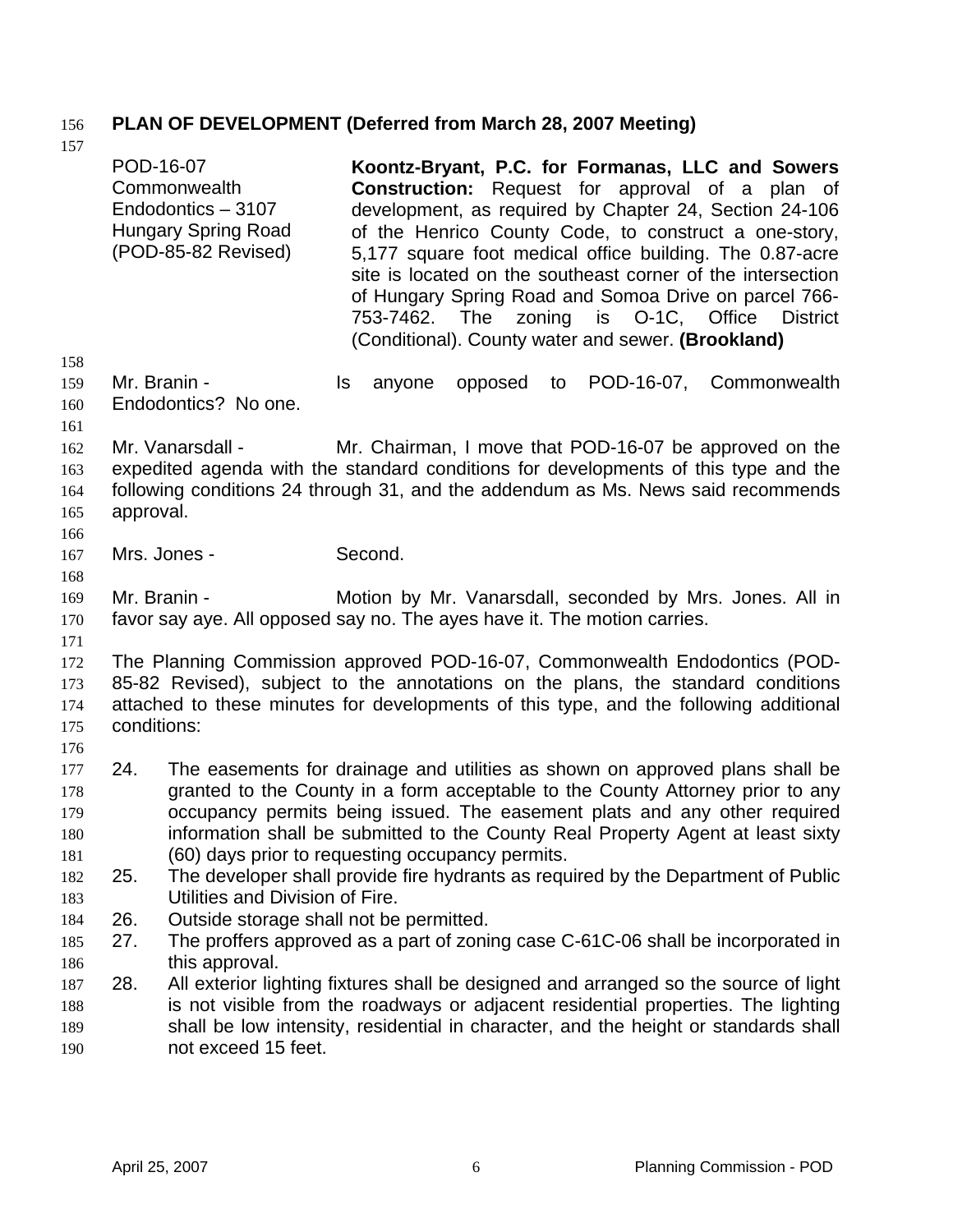- 29. Deviations from County standards for pavement, curb or curb and gutter design shall be approved by the County Engineer prior to final approval of the construction plans by the Department of Public Works. 191 192 193
- 194 195 196 30. Insurance Services Office (ISO) calculations must be included with the plans and contracts and must be approved by the Department of Public Utilities prior to the issuance of a building permit.
- 197 198 199 200 201 31. The location of all existing and proposed utility and mechanical equipment (including HVAC units, electric meters, junction and accessory boxes, transformers, and generators) shall be identified on the landscape plans. All equipment shall be screened by such measures as determined appropriate by the Director of Planning or the Planning Commission at the time of plan approval.
- 203 204 205 206 Ms. News - The next item is on page 10 of your agenda and located in the Three Chopt District. This is POD-17-07, Westmark Four. There is an addendum item on page 2 of your addendum, which includes the revised condition #24 relating to required widening and the construction of the improvements on Cox Road.
- 207 208

202

#### 209 **PLAN OF DEVELOPMENT (Deferred from the March 28, 2007 Meeting**)

210

POD-17-07

Road and I-64

Westmark Four – Cox **Vanasse Hangen Brustlin, Inc. for RER/New Boston Cox Road, LLC:** Request for approval of a plan of development, as required by Chapter 24, Section 24-106 of the Henrico County Code, to construct a building pad and parking for a future 100,000 square foot office building. The 5.43-acre site is located on the west line of Cox Road approximately 1,200 feet south of the intersection of W. Broad Street (U.S. Route 250) and Cox Road on parcel 747-759-4312. The zoning is O-3C, Office District (Conditional) and O-3, Office District. County water and sewer. **(Three Chopt)**

211

212 213 214 Mr. Branin - Is anyone in opposition to POD-17-07? None? Then I'd like to move that POD-17-07 be approved on the expedited agenda subject to the standard conditions for projects of this type, conditions 24 through 32, and the revised 24.

215 216

217

Mr. Jernigan - Second.

218 219 Mr. Branin - **Motion made by Mr. Branin, seconded by Mr. Jernigan. All in** favor say aye. All opposed say no. The ayes have it. The motion carries.

220

221 222 223 The Planning Commission approved POD-17-07, Westmark Four, subject to the annotations on the plans, the standard conditions attached to these minutes for developments of this type, and the following additional conditions: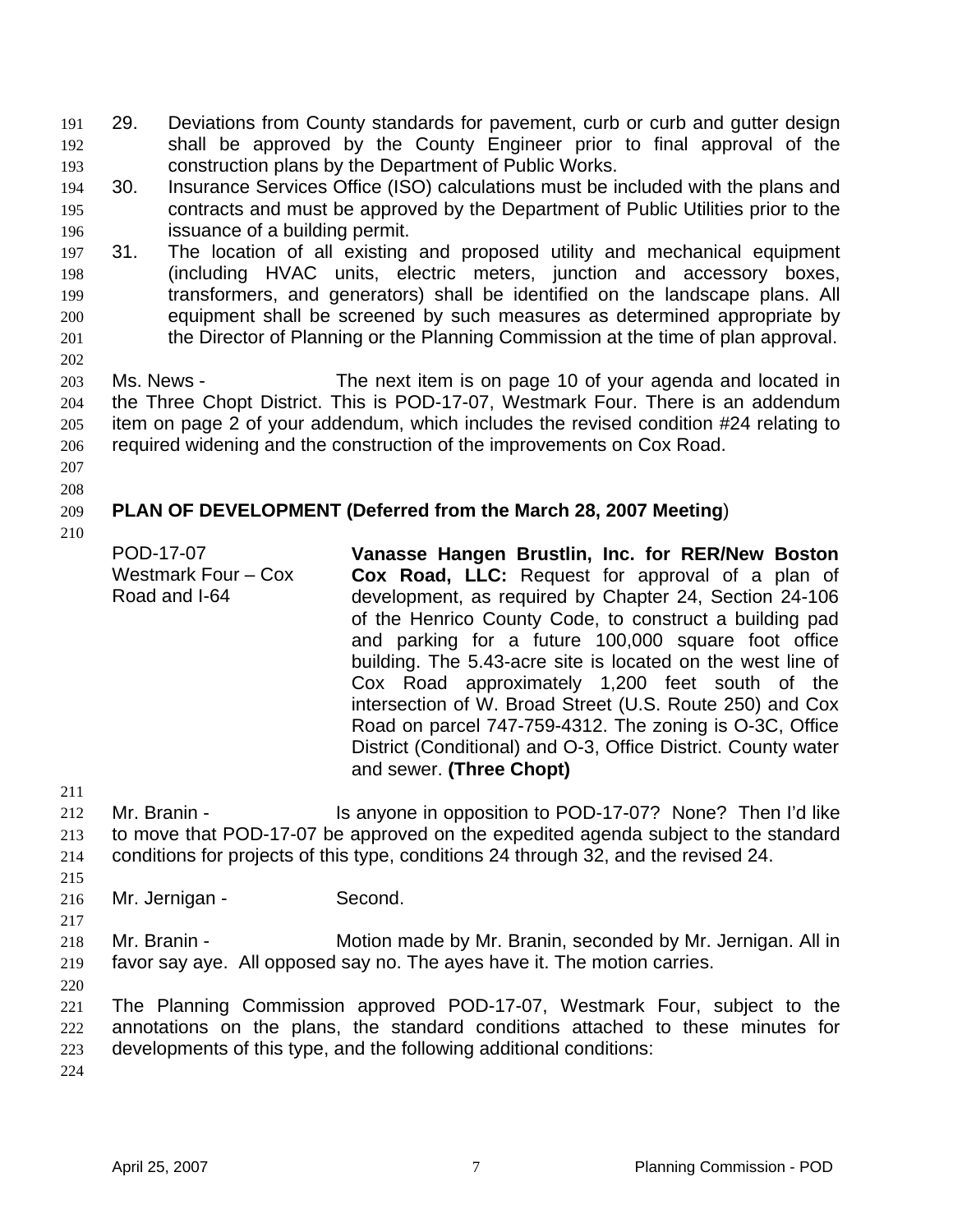- 225 24. The widening of Cox Road as shown on approved plans shall be completed prior 226 **to any occupancy permits being issued.**
- 227 228 229 230 **REVISED –** Construction to widen Cox Road to 33.5 feet from the centerline to face of curb is required along the frontage of Cox Road, with a 2:1 asphalt taper back to the existing pavement to the south. The road widening improvements shall be completed concurrently with the construction of the parking lot.
- 231 232 233 234 235 25. The easements for drainage and utilities as shown on approved plans shall be granted to the County in a form acceptable to the County Attorney prior to any occupancy permits being issued. The easement plats and any other required information shall be submitted to the County Real Property Agent at least sixty (60) days prior to requesting occupancy permits.
- 236 237 26. The entrances and drainage facilities on Interstate 64 shall be approved by the Virginia Department of Transportation and the County.
- 238 239 240 241 27. A notice of completion form, certifying that the requirements of the Virginia Department of Transportation entrances permit have been completed, shall be submitted to the Department of Planning prior to any occupancy permits being issued.
- 242 243 28. The developer shall provide fire hydrants as required by the Department of Public Utilities and Division of Fire.
- 244 245 29. The proffers approved as a part of zoning cases C-41C-06 and C-61C-89 shall be incorporated in this approval.
- 246 247 30. Storm water retention, based on the 50-10 concept, shall be incorporated into the drainage plans.
- 248 249 250 31. Insurance Services Office (ISO) calculations must be included with the plans and contracts and must be approved by the Department of Public Utilities prior to the issuance of a building permit.
- 251 252 253 254 255 32. The location of all existing and proposed utility and mechanical equipment (including HVAC units, electric meters, junction and accessory boxes, transformers, and generators) shall be identified on the landscape plans. All equipment shall be screened by such measures as determined appropriate by the Director of Planning or the Planning Commission at the time of plan approval.
- 257 258 259 260 261 Ms. News - The next item is on page 12 of your agenda and is located in the Three Chopt District. This is POD-18-07, Westmark II, Phase II. There is also an addendum item on page 2, which includes a revised condition #26, and this is related to provision of a sidewalk along W. Broad Street connecting future development west of the existing entrance to the eastern property line.

262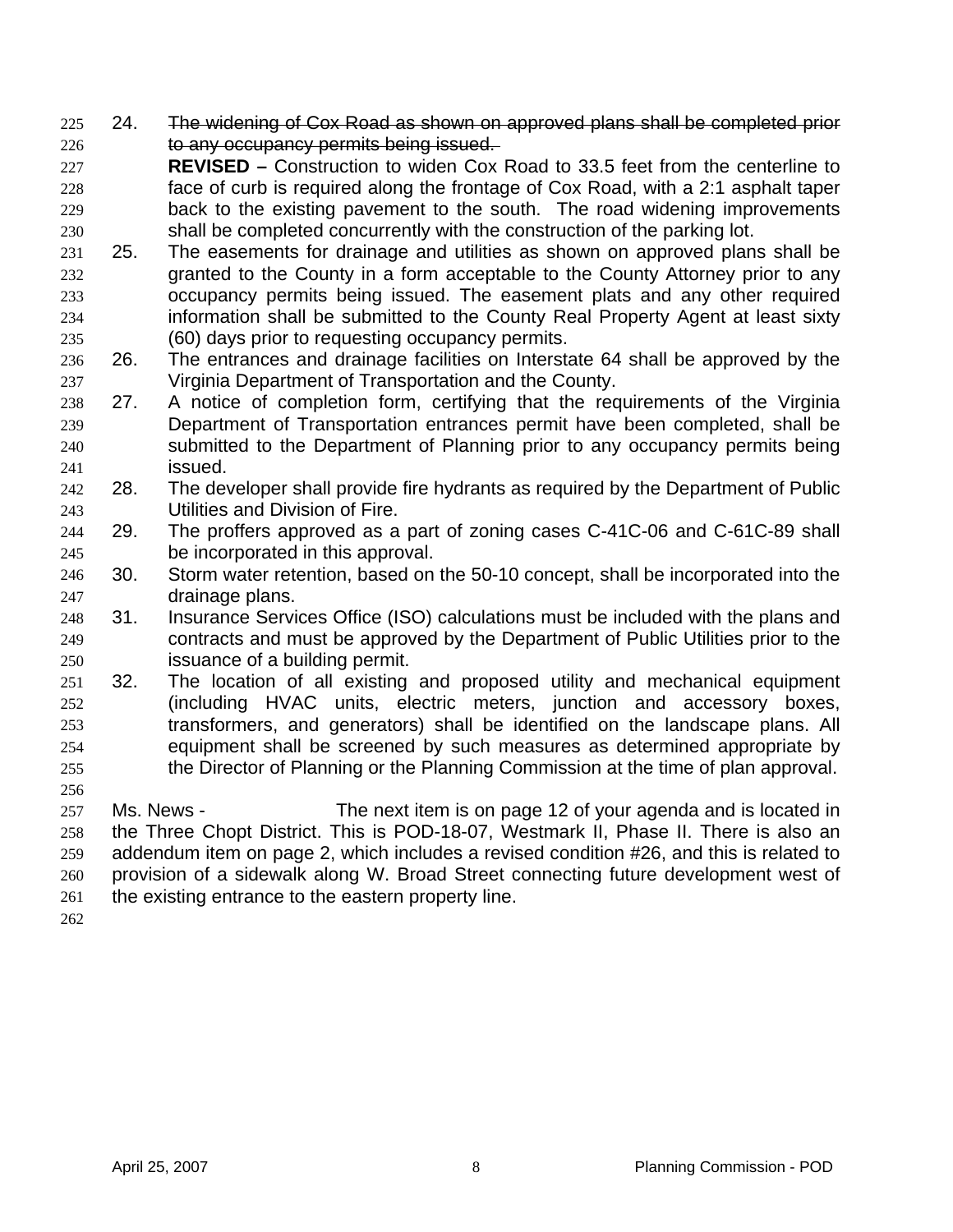# 263 **PLAN OF DEVELOPMENT (Deferred from the March 28, 2007 Meeting)**

| 204        |     | POD-18-07<br>Westmark II, Phase II - W.<br><b>Broad Street</b> | Vanasse Hangen Brustlin, Inc. for RER/New Boston W.<br>Broad Street LLC: Request for approval of a plan of<br>development, as required by Chapter 24, Section 24-106<br>of the Henrico County Code, to construct two building pads<br>for future restaurants of 8,400 square feet and 8,125<br>square feet with parking areas, and a 3,000 square foot<br>pad for a future bank. The 4.38-acre site is located at the<br>intersection of I-64 and W. Broad Street (U.S. Route 250)<br>on parcel 746-760-8608. The zoning is O-3, Office District<br>and B-3C, Business District (Conditional). County water<br>and sewer. (Three Chopt) |
|------------|-----|----------------------------------------------------------------|-----------------------------------------------------------------------------------------------------------------------------------------------------------------------------------------------------------------------------------------------------------------------------------------------------------------------------------------------------------------------------------------------------------------------------------------------------------------------------------------------------------------------------------------------------------------------------------------------------------------------------------------|
| 265        |     |                                                                |                                                                                                                                                                                                                                                                                                                                                                                                                                                                                                                                                                                                                                         |
| 266        |     | Mr. Branin -                                                   | Is anyone in opposition to POD-18-07? No one? Then I'd                                                                                                                                                                                                                                                                                                                                                                                                                                                                                                                                                                                  |
| 267        |     |                                                                | like to move that POD-18-07 move forward on the expedited agenda and be approved                                                                                                                                                                                                                                                                                                                                                                                                                                                                                                                                                        |
| 268        |     | with conditions 24 through 32, and revised 26.                 |                                                                                                                                                                                                                                                                                                                                                                                                                                                                                                                                                                                                                                         |
| 269        |     |                                                                |                                                                                                                                                                                                                                                                                                                                                                                                                                                                                                                                                                                                                                         |
| 270<br>271 |     | Mr. Jernigan -                                                 | Second.                                                                                                                                                                                                                                                                                                                                                                                                                                                                                                                                                                                                                                 |
| 272        |     | Mr. Branin -                                                   | Motion made by Mr. Branin, seconded by Mr. Jernigan. All                                                                                                                                                                                                                                                                                                                                                                                                                                                                                                                                                                                |
| 273        |     |                                                                | in favor say aye. All opposed say no. The ayes have it. The motion carries.                                                                                                                                                                                                                                                                                                                                                                                                                                                                                                                                                             |
| 274        |     |                                                                |                                                                                                                                                                                                                                                                                                                                                                                                                                                                                                                                                                                                                                         |
| 275        |     |                                                                | The Planning Commission approved POD-18-07, Westmark II, Phase II, subject to the                                                                                                                                                                                                                                                                                                                                                                                                                                                                                                                                                       |
| 276        |     |                                                                | annotations on the plans, the standard conditions attached to these minutes for                                                                                                                                                                                                                                                                                                                                                                                                                                                                                                                                                         |
| 277        |     |                                                                | developments of this type, and the following additional conditions:                                                                                                                                                                                                                                                                                                                                                                                                                                                                                                                                                                     |
| 278        |     |                                                                |                                                                                                                                                                                                                                                                                                                                                                                                                                                                                                                                                                                                                                         |
| 279        | 24. |                                                                | The easements for drainage and utilities as shown on approved plans shall be                                                                                                                                                                                                                                                                                                                                                                                                                                                                                                                                                            |
| 280        |     |                                                                | granted to the County in a form acceptable to the County Attorney prior to any                                                                                                                                                                                                                                                                                                                                                                                                                                                                                                                                                          |
| 281        |     |                                                                | occupancy permits being issued. The easement plats and any other required                                                                                                                                                                                                                                                                                                                                                                                                                                                                                                                                                               |
| 282        |     |                                                                | information shall be submitted to the County Real Property Agent at least sixty                                                                                                                                                                                                                                                                                                                                                                                                                                                                                                                                                         |
| 283        |     |                                                                | (60) days prior to requesting occupancy permits.                                                                                                                                                                                                                                                                                                                                                                                                                                                                                                                                                                                        |
| 284        | 25. |                                                                | The developer shall provide fire hydrants as required by the Department of Public                                                                                                                                                                                                                                                                                                                                                                                                                                                                                                                                                       |
| 285        |     | Utilities and Division of Fire.                                |                                                                                                                                                                                                                                                                                                                                                                                                                                                                                                                                                                                                                                         |
| 286        | 26. |                                                                | A standard concrete sidewalk shall be provided along the south side of W. Broad-                                                                                                                                                                                                                                                                                                                                                                                                                                                                                                                                                        |
| 287        |     | Street (U.S. Route 250).                                       |                                                                                                                                                                                                                                                                                                                                                                                                                                                                                                                                                                                                                                         |
| 288        |     |                                                                | REVISED - A standard five-foot-wide sidewalk with a two-foot-wide utility strip is                                                                                                                                                                                                                                                                                                                                                                                                                                                                                                                                                      |
| 289        |     |                                                                | required along W. Broad Street from the eastern property line to the existing<br>western entrance, or as otherwise approved by the Director of Planning to                                                                                                                                                                                                                                                                                                                                                                                                                                                                              |
| 290<br>291 |     |                                                                | provide a pedestrian connection to the future development west of this entrance.                                                                                                                                                                                                                                                                                                                                                                                                                                                                                                                                                        |
| 292        | 27. |                                                                | The proffers approved as a part of zoning case C-73C-05 shall be incorporated in                                                                                                                                                                                                                                                                                                                                                                                                                                                                                                                                                        |
| 293        |     | this approval.                                                 |                                                                                                                                                                                                                                                                                                                                                                                                                                                                                                                                                                                                                                         |
| 294        | 28. |                                                                | The developer shall install an adequate restaurant ventilating and exhaust                                                                                                                                                                                                                                                                                                                                                                                                                                                                                                                                                              |
| 295        |     |                                                                | system to minimize smoke, odors, and grease vapors. The plans and                                                                                                                                                                                                                                                                                                                                                                                                                                                                                                                                                                       |
| 296        |     |                                                                | specifications shall be included with the building permit application for review and                                                                                                                                                                                                                                                                                                                                                                                                                                                                                                                                                    |
| 297        |     |                                                                | approval. If, in the opinion of the County, the type system provided is not                                                                                                                                                                                                                                                                                                                                                                                                                                                                                                                                                             |
|            |     |                                                                |                                                                                                                                                                                                                                                                                                                                                                                                                                                                                                                                                                                                                                         |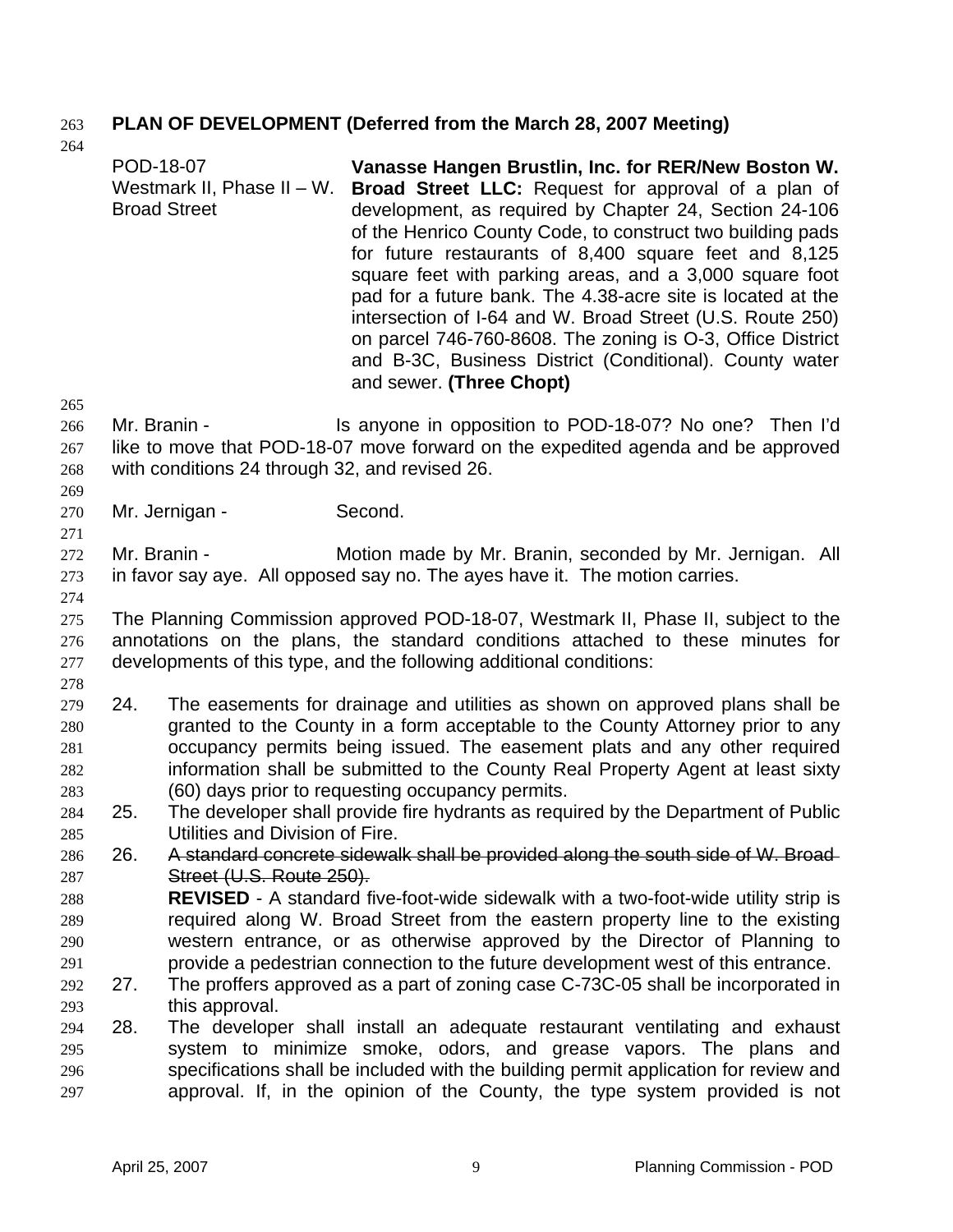effective, the Commission retains the rights to review and direct the type of system to be used. 298 299

300 301 29. Storm water retention, based on the 50-10 concept, shall be incorporated into the drainage plans.

- 302 303 304 30. Insurance Services Office (ISO) calculations must be included with the plans and contracts and must be approved by the Department of Public Utilities prior to the issuance of a building permit.
- 305 306 307 31. Evidence of a joint ingress/egress and maintenance agreement must be submitted to the Department of Planning and approved prior to issuance of a certificate of occupancy for this development.
- 308 309 310 311 312 32. The location of all existing and proposed utility and mechanical equipment (including HVAC units, electric meters, junction and accessory boxes, transformers, and generators) shall be identified on the landscape plans. All equipment shall be screened by such measures as determined appropriate by the Director of Planning or the Planning Commission at the time of plan approval.
- 313
- 314

315 Ms. News - The next item is on page 18 of your agenda and located in the Varina District. This is POD-22-07, Stanley Stephens. Staff recommends approval.

#### 317 **PLAN OF DEVELOPMENT**

318

316

POD-22-07 Stanley Stephens – 5501 International Trade Drive **Foster & Miller, P.C. for International Airport Center, LC and Yoju, LLC:** Request for approval of a plan of development, as required by Chapter 24, Section 24-106 of the Henrico County Code, to construct a one-story, 15,000 square foot office/warehouse building. The 5.5 acre site is located on the south line of International Trade Drive, approximately 2,300 feet east of its intersection with Oakley's Lane on part of parcel 820-718-5307. The zoning is M-1, Light Industrial District and ASO, Airport Safety Overlay District. County water and sewer. **(Varina)** Mr. Branin - The Standard Standard Standard Stephens? None?

323 324 325 326 Mr. Jernigan - Mr. Chairman, with that, I will move for approval of POD-22-07, Stanley Stephens, on the expedited agenda, subject to the annotations on the plans, the standard conditions for developments of this type, and the following additional conditions #24 through 34.

327

329

- 328 Mr. Archer - Second.
- 330 331 Mr. Branin - **Motion made by Mr. Jernigan, seconded by Mr. Archer. All in** favor say aye. All opposed say no. The ayes have it. The motion carries.
- 332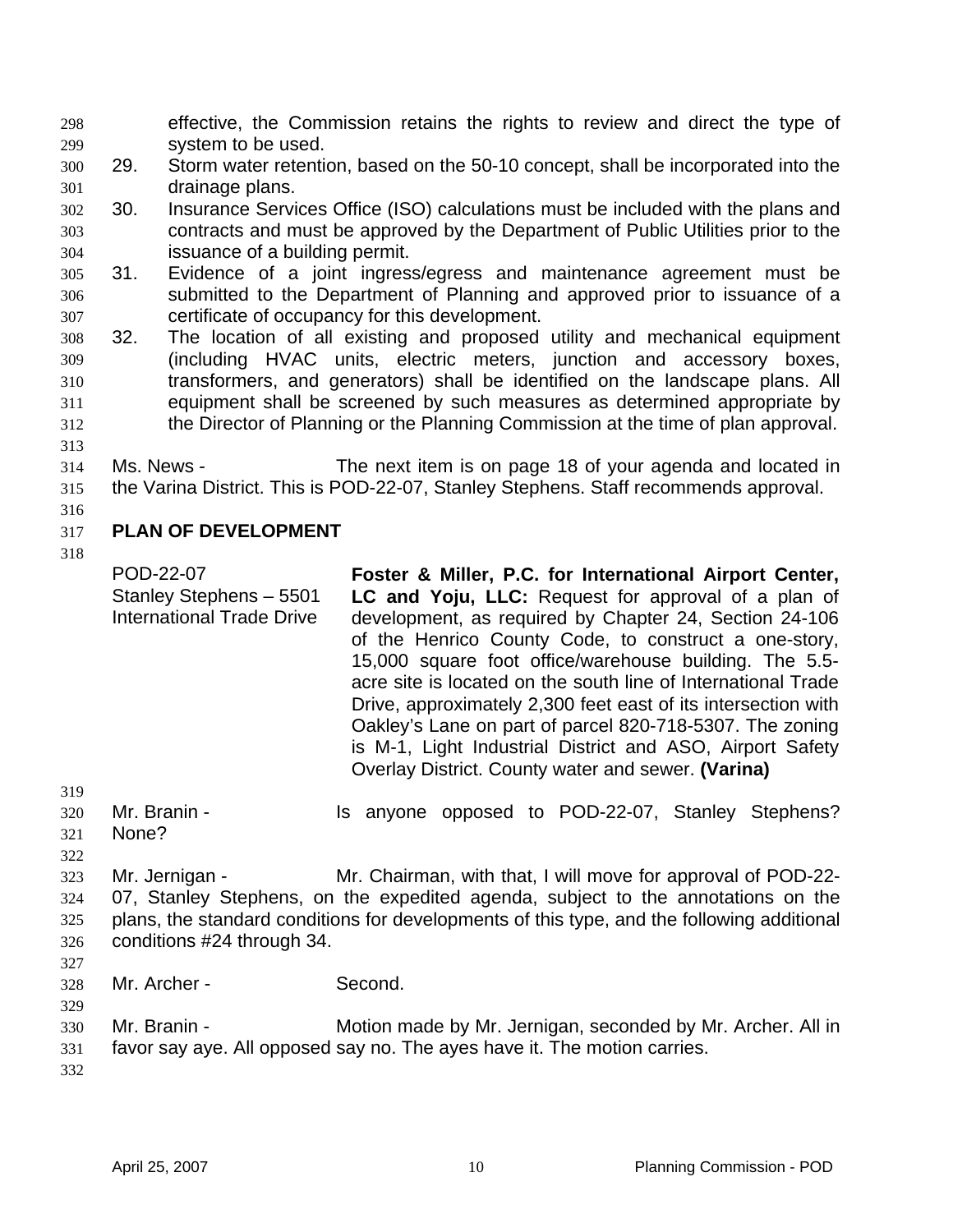The Planning Commission approved POD-22-07, Stanley Stephens, subject to the annotations on the plans, the standard conditions attached to these minutes for developments of this type, and the following additional conditions: 333 334 335

336

337 338 339 340 341 24. The easements for drainage and utilities as shown on approved plans shall be granted to the County in a form acceptable to the County Attorney prior to any occupancy permits being issued. The easement plats and any other required information shall be submitted to the County Real Property Agent at least sixty (60) days prior to requesting occupancy permits.

- 342 343 25. The developer shall provide fire hydrants as required by the Department of Public Utilities and Division of Fire.
- 344 26. All repair work shall be conducted entirely within the enclosed building.
- 345 27. Outside storage shall not be permitted.
- 346 347 348 349 28. The certification of building permits, occupancy permits and change of occupancy permits for individual units shall be based on the number of parking spaces required for the proposed uses and the amount of parking available according to approved plans.
- 350 351 29. The loading areas shall be subject to the requirements of Chapter 24, Section 24-97(b) of the Henrico County Code.
- 352 353 354 30. Insurance Services Office (ISO) calculations must be included with the plans and contracts and must be approved by the Department of Public Utilities prior to the issuance of a building permit.
- 355 356 357 358 359 31. The limits and elevations of the 100-year frequency flood shall be conspicuously noted on the plan "Limits of 100 Year Floodplain." In addition, the delineated 100 year floodplain must be labeled "Variable Width Drainage and Utility Easement." The easement shall be granted to the County prior to the issuance of any occupancy permits.
- 360 361 362 32. Any necessary off-site drainage and/or water and sewer easements must be obtained in a form acceptable to the County Attorney prior to final approval of the construction plans.
- 363 364 365 33. Deviations from County standards for pavement, curb or curb and gutter design shall be approved by the County Engineer prior to final approval of the construction plans by the Department of Public Works.
- 366 367 368 369 370 34. The location of all existing and proposed utility and mechanical equipment (including HVAC units, electric meters, junction and accessory boxes, transformers, and generators) shall be identified on the landscape plans. All equipment shall be screened by such measures as determined appropriate by the Director of Planning or the Planning Commission at the time of plan approval.
- 371

372 373 374 375 Ms. News - The next item is on page 34 of your agenda and located in the Fairfield District. This is SUB-29-07, Dillyn Place (April 2007 Plan) for 54 lots. I'd like to make a note that the zoning in the caption needs to be corrected. It states that it's R-5C, but it's actually R-5AC. Staff recommends approval.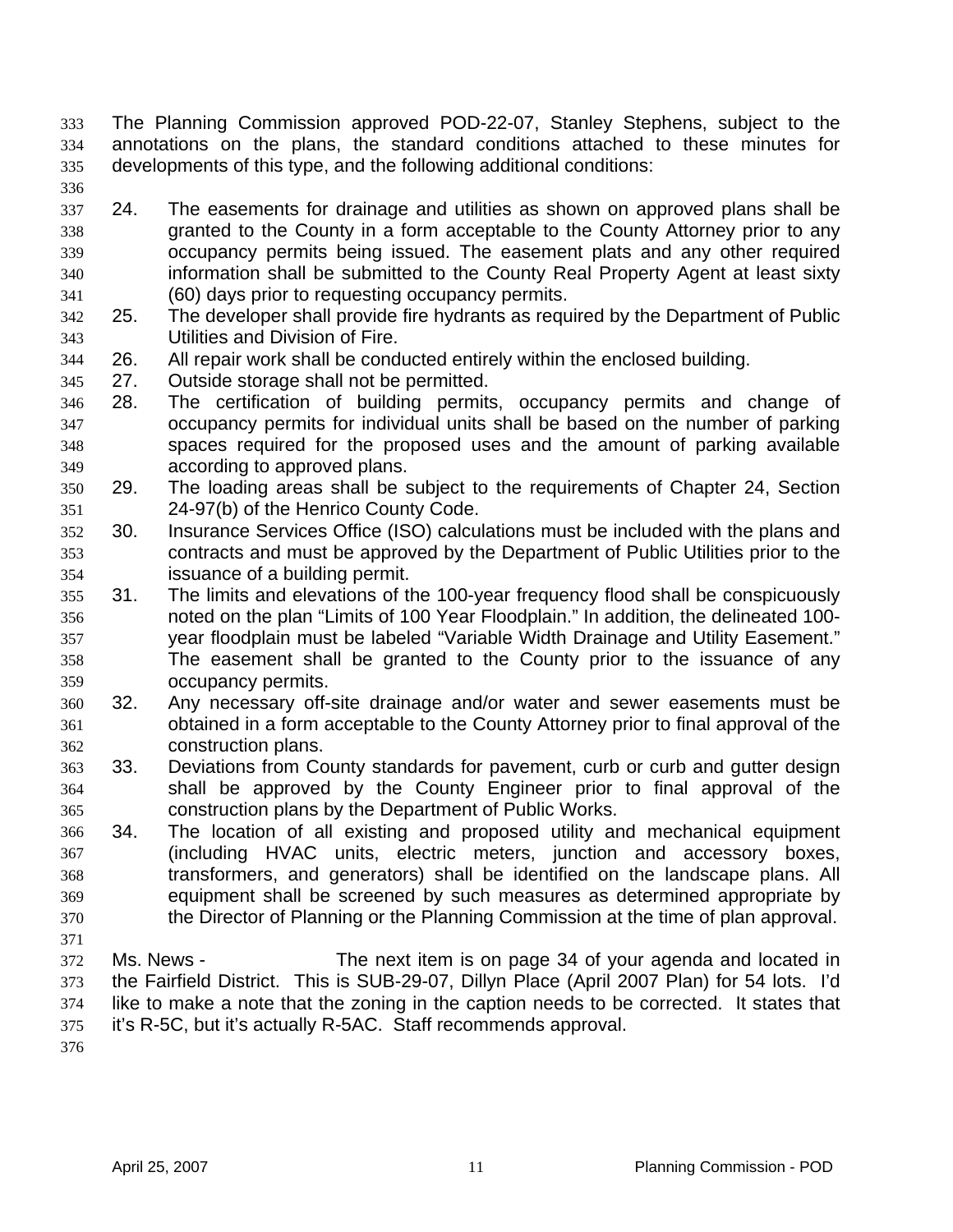### 377 **SUBDIVISION**

| 378                             |                                  |                                     |                                                                                                                                                                                                                                                                                                                                                                                                                                                                         |
|---------------------------------|----------------------------------|-------------------------------------|-------------------------------------------------------------------------------------------------------------------------------------------------------------------------------------------------------------------------------------------------------------------------------------------------------------------------------------------------------------------------------------------------------------------------------------------------------------------------|
|                                 | SUB-29-07<br><b>Dillyn Place</b> | (April 2007 Plan)<br>3601 Dill Road | Bay Design Group, P.C. for Edgar T. Hicks, III and<br>Barrington Investors, Ltd.: The 19.98-acre site proposed<br>for a subdivision of 54 single-family homes is located<br>between the west line of Barrington Road at its intersection<br>with Glenthorne Road and the east line of the Chesapeake<br>and Ohio Railroad on parcel 799-732-4991. The zoning is<br>R-5C, R-5AC General Residence District (Conditional).<br>County water and sewer. (Fairfield) 54 Lots |
| 379<br>380                      | Mr. Branin -                     |                                     | Is anyone in opposition to SUB-29-07, Dillyn Place?<br>No                                                                                                                                                                                                                                                                                                                                                                                                               |
| 381<br>382                      |                                  | one? Mr. Archer.                    |                                                                                                                                                                                                                                                                                                                                                                                                                                                                         |
| 383<br>384<br>385<br>386<br>387 | Mr. Archer -<br>through 17.      |                                     | Mr. Chairman, I'd like to move for approval on the expedited<br>agenda of SUB-29-07, Dillyn Place, subject to the annotations on the plans, standard<br>conditions for subdivisions served by public utilities, and the additional conditions 12                                                                                                                                                                                                                        |
| 388<br>389                      |                                  | Mrs. Jones -                        | Second.                                                                                                                                                                                                                                                                                                                                                                                                                                                                 |
| 390<br>391<br>392               | Mr. Branin -                     |                                     | Motion made by Mr. Archer, seconded by Mrs. Jones. All in<br>favor say aye. All opposed say no. The ayes have it. The motion carries.                                                                                                                                                                                                                                                                                                                                   |
| 393<br>394<br>395<br>396<br>397 | conditions:                      |                                     | The Planning Commission granted conditional approval to subdivision Dillyn Place (April<br>2007 Plan) subject to the standard conditions attached to these minutes for subdivisions<br>served by public utilities, the annotations on the plans and the following additional                                                                                                                                                                                            |
| 398<br>399                      | 12.                              | areas.                              | Each lot shall contain at least 5,625 square feet, exclusive of the flood plain                                                                                                                                                                                                                                                                                                                                                                                         |
| 400<br>401<br>402<br>403        | 13.                              | Easement."                          | The limits and elevation of the 100-year frequency flood shall be conspicuously<br>noted on the plat and construction plans and labeled "Limits of 100-year<br>floodplain." Dedicate floodplain as a "Variable Width Drainage & Utilities                                                                                                                                                                                                                               |
| 404<br>405                      | 14.                              |                                     | Any necessary offsite drainage easements must be obtained prior to approval of<br>the construction plan by the Department of Public Works.                                                                                                                                                                                                                                                                                                                              |
| 406<br>407                      | 15.                              | this approval.                      | The proffers approved as a part of zoning case C-65C-06 shall be incorporated in                                                                                                                                                                                                                                                                                                                                                                                        |
| 408<br>409<br>410<br>411<br>412 | 16.                              |                                     | Prior to requesting the final approval, a draft of the covenants and deed<br>restrictions for the maintenance of the common area by a homeowners<br>association shall be submitted to the Department of Planning for review. Such<br>covenants and restrictions shall be in a form and substance satisfactory to the<br>County Attorney and shall be recorded prior to recordation of the subdivision plat.                                                             |
| 413<br>414                      | 17.                              |                                     | Any future building lot containing a BMP, sediment basin or trap and located<br>within the buildable area for a principal structure or accessory structure, may be                                                                                                                                                                                                                                                                                                      |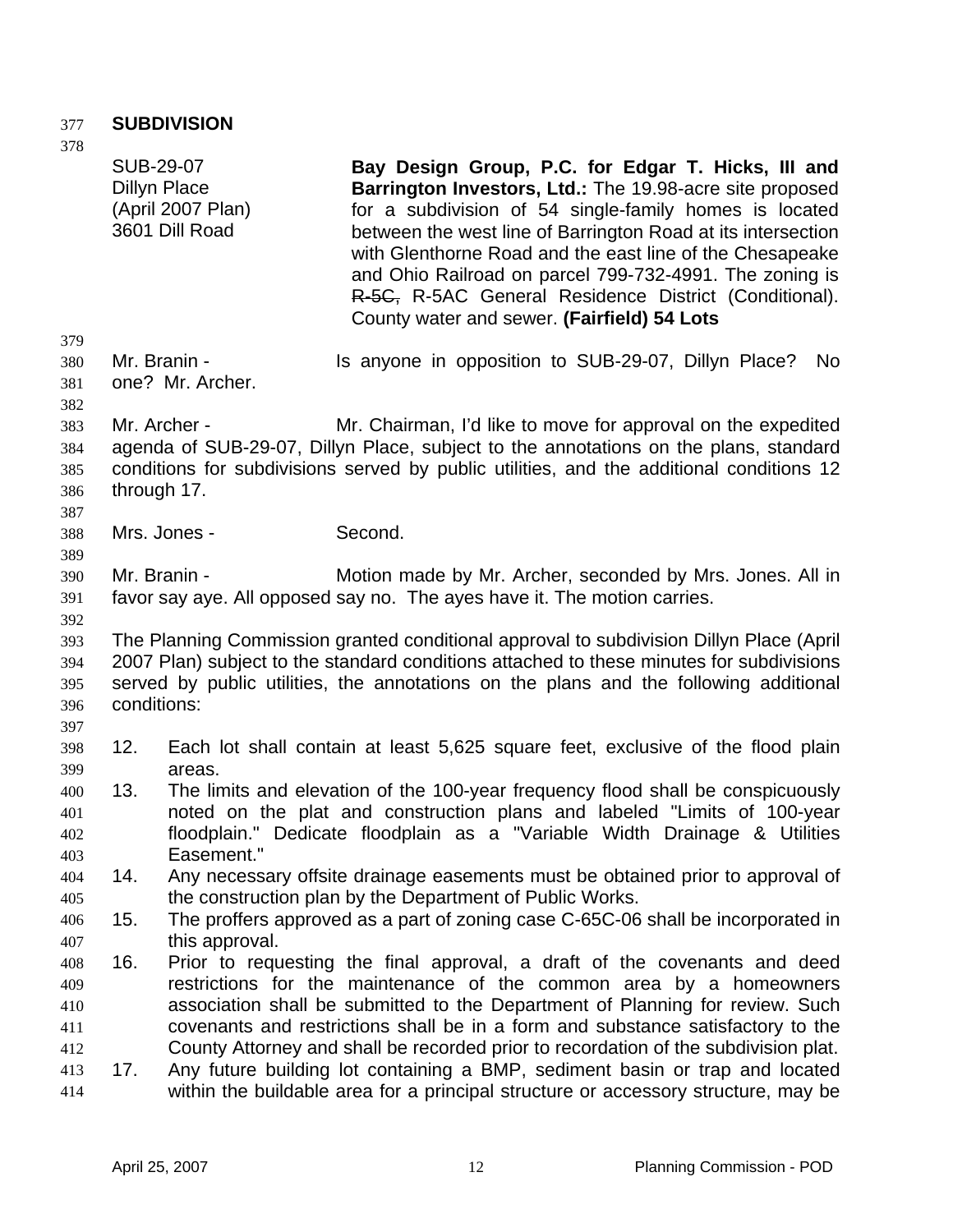developed with engineered fill. All material shall be deposited and compacted in accordance with the Virginia Uniform Statewide Building Code and geotechnical guidelines established by a professional engineer. A detailed engineering report shall be submitted for review and approval by the Building Official prior to the issuance of a building permit on the affected lot. A copy of the report and recommendations shall be furnished to the Directors of Planning and Public Works. 415 416 417 418 419 420 421

423 424 425 426 427 Ms. News - The next item is on page 35 of your agenda and located in the Brookland District. This is SUB-24-07, Mountain Cove (April 2007 Plan) for 4 lots. There is an addendum item on page 10 of your addendum with additional condition #15 relating to the provision of a landscape plan for the common area and planting strip easement. Staff recommends approval.

428

422

#### 429 **SUBDIVISION**

430

SUB-24-07 Mountain Cove (April 2007 Plan) Hungary Road and Honey Lane **E. D. Lewis & Associates, P.C. for Russell D. Stone, Sr. and Harry & Carter Snipes:** The 2.88-acre site proposed for a subdivision of 4 single-family homes is located approximately 175 feet east of Hill Trace Court at 8500 Hungary Road, on parcel 764-761-5506. The zoning is R-2, One-Family Residential District. County water and sewer. **(Brookland) 4 Lots**

- 431
- 432 Mr. Branin - **IS anyone in opposition to SUB-24-07, Mountain Cove?** No one?
- 433 434

435 436 437 438 Mr. Vanarsdall - Mr. Chairman, I move that SUB-24-07, Mountain Cove, be recommended for approval on the expedited agenda subject to standard conditions for subdivisions served by public utilities and the following additional conditions 12, 13, 14, and on the addendum we add condition 15.

- 440 Mrs. Jones - Second.
- 442 443 Mr. Branin - **Motion made by Mr. Vanarsdall, seconded by Mrs. Jones. All** in favor say aye. All opposed say no. The ayes have it. The motion carries.
- 444

439

- 445 446 447 448 The Planning Commission granted conditional approval to subdivision Mountain Cove (April 2007 Plan) subject to the standard conditions attached to these minutes for subdivisions served by public utilities, the annotations on the plans and the following additional conditions:
- 449
- 450 451 12. A County standard sidewalk shall be constructed along the north side of Hungary Road.
- 452 453 13. Any necessary offsite drainage easements must be obtained prior to approval of the construction plan by the Department of Public Works.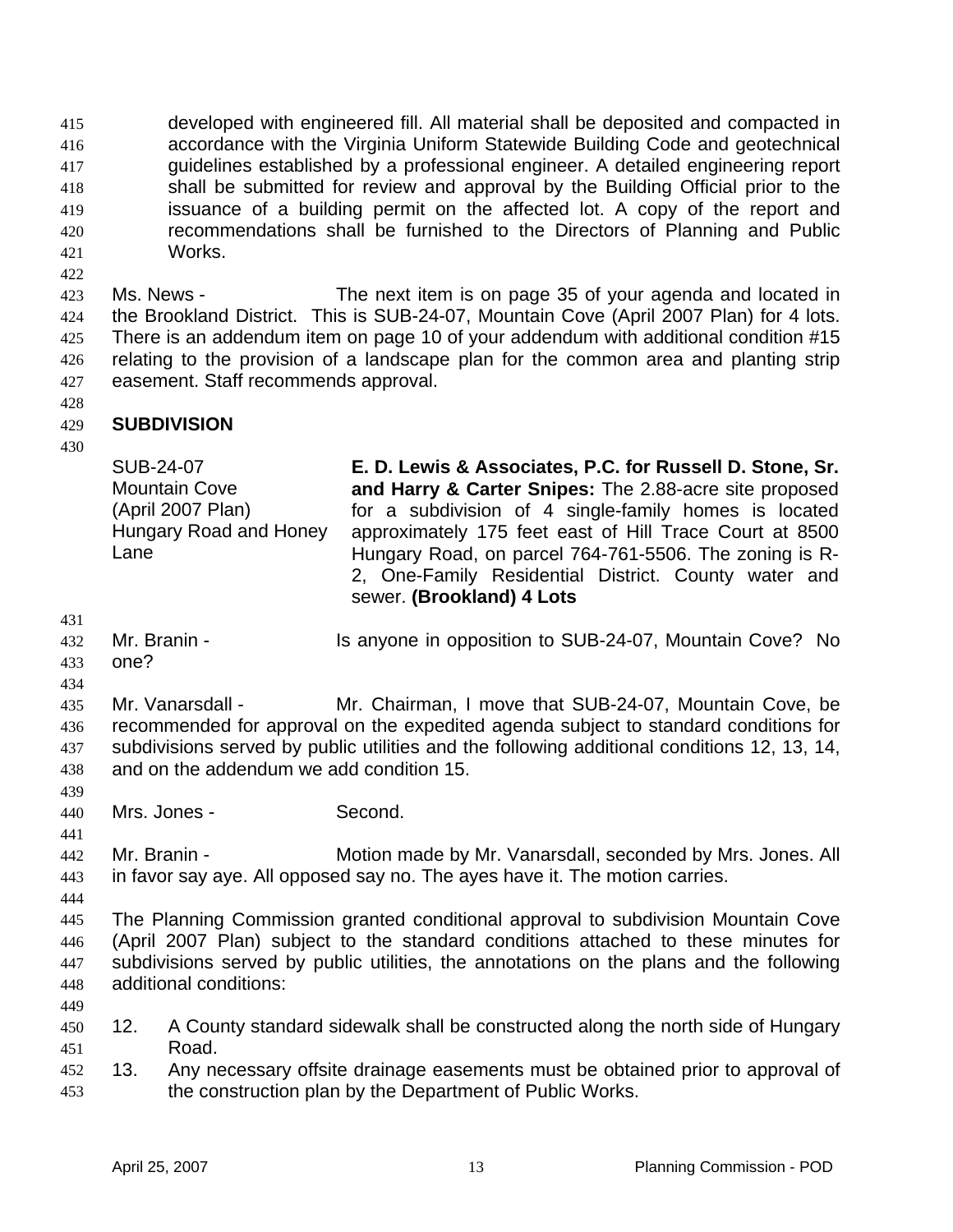14. Prior to requesting the final approval, a draft of the covenants and deed restrictions for the maintenance of the common area by a homeowners association shall be submitted to the Department of Planning for review. Such covenants and restrictions shall be in a form and substance satisfactory to the County Attorney and shall be recorded prior to recordation of the subdivision plat. 454 455 456 457 458 459 460 461 462 463 15. The detailed plant list and specifications for the landscaping to be maintained or provided within the 20-foot-wide landscape planting strip easement along Hungary Road and in the common area shall be submitted to the Department of Planning for review and approval prior to recordation of the plat.

464 465 466 Ms. News - The next item is on page 37 of your agenda and is located in the Fairfield District. This is SUB-26-07, Atkinson's Estate (April 2007 Plan) for 2 lots. Staff recommends approval.

467

#### 468 **SUBDIVISION**

469

SUB-26-07 Atkinson's Estate (April 2007 Plan) 10301 and 10303 Winston **Boulevard Potts, Minter & Associates, P. C. for David L. Atkinson**: The 1.204-acre site proposed for a subdivision of 2 singlefamily homes is located along the east line of Winston Boulevard approximately 730 feet south of its intersection with Indale Road on parcel 773-764-1807. The zoning is R-3, One-Family Residential District. County water and sewer. **(Fairfield) 2 Lots**

- 470
- 471 472 Mr. Branin - The Supposition to SUB-26-07, Atkinson's Estate? No one? Mr. Archer?
- 473

477

479

474 475 476 Mr. Archer - Mr. Chairman, with that, I'll move for approval of SUB-26-07, Atkinson's Estate (April 2007 Plan) subject to the plan annotations, standard conditions for subdivisions served by public utilities, and the additional condition #12.

- 478 Mr. Jernigan - Second.
- 480 481 Mr. Branin - Motion made by Mr. Archer, seconded by Mr. Jernigan. All in favor say aye. All opposed say no. The ayes have it. The motion carries.
- 482

483 484 485 486 The Planning Commission granted conditional approval to subdivision Atkinson's Estate (April 2007 Plan) subject to the standard conditions attached to these minutes for subdivisions served by public utilities, the annotations on the plans and the following additional condition:

- 487
- 488 489 12. The conditions approved as a part of variance case A-034-06 shall be incorporated in this approval.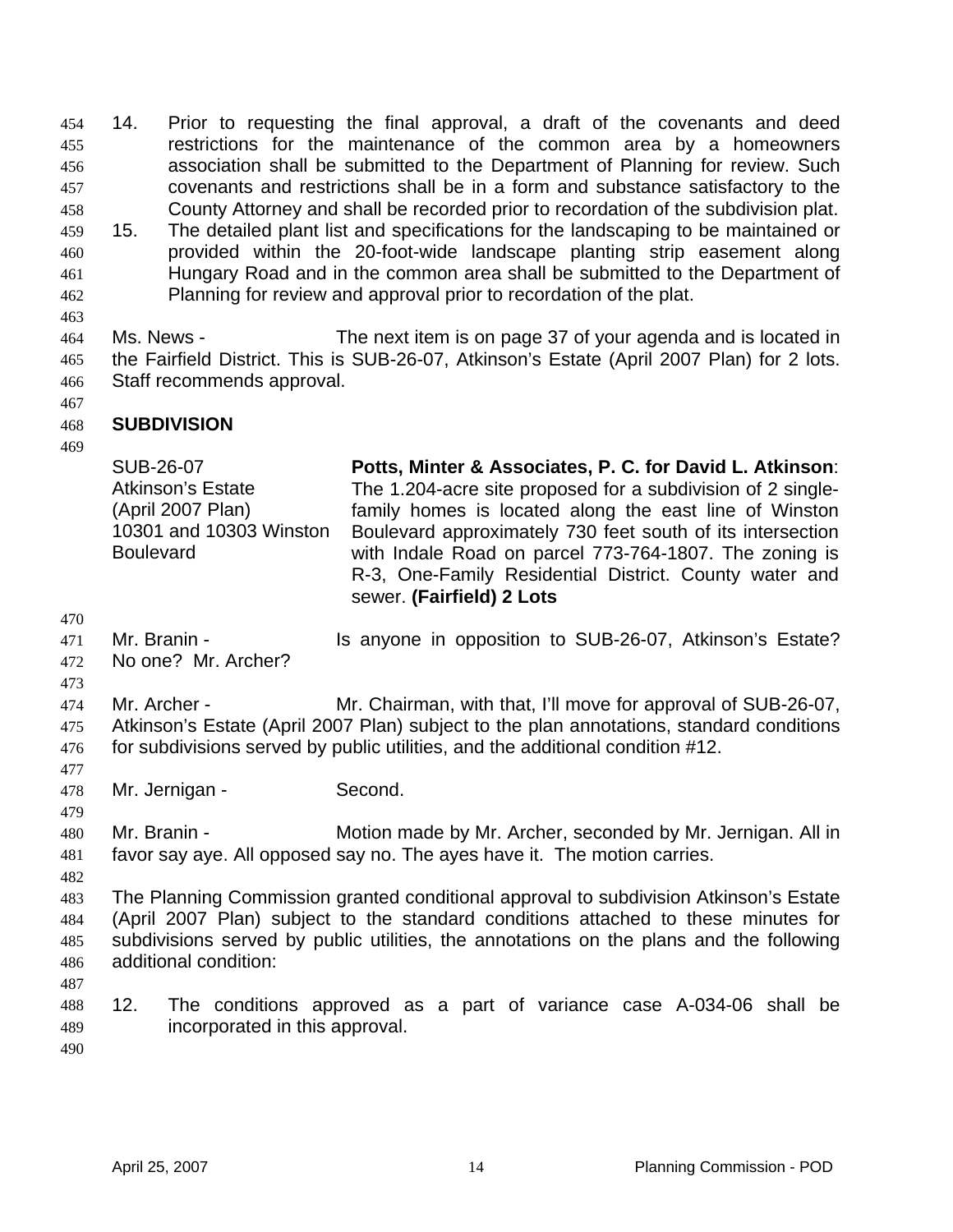491

Ms. News - The final item is on page 38 of your agenda and located in the Tuckahoe District. This is SUB-30-07, Ridgeview (April 2007 Plan) for one lot. Staff recommends approval. 492 493

494

#### 495 **SUBDIVISION**

496

| SUB-30-07         | Potts, Minter & Associates, P.C. for Youssry & Deveen            |
|-------------------|------------------------------------------------------------------|
| Ridgeview         | <b>Samuel:</b> The 0.335-acre site proposed for a subdivision of |
| (April 2007 Plan) | 1 single-family home is located along the north line of          |
| 8420 Ridge Road   | Ridge Road, approximately 350 feet east of its intersection      |
|                   | with Glendale Drive on part of parcel 754-739-6321 and           |
|                   | 6711. The zoning is R-3, One-Family Residence District.          |
|                   | County water and sewer. (Tuckahoe) 1 Lot                         |

497

498 Mr. Branin - **Anyone in opposition to SUB-30-07, Ridgeview?** No one?

- 499 Mrs. Jones.
- 500

504

506

509

513

515

501 502 503 Mrs. Jones - I move for approval of SUB-30-07, Ridgeview (April 2007 Plan) on the expedited agenda subject to the annotations on the plans and standard conditions for subdivisions served by public utilities.

- 505 Mr. Vanarsdall - Second.
- 507 508 Mr. Branin - Motion made by Mrs. Jones, seconded by Mr. Vanarsdall. All in favor say aye. All opposed say no. The ayes have it. The motion carries.

510 511 512 The Planning Commission granted conditional approval to subdivision Ridgeview (April 2007 Plan) subject to the standard conditions attached to these minutes for subdivisions served by public utilities and the annotations on the plans.

514 Ms. News - That concludes the expedited agenda.

516 517 518 519 520 521 522 523 Mr. Silber - Thank you. Moving back to page 2 of your agenda would be consideration of extensions of conditional subdivision approval. There has been a modification on your addendum to the list that was on the full agenda in that there is now only one that is up for extension of conditional approval, that being Bentley. Again, this does not require Planning Commission approval. These are on the agenda for informational purposes only, as this can be extended administratively. There is another addendum item relating to Bentley and maybe Ms. Goggin can explain that to us.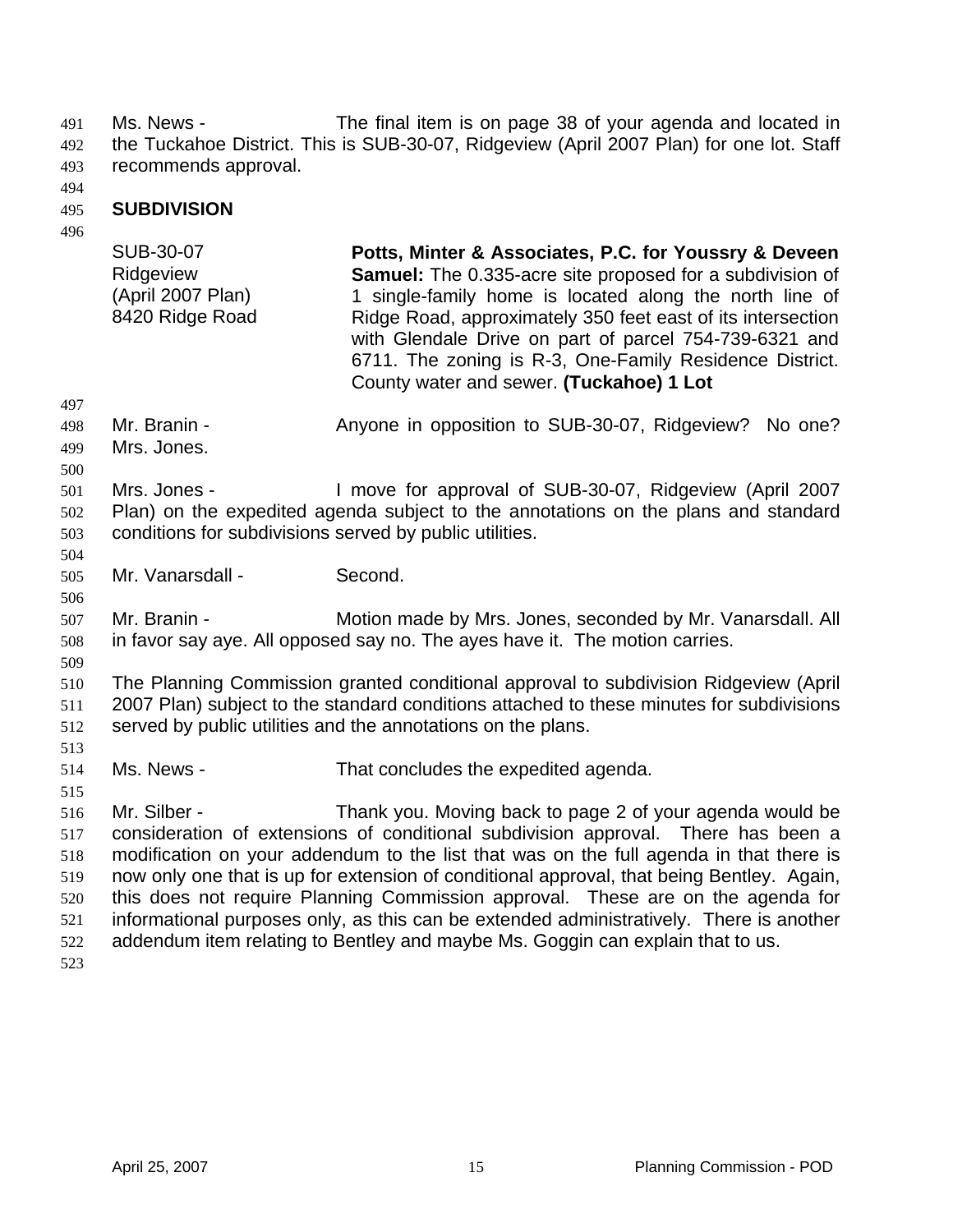### 524 **SUBDIVISION EXTENSIONS OF CONDITIONAL APPROVAL**

#### 525 **FOR INFORMATIONAL PURPOSES ONLY**

526

| <b>Subdivision</b>                                           | Original<br>No. of<br>Lots | Remaining<br>Lots | <b>Previous</b><br><b>Extensions</b> | <b>Magisterial</b><br><b>District</b> | Year(s)<br><b>Extended</b><br>Recommended |
|--------------------------------------------------------------|----------------------------|-------------------|--------------------------------------|---------------------------------------|-------------------------------------------|
| <b>Bentley</b><br>(April 2005<br>Plan)                       | 67                         | 17                | 1                                    | <b>Three Chopt</b>                    | <b>13 Years</b><br>4/23/0810              |
| <b>Majestic</b><br><b>Meadows</b><br>2004<br>(Sept.<br>Plan) | 123                        | 123               | $\bf{0}$                             | <b>Brookland</b><br>Varina            | 1 Year<br>4/23/08                         |

527

528 529 530 531 532 533 Ms. Goggin - Yes. Good morning. There are two subdivisions that are up for administrative extension. One is Bentley and the other is Majestic Meadows. It turns out that Bentley has a number of lots that are recorded and per our procedure, once you have lots that are recorded, we can extend conditional approval for up to five years from the date of Planning Commission approval. So, that's why Bentley is changed on your addendum.

534

537

539

535 536 Mr. Jernigan - So, Majestic Meadows is still on there. In the addendum, it just had Bentley and it showed it from one year to three years.

- 538 Ms. Goggin – Exactly, yes sir.
- 540 Mr. Silber - Thank you.
- 541

#### 542 **LANDSCAPE PLAN – PHASE 2**

543

LP/POD-74-05 Reynolds Crossing West – Glenside Drive and Forest Avenue **Higgins & Gerstenmaier for Reynolds Holdings LLC:** Request for approval of a phase two landscape plan, as required by Chapter 24, Sections 24-106 and 24-106.2 of the Henrico County Code. The 9.55-acre site is located on the southwest corner of the intersection of Glenside Drive and Forest Avenue on part of parcel 765-744-**9723** 6557.

The zoning is B-2C, Business District (Conditional) and O-

3C, Office District (Conditional). **(Three Chopt)**

- 544
- 545 546 Mr. Branin - The Is there anyone in the audience in opposition to LP/POD-74-05, Reynolds Crossing West? No one.
- 547

548 549 550 Mr. Strauss - Thank you, Mr. Chairman, members of the Commission. This is an application for approval of a phase 2 landscape plan for the buffer along the Charles Glen Subdivision. The Commission may recall having seen this project several

551 times these last several months. Last month, the Commission approved the Bon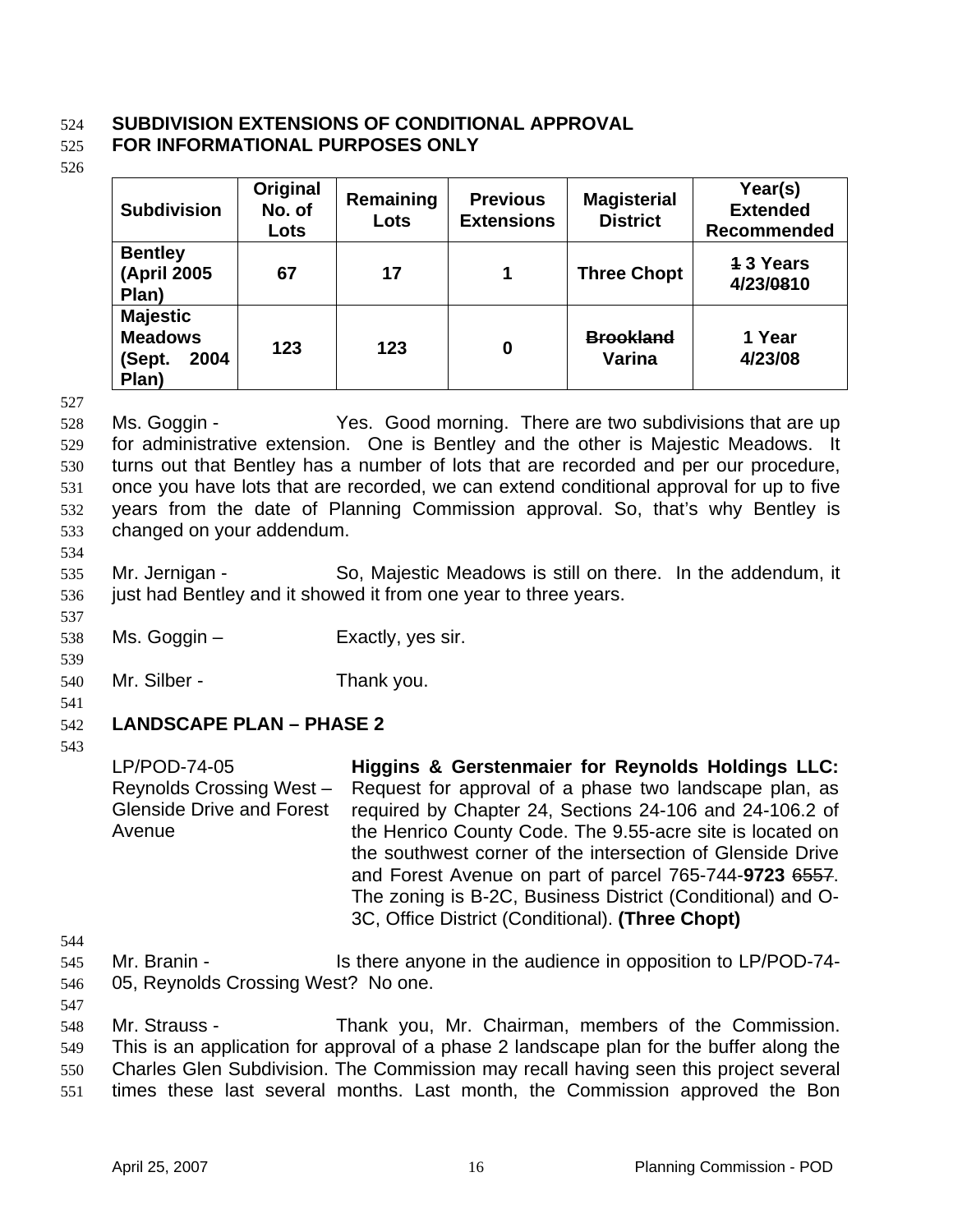Secours medical office building to be located at the corner of Forest Avenue and Glenside Drive. Last fall, the Commission also approved a phase 1 buffer to allow installation of an eight-foot screen wall and evergreen tree plantings. This Phase 2 Plan is an opportunity to take advantage of the planting season that is now upon us and complete a pledge by the owner to fill in some gaps as identified in a previous meeting of neighbors. The plan we're handing out this morning has been seen by the neighbors. It's my understanding they're fine with this plan, so we're recommending approval of this phase 2 buffer. We'll be seeing the overall landscape plan sometime in the future to complete this project. I'll be happy to answer any questions you may have. 552 553 554 555 556 557 558 559 560 561

562 563 564 565 566 567 568 569 570 Mr. Branin - Thank you. I don't have any questions for you. Is there anyone representing Reynolds here today? Can you come down? This is just so you can carry it back to Reynolds and to their representing attorney, who I believe is Mr. Theobald. In several of our meetings with the neighborhood, we discussed anything that Reynolds would bring forward on this project, to keep the neighborhood association in the loop and give them 30 days notice so they can come and review it. The way it's written, I believe, in the proffers it would basically say if it was a POD or a zoning. Even though this is landscaping, their understanding is that they'll be kept in the loop. I would truly appreciate if Mr. Reynolds would keep them in the loop like we had discussed.

571 572

573

582

588

591

Mr. Biltz - Ckay.

574 575 576 Mr. Branin - Okay? Thank you. Does anybody have any questions in regards to this one? None? Okay. If there's no opposition then, I'm going to move for approval of the LD/POD-74-05, Reynolds Crossing West.

577 578 Mr. Vanarsdall - Second.

579 580 581 Mr. Branin - Motion made by Mr. Branin, seconded by Mr. Vanarsdall. All in favor say aye. All opposed say no. The ayes have it. The motion carries.

583 584 Mr. Thornton - Mr. Chairman, would you be so kind as to tell the technicians to cut that microphone up a little bit?

585 586 587 Mr. Branin - They're doing it as we speak. They heard you. Yours is working.

589 590 Mr. Silber - Also, perhaps, for the record, I did not get the gentleman's name who was at the podium a few minutes ago.

592 Mr. Strauss - That would be Mr. Randy Biltz, Higgins and Gerstenmaier.

594 Mr. Silber - Chay, thank you.

595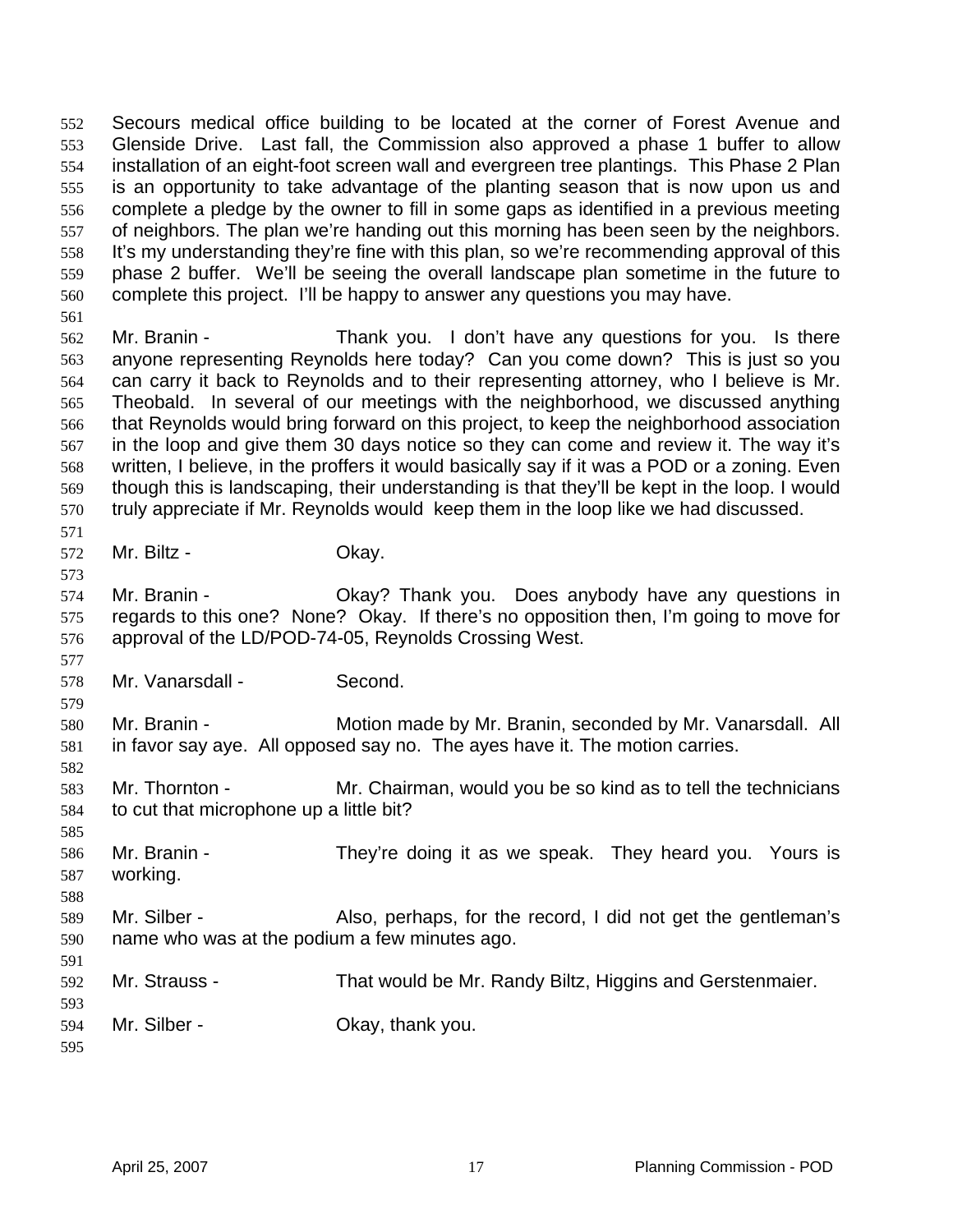The Planning Commission approved the landscape plan for LP/POD-74-05, Reynolds Crossing West, subject to the standard conditions attached to these minutes for landscape and lighting plans. 596 597 598

599

#### 600 **LANDSCAPE PLAN**

601

LP/POD-9-06 Staples Mill Square Shopping Center – Staples Mill Road **Higgins & Gerstenmaier for Staples Mill Square Association, LLC:** Request for approval of a landscape plan, as required by Chapter 24, Sections 24-106 and 24- 106.2 of the Henrico County Code. The 36.71-acre site is located on the northeast corner at the intersection of Staples Mill Road (U.S. Route 33) and Hungary Spring Road on parcel 767-757-8513. The zoning is B-2C, Business District (Conditional). **(Brookland)**

602

603 604 Mr. Branin - The Is anyone in the audience in opposition to LP/POD-9-06, Staples Mill Square Shopping Center? We do have some.

605

606 607 608 Mr. Vanarsdall - Mr. Chairman, we'd like everybody who is here about that case to meet with Mr. Strauss in the lobby. Since Mr. Strauss has the next case, would it be better to take the next case now?

609

610 611 612 Mr. Strauss - I'd like to move forward to the Wellness Center while the neighbors assemble in the lobby. As soon as I get done with the Wellness Center, which is the next case, I can go out there and meet them. It might take 5, 10 minutes.

- 614 Mr. Vanarsdall - Is that all right with you, Mr. Chairman?
- 615

617

620

613

616 Mr. Branin - **Absolutely**, sir.

618 619 Mr. Vanarsdall - We're putting the horse before the cart so it will help Jim get out there. You all can either go out there or wait and hear this one.

### 621 **THIS CASE WAS REMOVED FOR FURTHER DISCUSSION & TO BE HEARD LATER**

- 622 **DURING THIS MEETING (SEE PAGE 34 OF THESE MINUTES).**
- 623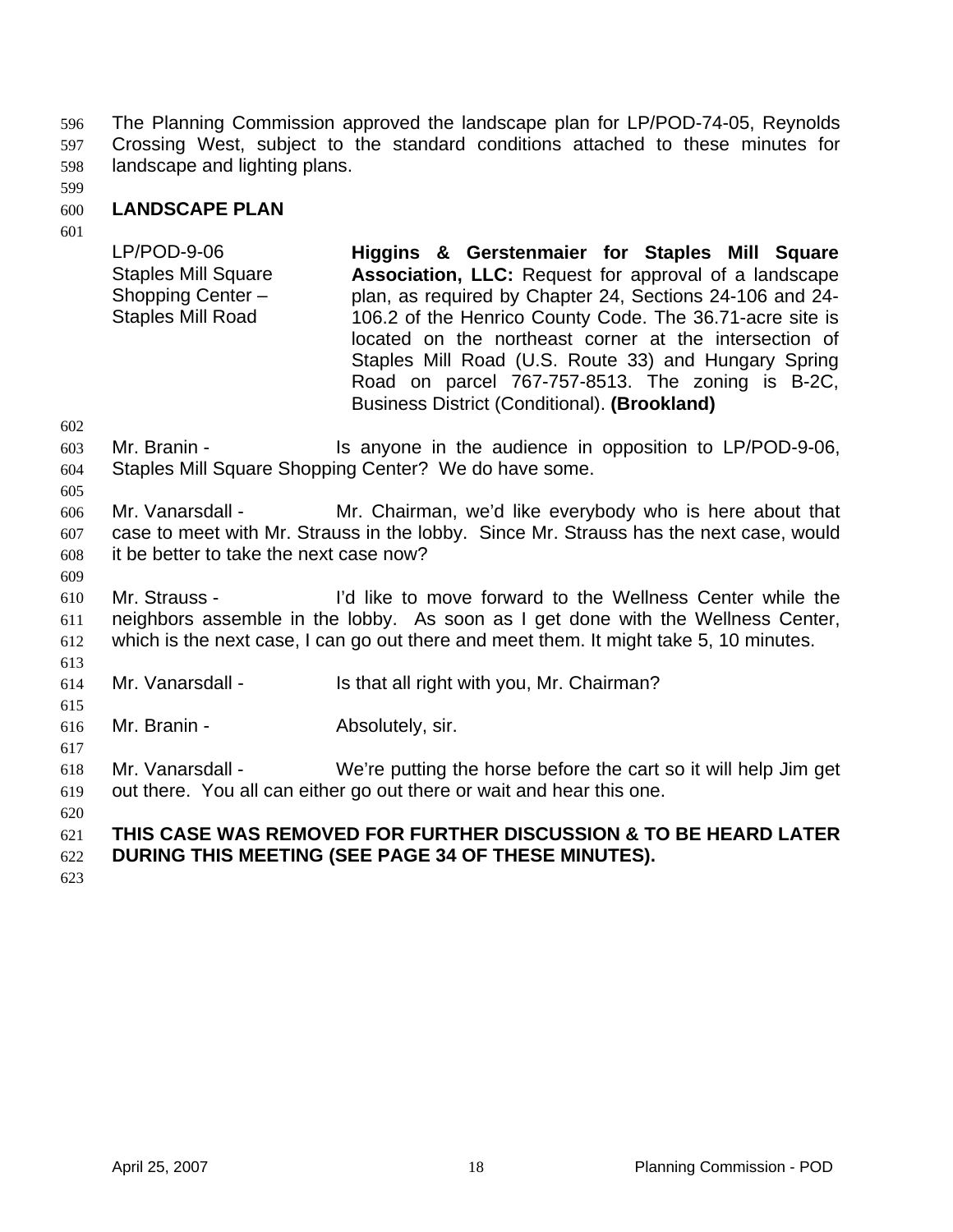### 624 **LANDSCAPE AND LIGHTING PLAN**

625

LP/POD-63-06 Wellness Center @ Starling **Purvis & Associates Inc. for Sliding Home LLC and Ms. Paige Beale:** Request for approval of a landscape and lighting plan, as required by Chapter 24, Sections 24- 106 and 24-106.2 of the Henrico County Code. The .403 acre site is located on the west line of Starling Drive, approximately 360 feet south of the intersection with Quioccasin Road on part of parcel 752-744-2461. The zoning is B-2C, Business District (Conditional). **(Tuckahoe)**

627 628 Mr. Branin - The anyone in the audience in opposition to LP/POD-63-06, Wellness Center? No one?

629

626

630 631 632 633 634 635 636 637 638 639 Mr. Strauss - Thank you, Mr. Chairman, members of the Commission. At the time the agenda was prepared, the staff had not been able to visit the site to complete its review of the plan. Since that time, staff has visited the site and discussed the proposal with the owner and the CPTED reviewer, Kim Vann, of the police department. Staff has received a revised landscape plan, which we are handing out this morning. The designer has agreed to change the proposed Bradford Pears in the parking area to maple trees, the Crape Myrtles to Yoshino Cherries, and the entire front of the building will have mulch beds and sod. Those areas have been delineated on this revised plan. Staff is now recommending approval of this revised staff plan for landscaping.

640

641 642 643 644 Unfortunately, there are some issues remaining with the lighting plan with the police reviewer that have not been resolved, so we're going to recommend a deferral to the next night meeting, if that's acceptable to the Commission. With that, I'll be happy to answer any questions.

- 646 Mr. Branin - The next night meeting?
- 647

645

- 
- 648 649 650 Mrs. Jones - The Mr. Strauss, I do believe that there has been a significant improvement in the original plan for landscape materials. It's my impression from your comments that you feel the quality of the landscaping has been enhanced.
- 652 Mr. Strauss - Yes.
- 653 654

655 656

- 
- Mrs. Jones **Okay.** I do believe that in conversations with the applicant, it is clear that we can't approve a lighting plan that still has inconsistencies. At this point, I'm prepared to move for approval of part of this and defer part of this. Should I go
- 657 ahead?
- 658 659 Mr. Branin - Absolutely.
- 660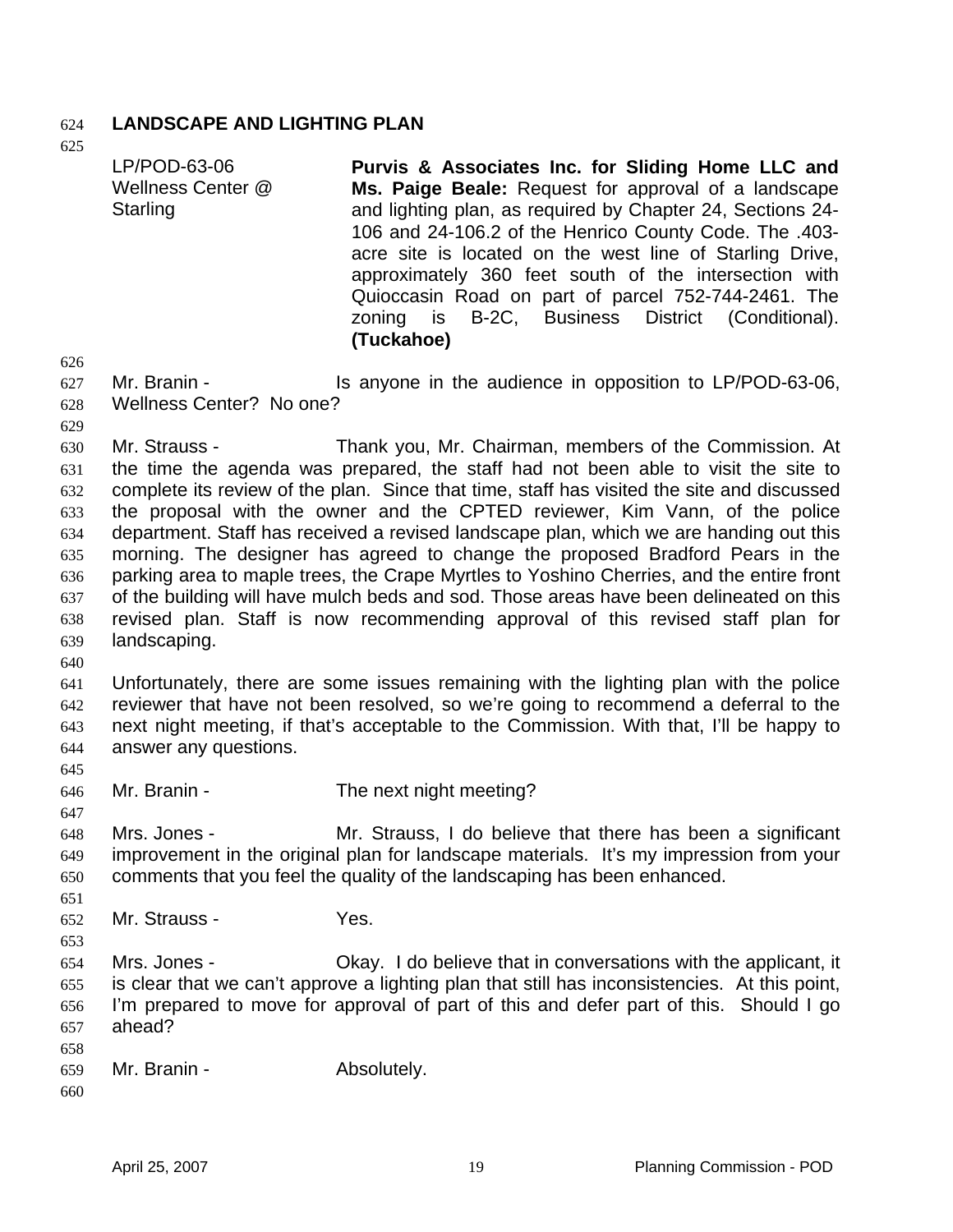Mrs. Jones - Okay. With that, I would like to thank you for your work on this and wish Paige Beale the best of luck with her new project. I would like to move for approval of the landscape plan, POD-63-06 for the Wellness Center @ Starling. This approval will be with the standard conditions for landscape plans and annotations on those plans. I would like to defer the lighting plan for POD-63-06 to the May 10, 2007 meeting of the Planning Commission. 661 662 663 664 665 666

- 668 669 670 671 672 673 674 675 676 677 678 679 680 681 682 683 684 685 686 687 688 689 690 691 692 693 694 Mr. Vanarsdall - Second. Mr. Branin - **Motion made by Mrs. Jones, seconded by Mr. Vanarsdall. All** in favor say aye. All opposed say no. Mr. Vanarsdall - Doesn't she need a separate motion? Mr. Branin - Thought she might, but— Mr. Silber - Think we can handle it either way. Mrs. Jones - The I forged ahead. All right. Mr. Silber - What I understand we're doing is we're approving the landscape plan as passed out to the Commission this morning, as presented, and the lighting plan would be deferred to May  $10<sup>th</sup>$ . Mrs. Jones - Correct. Mr. Branin - **Motion made by Mrs. Jones, seconded by Mr. Vanarsdall.** The ayes have it. That motion carries. The Planning Commission approved the landscape plan for LP/POD-63-06, Wellness Center @ Starling, subject to the standard conditions attached to these minutes for landscape and lighting plans. The Planning Commission deferred the lighting plan for LP/POD-63-06, Wellness
- 695 696 Center @ Starling to the May 10, 2007 Planning Commission meeting.
- 697 698 Mr. Silber - I guess since Mr. Strauss will be meeting with the residents on Staples Mill Road, we'll move on to page 14 of the agenda for POD-19-07.
- 699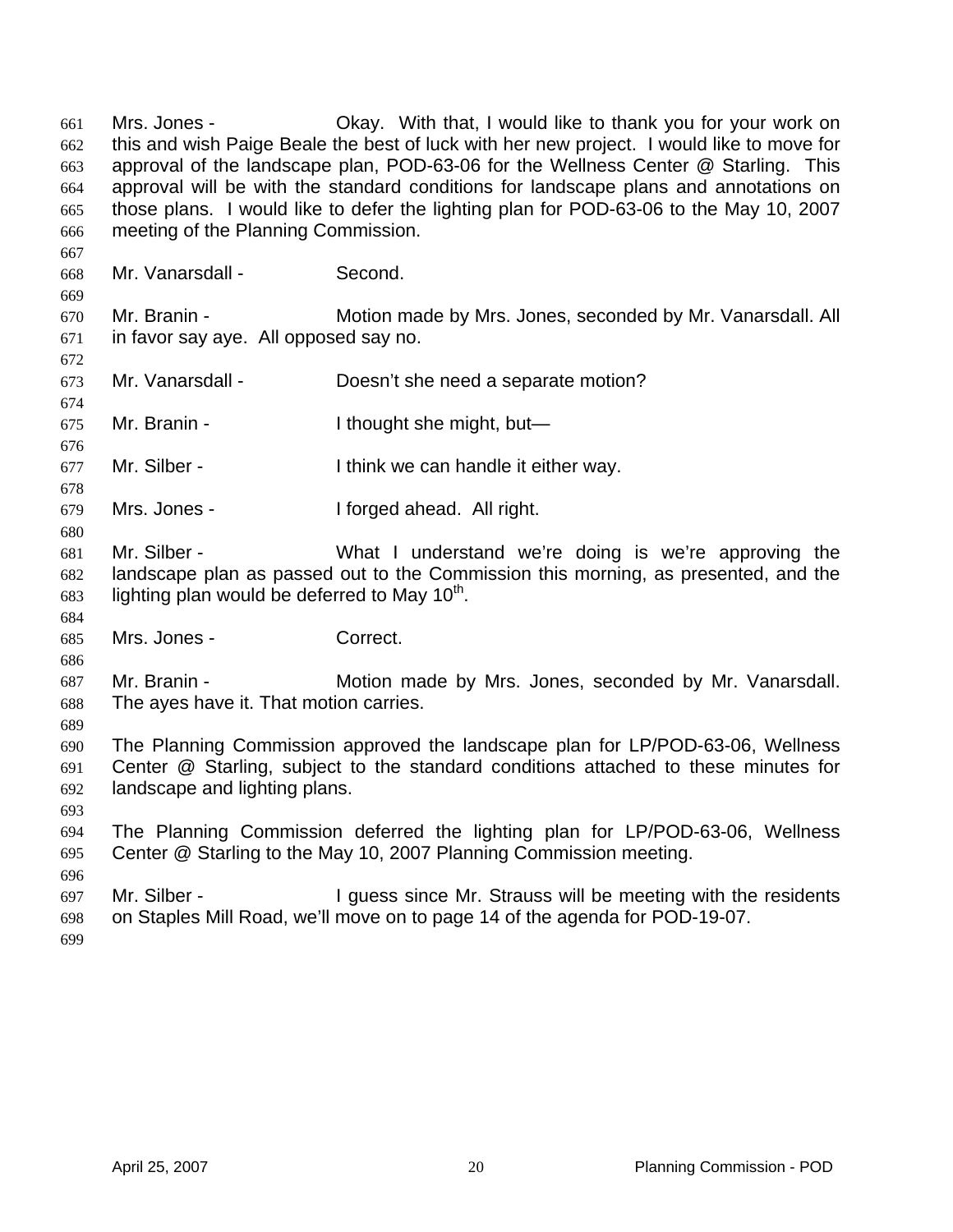### 700 **PLAN OF DEVELOPMENT**

701

| POD-19-07<br>Retail Shops @ Short<br>Pump - W. Broad Street | Timothy Burnette for R&R Property Development, LLC<br>and Neal Rankins: Request for approval of a plan of<br>development, as required by Chapter 24, Section 24-106<br>of the Henrico County Code, to construct a one-story,<br>13,413 square foot retail building. The 1.35-acre site is<br>located at 11579 W. Broad Street, on the south line of W.<br>Broad Street (U.S. Route 250), approximately 1,005 feet<br>west of its intersection with Pump Road on parcel 739-<br>762-0100 and part of parcel 739-761-2693. The zoning is<br>B-2C, Business District (Conditional) and WBSO, West<br>Broad Street Overlay District. County water and sewer.<br>(Three Chopt)                                                                                             |
|-------------------------------------------------------------|-----------------------------------------------------------------------------------------------------------------------------------------------------------------------------------------------------------------------------------------------------------------------------------------------------------------------------------------------------------------------------------------------------------------------------------------------------------------------------------------------------------------------------------------------------------------------------------------------------------------------------------------------------------------------------------------------------------------------------------------------------------------------|
| Mr. Branin -<br>Shops @ Short Pump? None.                   | Is anyone in the audience in opposition to POD-19-07, Retail                                                                                                                                                                                                                                                                                                                                                                                                                                                                                                                                                                                                                                                                                                          |
| Mr. Garrison -                                              | Mr. Chairman, Planning Commission members.                                                                                                                                                                                                                                                                                                                                                                                                                                                                                                                                                                                                                                                                                                                            |
| Mr. Vanarsdall -                                            | Good morning, Mr. Garrison.                                                                                                                                                                                                                                                                                                                                                                                                                                                                                                                                                                                                                                                                                                                                           |
| Mr. Garrison -                                              | POD-19-07, Retail Shops @ Short Pump is requesting<br>approval of a nine-unit, approximately 13,000-square-foot retail shop along W. Broad<br>Street in the West Broad Street Overlay District. The elevations submitted show the<br>building constructed of at least 50% brick, per proffer #3. The elevations show the<br>loading area and screen wall, and the floor plan submitted shows dimensions and uses<br>in the building. Staff recommends approval subject to the annotations on the plans, the<br>added conditions in the agenda, the standard conditions for developments of this type,<br>and the deleted condition on page 3 in your addendum. Staff and representatives of the<br>applicant are available to answer any questions that you may have. |
| Mr. Branin -                                                | Thank you. Does anybody have any questions?<br>None?<br>Then I would like to move for approval of POD-19-07, Retail Shops @ Short Pump,<br>subject to annotations on the plans, standard conditions for developments of this type,<br>and the following additional conditions, 9 through 37, and 9 and 11 amended.                                                                                                                                                                                                                                                                                                                                                                                                                                                    |
| Mr. Silber -<br>condition #25.                              | I believe the addendum also recommended the deletion of                                                                                                                                                                                                                                                                                                                                                                                                                                                                                                                                                                                                                                                                                                               |
| Mr. Branin -                                                | And the deletion of condition #25.                                                                                                                                                                                                                                                                                                                                                                                                                                                                                                                                                                                                                                                                                                                                    |
| Mrs. Jones -                                                | Second.                                                                                                                                                                                                                                                                                                                                                                                                                                                                                                                                                                                                                                                                                                                                                               |
| Mr. Branin -                                                | Motion made by Mr. Branin, seconded by Mrs. Jones. All in<br>favor say aye. All opposed say no. The ayes have it. The motion carries.                                                                                                                                                                                                                                                                                                                                                                                                                                                                                                                                                                                                                                 |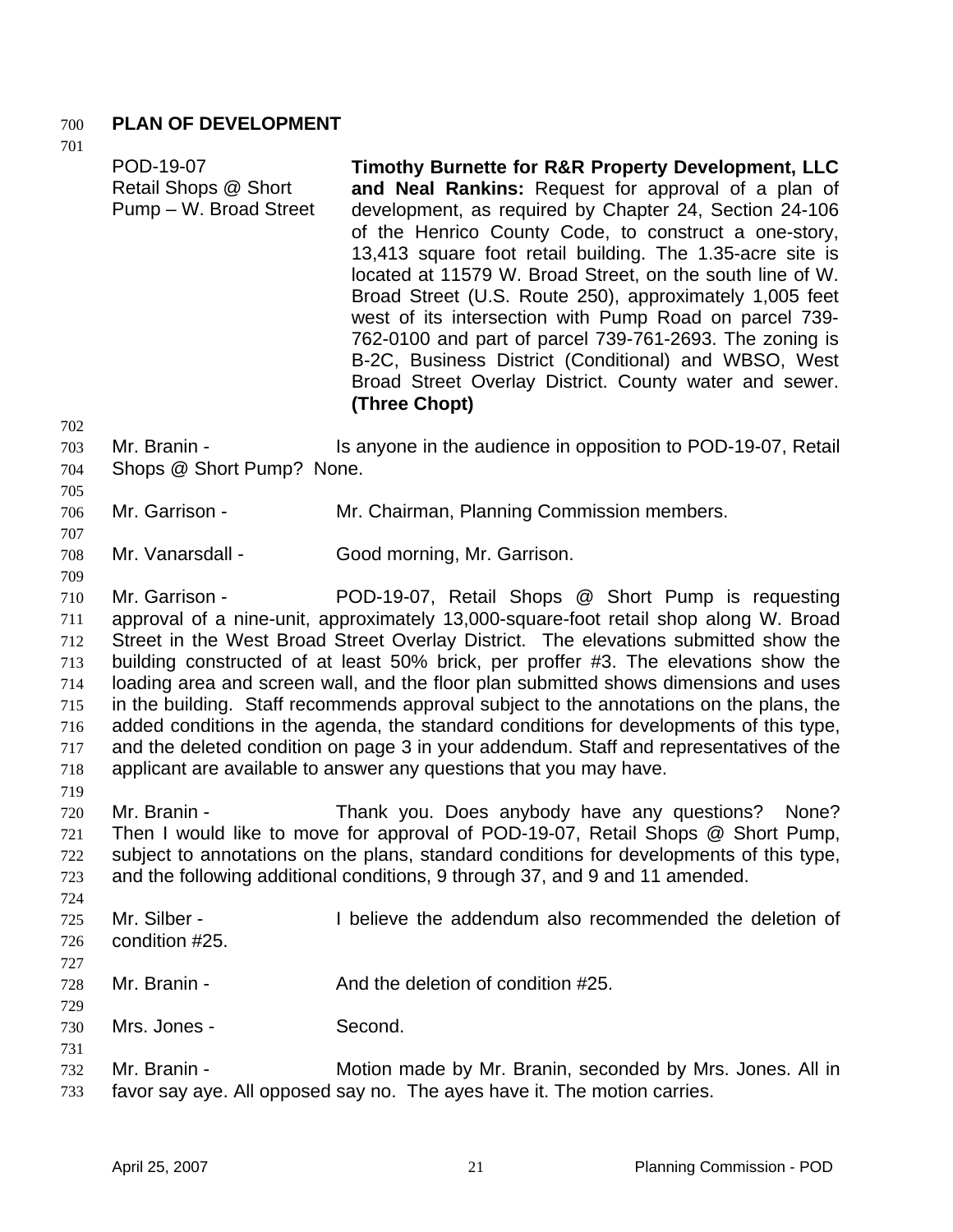- The Planning Commission approved POD-19-07, Retail Shops @ Short Pump, subject to the annotations on the plans, the standard conditions attached to these minutes for developments of this type, and the following additional conditions: 734 735 736
- 737
- 738 739 740 9. **AMENDED** - A detailed landscaping plan shall be submitted to the Department of Planning for review and Planning Commission approval prior to the issuance of any occupancy permits.
- 741 742 743 744 11. **AMENDED** - Prior to the installation of the site lighting equipment, a plan including depictions of light spread and intensity diagrams, and fixture and specifications and mounting height details shall be submitted for Department of Planning review and Planning Commission approval.
- 745 24. Outside storage shall not be permitted.
- 746 25. **DELETED** A 35-foot planting strip to preclude ingress or egress along the south 747 side of W. Broad Street shall be shown on the approved plans. The details shall 748 be included with the required landscape plans for review and approval.
- 749 750 26. The proffers approved as a part of zoning case C-11C-06 shall be incorporated in this approval.
- 751 752 753 754 27. The certification of building permits, occupancy permits and change of occupancy permits for individual units shall be based on the number of parking spaces required for the proposed uses and the amount of parking available according to approved plans.
- 755 756 757 28. Evidence of a joint ingress/egress and maintenance agreement must be submitted to the Department of Planning and approved prior to issuance of a certificate of occupancy for this development.
- 758 759 760 761 762 29. The easements for drainage and utilities as shown on approved plans shall be granted to the County in a form acceptable to the County Attorney prior to any occupancy permits being issued. The easement plats and any other required information shall be submitted to the County Real Property Agent at least sixty (60) days prior to requesting occupancy permits.
- 763 764 30. The entrances and drainage facilities on W. Broad Street (U.S. Route 250) shall be approved by the Virginia Department of Transportation and the County.
- 765 766 767 768 31. A notice of completion form, certifying that the requirements of the Virginia Department of Transportation entrances permit have been completed, shall be submitted to the Department of Planning prior to any occupancy permits being issued.
- 769 770 32. The developer shall provide fire hydrants as required by the Department of Public Utilities and Division of Fire.
- 771 772 773 33. Any necessary off-site drainage and/or water and sewer easements must be obtained in a form acceptable to the County Attorney prior to final approval of the construction plans.
- 774 775 776 34. Deviations from County standards for pavement, curb or curb and gutter design shall be approved by the County Engineer prior to final approval of the construction plans by the Department of Public Works.
- 777 778 779 35. Insurance Services Office (ISO) calculations must be included with the plans and contracts and must be approved by the Department of Public Utilities prior to the issuance of a building permit.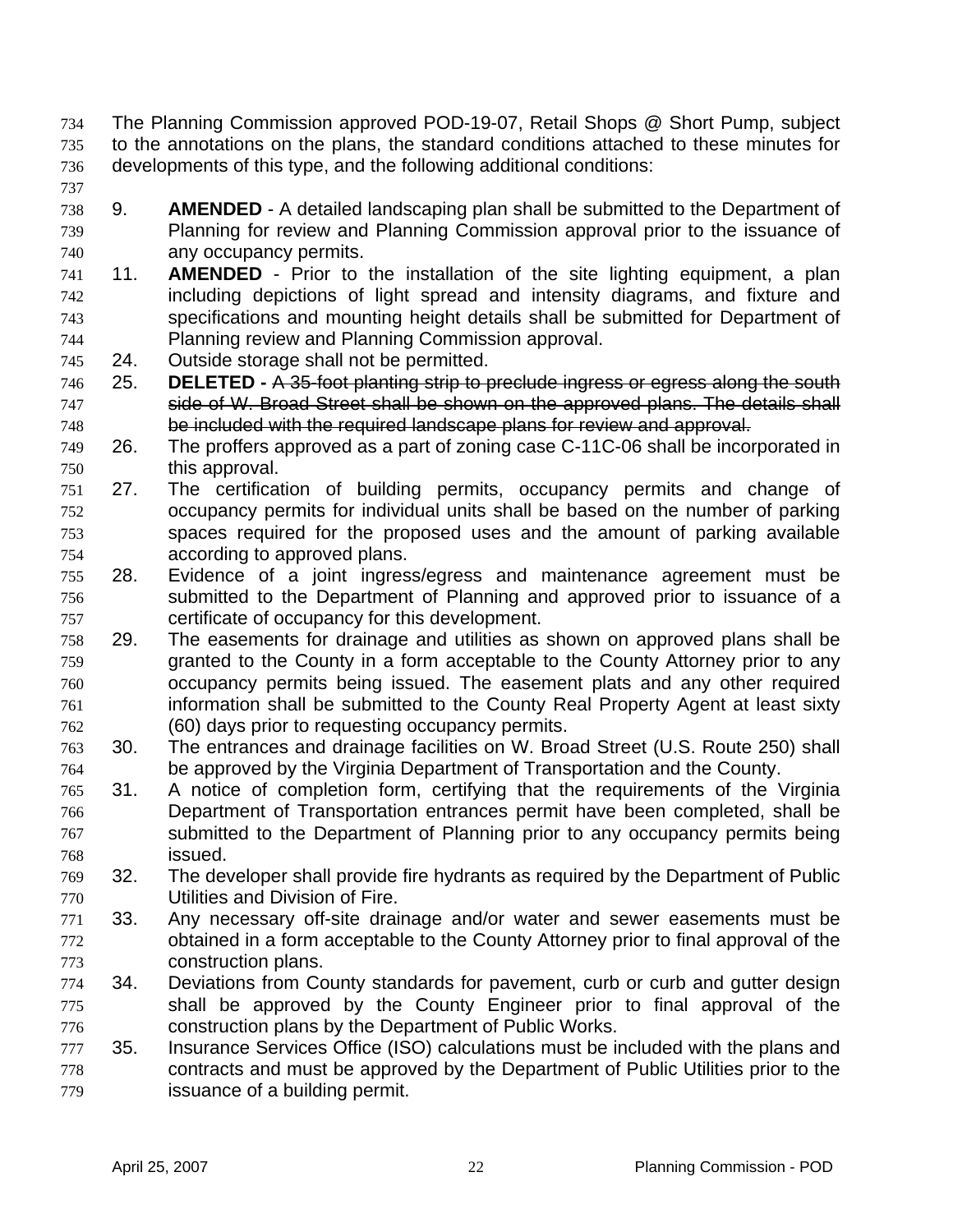36. Approval of the construction plans by the Department of Public Works does not establish the curb and gutter elevations along the Virginia Department of Transportation maintained right-of-way. The elevations will be set by the contractor and approved by the Virginia Department of Transportation. 780 781 782 783

784 785 786 787 788 37. The location of all existing and proposed utility and mechanical equipment (including HVAC units, electric meters, junction and accessory boxes, transformers, and generators) shall be identified on the landscape plans. All equipment shall be screened by such measures as determined appropriate by the Director of Planning or the Planning Commission at the time of plan approval.

789

#### 790 **PLAN OF DEVELOPMENT**

791

POD-20-07 La-Z-Boy @ Short Pump – W. Broad Street **Timothy Burnette for R&R Property Development, LLC and Neal Rankins:** Request for approval of a plan of development as required by Chapter 24, Section 24-106 of the Henrico County Code, to construct a one-story, 17,767 square foot furniture store. The 1.07-acre site is located at 11567 W. Broad Street on the south line of W. Broad Street (U.S. Route 250), approximately 750 feet west of its intersection with Pump Road on parcel 739-761-2693. The zoning is B-2C, Business District (Conditional) and WBSO, West Broad Street Overlay District. County water and sewer. **(Three Chopt)**

792

807

793 794 795 796 797 798 799 800 801 Mr. Garrison - The elevations submitted show the building constructed of 50% brick, again, as stated in proffer #3. The elevations submitted show the loading area and the eight-foot screen masonry wall. The floor plans submitted show the dimensions and uses in the building as well. Staff recommends approval subject to the annotations on the plans, the standard conditions for developments of this type, the added conditions in the agenda, and the revised condition on page 3 in your addendum. Staff and representatives of the applicant are available to answer any questions you may have.

802 803 Mr. Silber - On the addendum, the staff's recommendation is deletion of condition 25 and replacing it with language that's found in your addendum on page 3.

804 805 806 Mrs. Jones - The Mr. Garrison, on page 15 of our agenda, we have 12 amended, referring to the site lighting. Is that accurate or should that be 11?

- 808 809 Mr. Garrison - 11 amended.
- 810 811 Mrs. Jones - It says 12.
- 812 813 Mr. Garrison - Yes, it should be 11.
- 814 Mrs. Jones - Chay.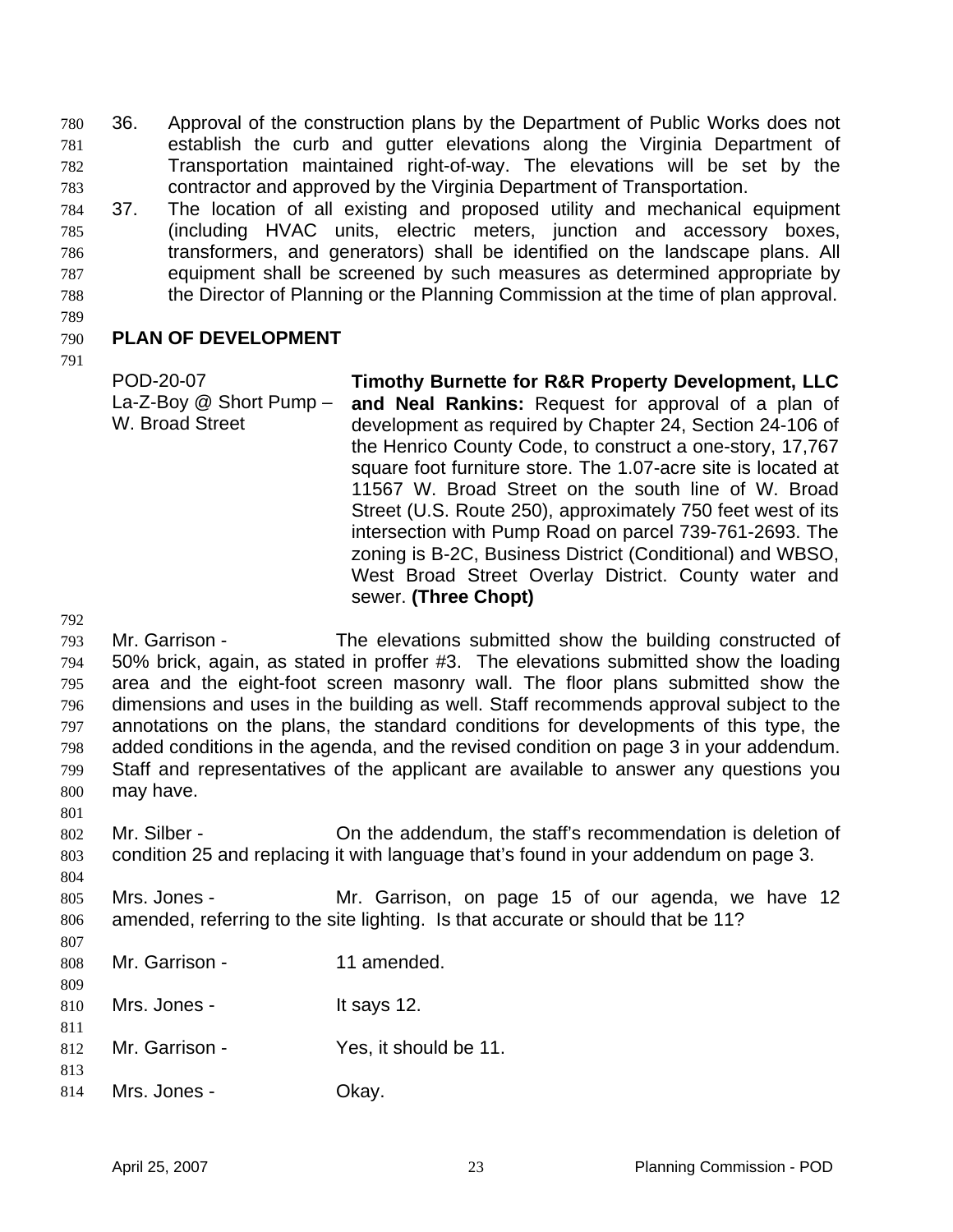815 816 817 818 819 820 821 822 823 824 825 826 827 828 829 830 831 832 833 834 835 836 837 838 839 840 841 842 843 844 845 846 847 848 849 850 Mr. Silber - Thank you, Mrs. Jones. That's correct. It should be condition 12. Mr. Garrison - Condition 11, 12 should be 11. Mr. Jernigan - It's just a misprint. Mr. Archer - Very observant, Mrs. Jones. Mr. Branin - Thank you, Mrs. Jones. Is there anyone in the audience in opposition to POD-20-07, La-Z-Boy @ Short Pump? No one? Okay. Then I would like to move for approval of POD-20-07, La-Z-Boy @ Short Pump with annotations to the plans, standard conditions for developments of this type, and the following additional conditions 9 amended, 11 amended, 24, 25 deleted, 26 through 37. Mr. Jernigan - Second. Mr. Silber - Twenty-five is deleted, but there is a replacement of 25. There is a #25; it's just shown on the addendum. Mr. Branin - Deleted and replaced. Okay. Motion was made by Mr. Branin and seconded by Mr. Archer. All in favor say aye. All opposed say no. The ayes have it. The motion carries. The Planning Commission approved POD-20-07, La-Z-B0y @ Short Pump, subject to the annotations on the plans, the standard conditions attached to these minutes for developments of this type, and the following additional conditions: 9. **AMENDED** - A detailed landscaping plan shall be submitted to the Department of Planning for review and Planning Commission approval prior to the issuance of any occupancy permits. 11. **AMENDED** - Prior to the installation of the site lighting equipment, a plan including depictions of light spread and intensity diagrams, and fixture and specifications and mounting height details shall be submitted for Department of Planning review and Planning Commission approval. 24. Outside storage shall not be permitted. 851 25. **DELETED AND REPLACED** -A 35-foot planting strip to preclude ingress or 852 egress along the south side of W. Broad Street shall be shown on the approved 853 **plans. The details shall be included with the required landscape plans for review** and approval. **The certification of building permits, occupancy permits and change of occupancy permits for individual units shall be based on the number of parking spaces required for the proposed uses and the amount of parking available according to approved plans.** 854 855 856 857 858 859 26. The proffers approved as a part of zoning case C-11C-06 shall be incorporated in this approval.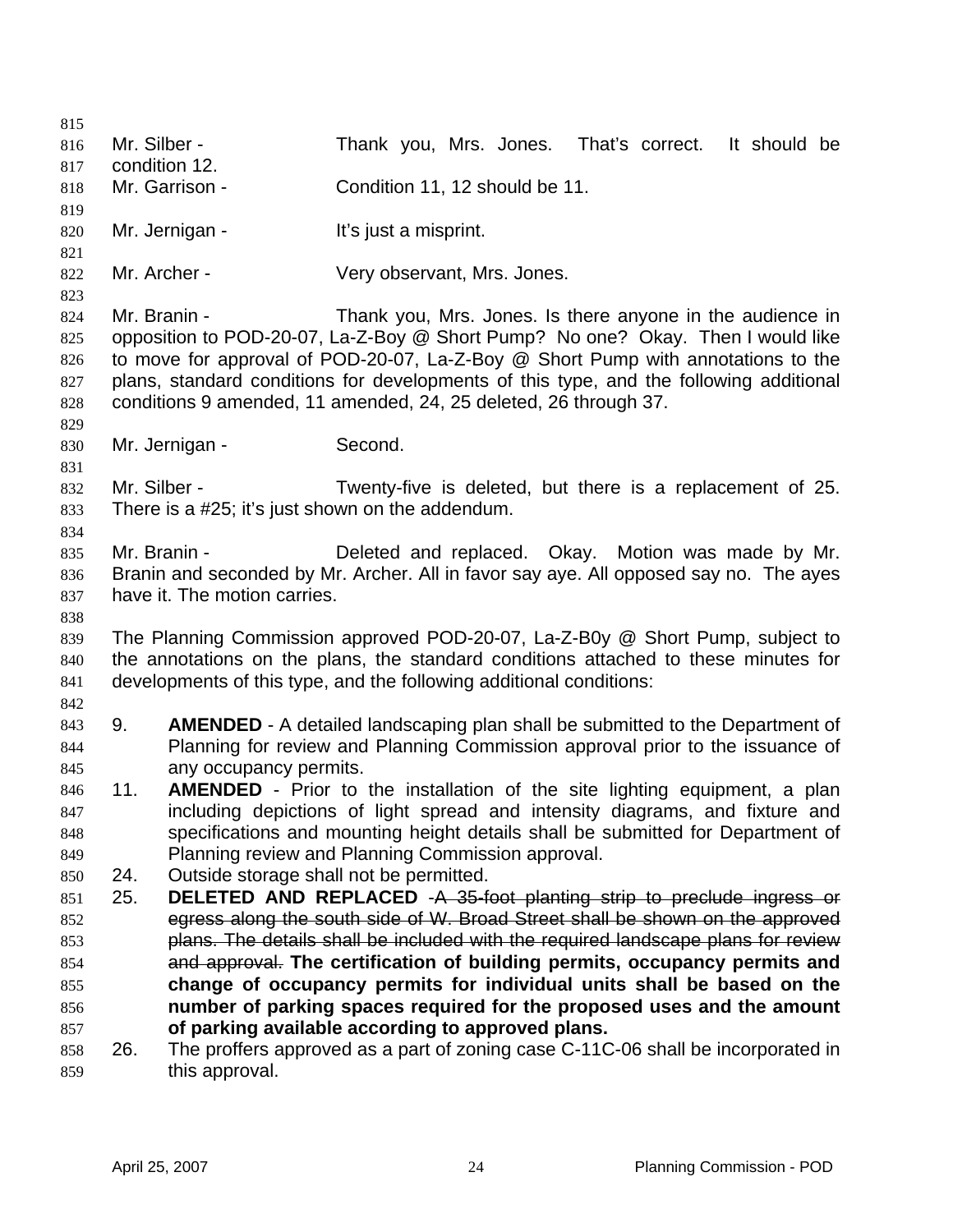- 860 27. **DELETE DUPLICATE -** The certification of building permits, occupancy permits 861 and change of occupancy permits for individual units shall be based on the 862 number of parking spaces required for the proposed uses and the amount of 863 parking available according to approved plans.
- 864 865 866 28. Evidence of a joint ingress/egress and maintenance agreement must be submitted to the Department of Planning and approved prior to issuance of a certificate of occupancy for this development.
- 867 868 869 870 871 29. The easements for drainage and utilities as shown on approved plans shall be granted to the County in a form acceptable to the County Attorney prior to any occupancy permits being issued. The easement plats and any other required information shall be submitted to the County Real Property Agent at least sixty (60) days prior to requesting occupancy permits.
- 872 873 30. The entrances and drainage facilities on W. Broad Street (U.S. Route 250) shall be approved by the Virginia Department of Transportation and the County.
- 874 875 876 877 31. A notice of completion form, certifying that the requirements of the Virginia Department of Transportation entrances permit have been completed, shall be submitted to the Department of Planning prior to any occupancy permits being issued.
- 878 879 32. The developer shall provide fire hydrants as required by the Department of Public Utilities and Division of Fire.
- 880 881 882 33. Any necessary off-site drainage and/or water and sewer easements must be obtained in a form acceptable to the County Attorney prior to final approval of the construction plans.
- 883 884 885 34. Deviations from County standards for pavement, curb or curb and gutter design shall be approved by the County Engineer prior to final approval of the construction plans by the Department of Public Works.
- 886 887 888 35. Insurance Services Office (ISO) calculations must be included with the plans and contracts and must be approved by the Department of Public Utilities prior to the issuance of a building permit.
- 889 890 891 892 36. Approval of the construction plans by the Department of Public Works does not establish the curb and gutter elevations along the Virginia Department of Transportation maintained right-of-way. The elevations will be set by the contractor and approved by the Virginia Department of Transportation.
- 893 894 895 896 897 37. The location of all existing and proposed utility and mechanical equipment (including HVAC units, electric meters, junction and accessory boxes, transformers, and generators) shall be identified on the landscape plans. All equipment shall be screened by such measures as determined appropriate by the Director of Planning or the Planning Commission at the time of plan approval.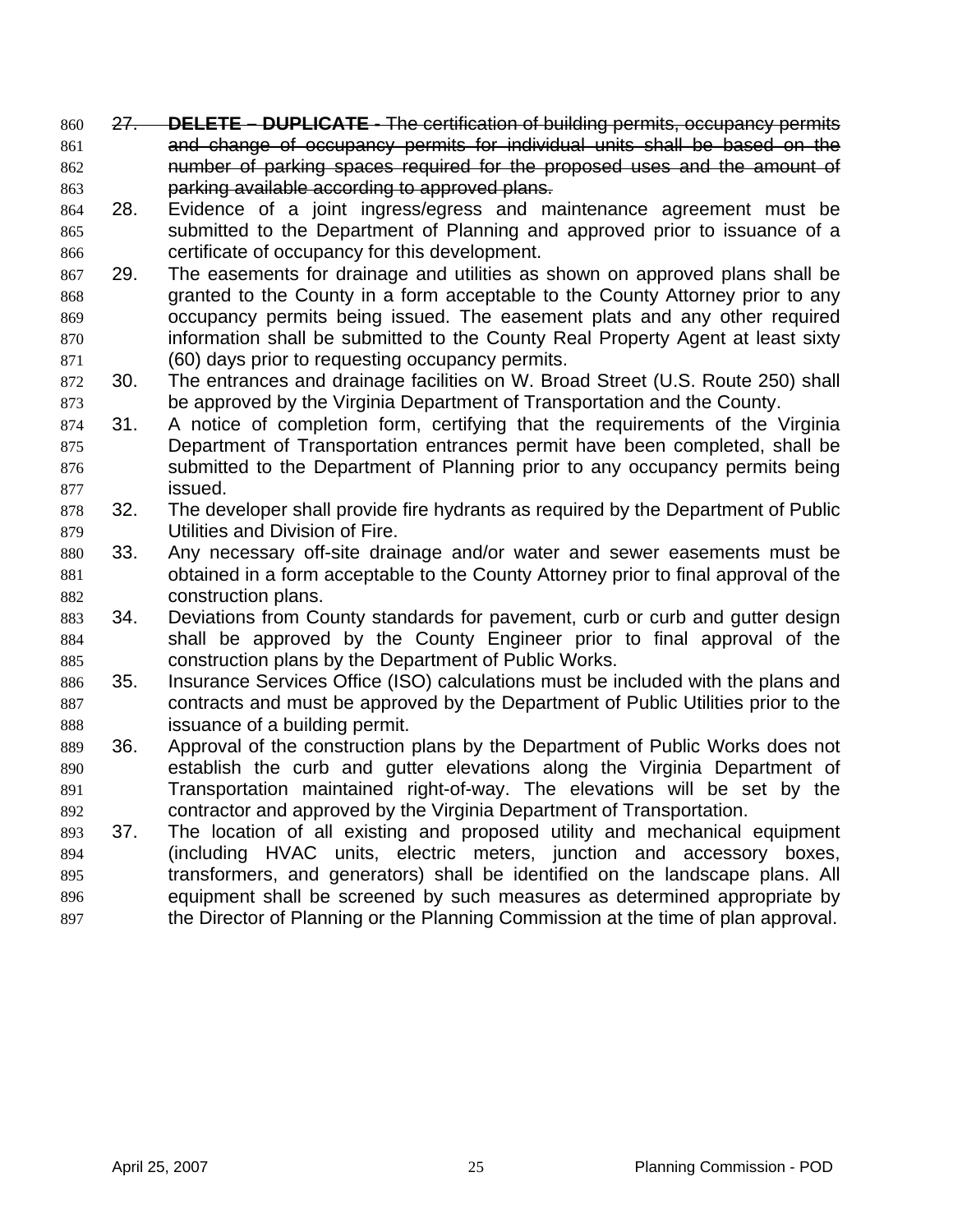### 898 **PLAN OF DEVELOPMENT**

|                                                                                                | POD-23-07<br>Bank of Virginia -<br>Patterson Avenue and<br><b>Otlyn Road</b> | Bryan W. Stevenson for Bank of Virginia and Kenneth<br><b>C. Magalis:</b> Request for approval of a plan of development<br>as required by Chapter 24, Section, 24-106 of the Henrico<br>County Code, to construct a one-story, 4,498 square foot<br>bank. The 1.32-acre site is located on the southwest<br>corner of the intersection of Patterson Avenue and Otlyn<br>Road on parcel 742-741-5389. The zoning is O-2 Office<br>District. County water and sewer. (Tuckahoe)                                                                                                                                                                                                                                                                                                                                                                                                                                                                                                                                                                                                                                                                                                                                                   |
|------------------------------------------------------------------------------------------------|------------------------------------------------------------------------------|---------------------------------------------------------------------------------------------------------------------------------------------------------------------------------------------------------------------------------------------------------------------------------------------------------------------------------------------------------------------------------------------------------------------------------------------------------------------------------------------------------------------------------------------------------------------------------------------------------------------------------------------------------------------------------------------------------------------------------------------------------------------------------------------------------------------------------------------------------------------------------------------------------------------------------------------------------------------------------------------------------------------------------------------------------------------------------------------------------------------------------------------------------------------------------------------------------------------------------|
| 900<br>901<br>902<br>903                                                                       | Mr. Branin -<br>Patterson Avenue and Otlyn Road? No one?                     | Is anyone in opposition to POD-23-07, Bank of Virginia,                                                                                                                                                                                                                                                                                                                                                                                                                                                                                                                                                                                                                                                                                                                                                                                                                                                                                                                                                                                                                                                                                                                                                                         |
| 904<br>905<br>906<br>907<br>908<br>909<br>910<br>911<br>912<br>913<br>914<br>915<br>916<br>917 | Mr. Garrison -                                                               | Bank of Virginia is requesting approval of a one-story,<br>approximately 4500-square-foot bank along Patterson Avenue. The building is<br>constructed entirely of brick. A wood fence screens the super cans and the HVAC at the<br>rear of the building. The applicant had expressed opposition to constructing a sidewalk<br>along Patterson Avenue and Otlyn Road; however, after meeting with staff and the<br>Tuckahoe representative, the applicant has agreed to build a sidewalk along the Bank<br>of Virginia's entire frontage and continue it approximately 35 feet west to Post Office<br>Drive. Additionally, the applicant has agreed to issue a Letter of Credit for the<br>construction of a sidewalk along Otlyn Road when the adjacent parcel to the south is<br>developed. I would like to note there's a typo; that should be to the south and not to the<br>north of this parcel. Staff recommends approval subject to the annotations on the plans,<br>the standard conditions for developments of this type, conditions 9 and 11 amended,<br>and the added conditions on page 5 of your addendum. Staff and representatives of the<br>applicant are available to answer any questions that you may have. |
| 918<br>919<br>920<br>921                                                                       | Mr. Branin -<br>for Mr. Garrison?                                            | Thank you, Mr. Garrison. Does anybody have any questions                                                                                                                                                                                                                                                                                                                                                                                                                                                                                                                                                                                                                                                                                                                                                                                                                                                                                                                                                                                                                                                                                                                                                                        |
| 922<br>923<br>924                                                                              | Mr. Silber -<br>condition #24?                                               | Mr. Garrison, the correction you've made, was that related to                                                                                                                                                                                                                                                                                                                                                                                                                                                                                                                                                                                                                                                                                                                                                                                                                                                                                                                                                                                                                                                                                                                                                                   |
| 925                                                                                            | Mr. Garrison -                                                               | Excuse me?                                                                                                                                                                                                                                                                                                                                                                                                                                                                                                                                                                                                                                                                                                                                                                                                                                                                                                                                                                                                                                                                                                                                                                                                                      |
| 926<br>927<br>928                                                                              | Mrs. Jones -                                                                 | It's 36.                                                                                                                                                                                                                                                                                                                                                                                                                                                                                                                                                                                                                                                                                                                                                                                                                                                                                                                                                                                                                                                                                                                                                                                                                        |
| 929                                                                                            | Mr. Silber -                                                                 | Thirty-six.                                                                                                                                                                                                                                                                                                                                                                                                                                                                                                                                                                                                                                                                                                                                                                                                                                                                                                                                                                                                                                                                                                                                                                                                                     |
| 930<br>931<br>932                                                                              | Mr. Garrison -                                                               | Yes.                                                                                                                                                                                                                                                                                                                                                                                                                                                                                                                                                                                                                                                                                                                                                                                                                                                                                                                                                                                                                                                                                                                                                                                                                            |
| 933<br>934<br>935                                                                              | Mrs. Jones -<br>parcel.<br>Mr. Silber -                                      | The parcel that will be developed is to the south of this<br>Thank you.                                                                                                                                                                                                                                                                                                                                                                                                                                                                                                                                                                                                                                                                                                                                                                                                                                                                                                                                                                                                                                                                                                                                                         |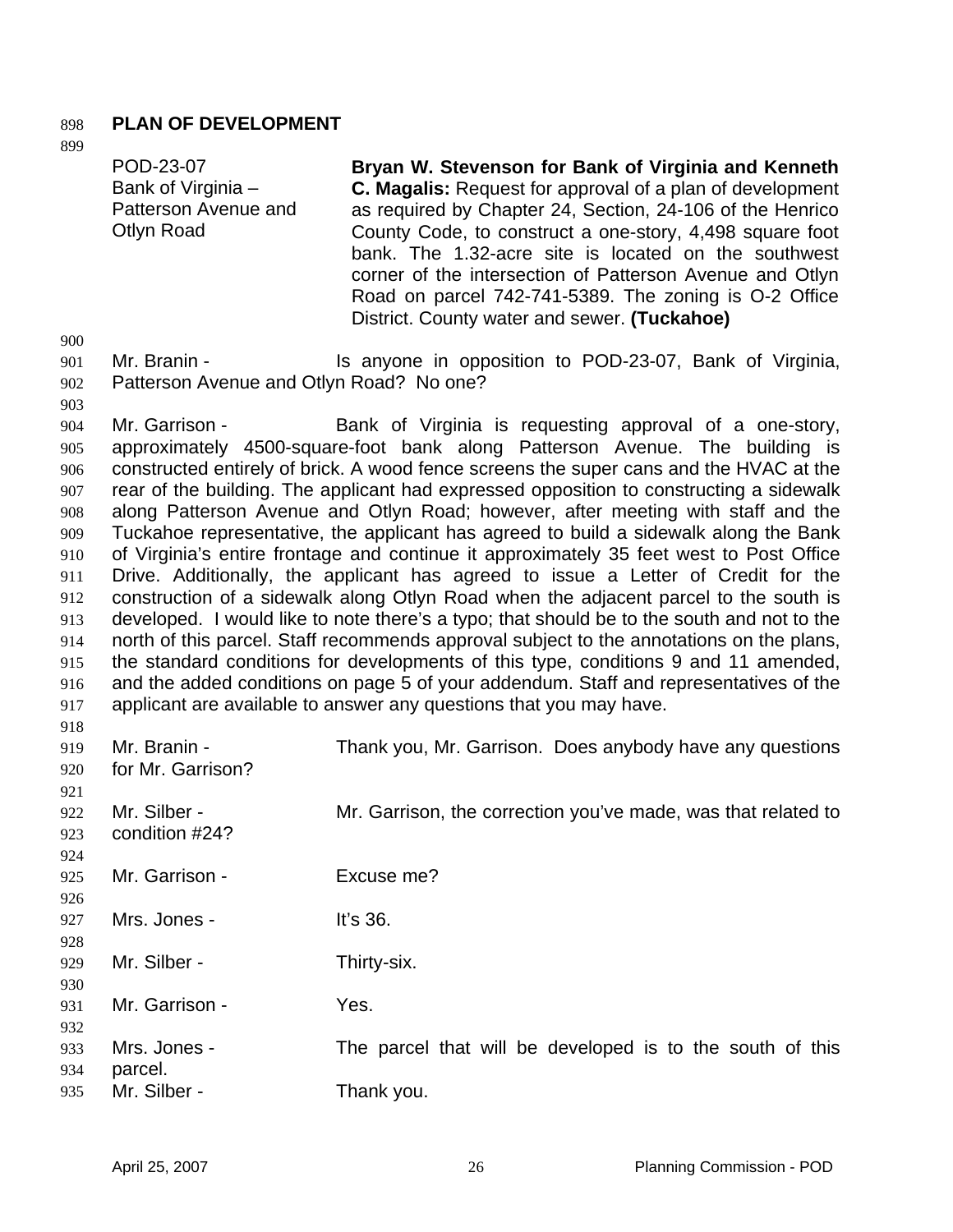936 937 938 939 940 941 942 943 944 945 946 947 948 949 950 951 952 953 954 955 956 957 958 959 960 961 962 963 964 965 966 967 968 969 970 971 972 973 974 975 976 977 978 979 980 981 Mrs. Jones - Thave a question. Mr. Garrison, we were discussing the deletion of condition #25, "Outside storage shall not be permitted." Mr. Garrison – Yes. Mrs. Jones - I'm not sure I understand why that is not acceptable. Mr. Garrison - Typically, banks don't require any outside storage, so we usually don't put that on banks. It's more for retail sites. Mrs. Jones - I wonder in this day and age of PODS and other things whether that might not be a helpful addition. Mr. Silber, is that traditionally not done for banks or would you find it helpful to have that as part of this case? Mr. Silber - I certainly think it wouldn't do any harm by having it. Typically, I don't think it's has it been a problem with banks, but I see no harm in adding it as a condition. If that's what your preference is— Mrs. Jones - I would rather have it there than not. If we could just add that as #37. Mr. Silber - We certainly can. Mrs. Jones - The Commission has in front of them the new color renderings of the Bank of Virginia. It will be a very welcoming building, a very attractive building and I look forward to their services for the community there. Because it is a community-oriented business, the sidewalks did become an issue. The residential density in that area has driven our concerns about that. I'd like to discuss the Letter of Credit for the continuation of the sidewalk on Otlyn in terms of Traffic's concerns. Do you have any comments to make before we ask Mike Jennings to come up here and discuss the concerns that you mentioned to me? Mr. Garrison - No. Mike Jennings or Ken Magalis is here to answer any questions as well. Mrs. Jones - I know Traffic has some concerns about waiting to do that, so I'd like to have those expressed. Then if Mr. Magalis could respond. Mr. Jennings - Good morning. I'm Mike Jennings, traffic engineer for Henrico County. Mr. Branin - Good morning, Mr. Jennings, how are you? Mr. Jennings - Good, thank you. My concern was not waiting. It was originally presented to me as an escrow and my concern was that Public Works does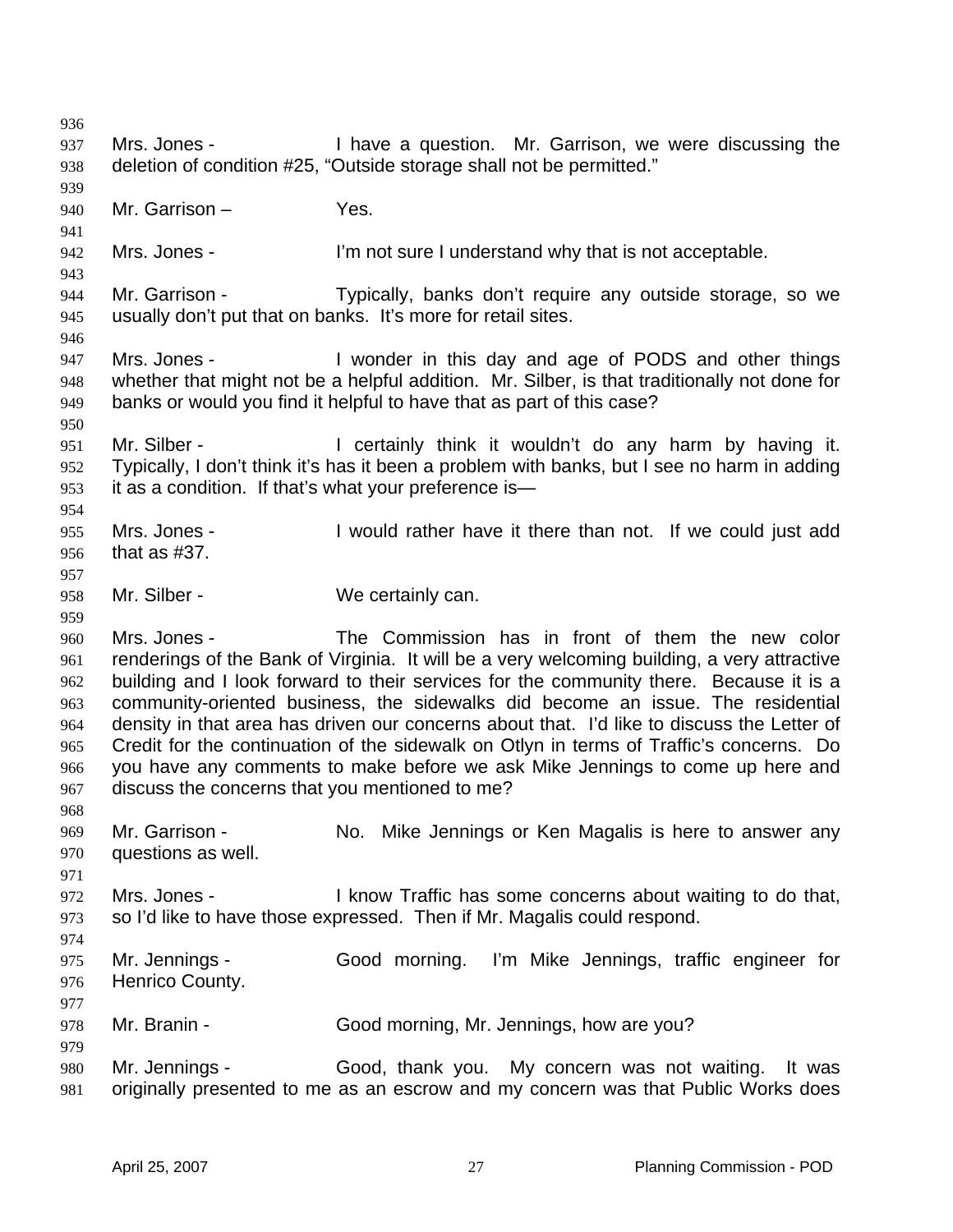not take an escrow on a sidewalk for a road that's not on the major thoroughfare plan, that sometime in the future we don't have planned road improvements. If you wanted to put a condition to have them put the sidewalk in at a later date, that's fine. This morning, I thought it was asked if Public Works would like to take an escrow for the sidewalk. Mrs. Jones - I see. Mr. Jennings - That was my concern. Mrs. Jones - I see. So, basically, a Letter of Credit to make this sidewalk happen when that parcel to the south is developed is really not objectionable to Traffic. Mr. Jennings - No. Public Works didn't want to take an escrow in for the sidewalk, but if you put a condition or a Letter of Credit, then that would be fine. Mrs. Jones - Thank you. Mr. Jernigan - Mrs. Jones, I want to ask the secretary something. I know what you're doing on your PODS, but in O-2, can you have outside storage in the ordinance? Mr. Silber - No, it's not permitted by code, but what's happening at some of these sites is if the bank renovates, or for any number of reasons, they could put a temporary storage trailer out front. This would prohibit that from happening. I can see where Mrs. Jones is coming from. Mr. Jernigan - Okay. They are not going to store anything from the bank … Mr. Silber - No. Mr. Jernigan - ..... because that's highly confidential. Mr. Silber - Well, that's true. Mr. Jernigan - We don't want banks getting storage bins out there. Mr. Vanarsdall - A bank wouldn't normally have outside storage anyway unless it was something temporary. Mr. Jernigan - You're doing it basically for-Mrs. Jones - The Aesthetics as well. Mr. Jernigan - But if they had a trailer or they were doing renovation.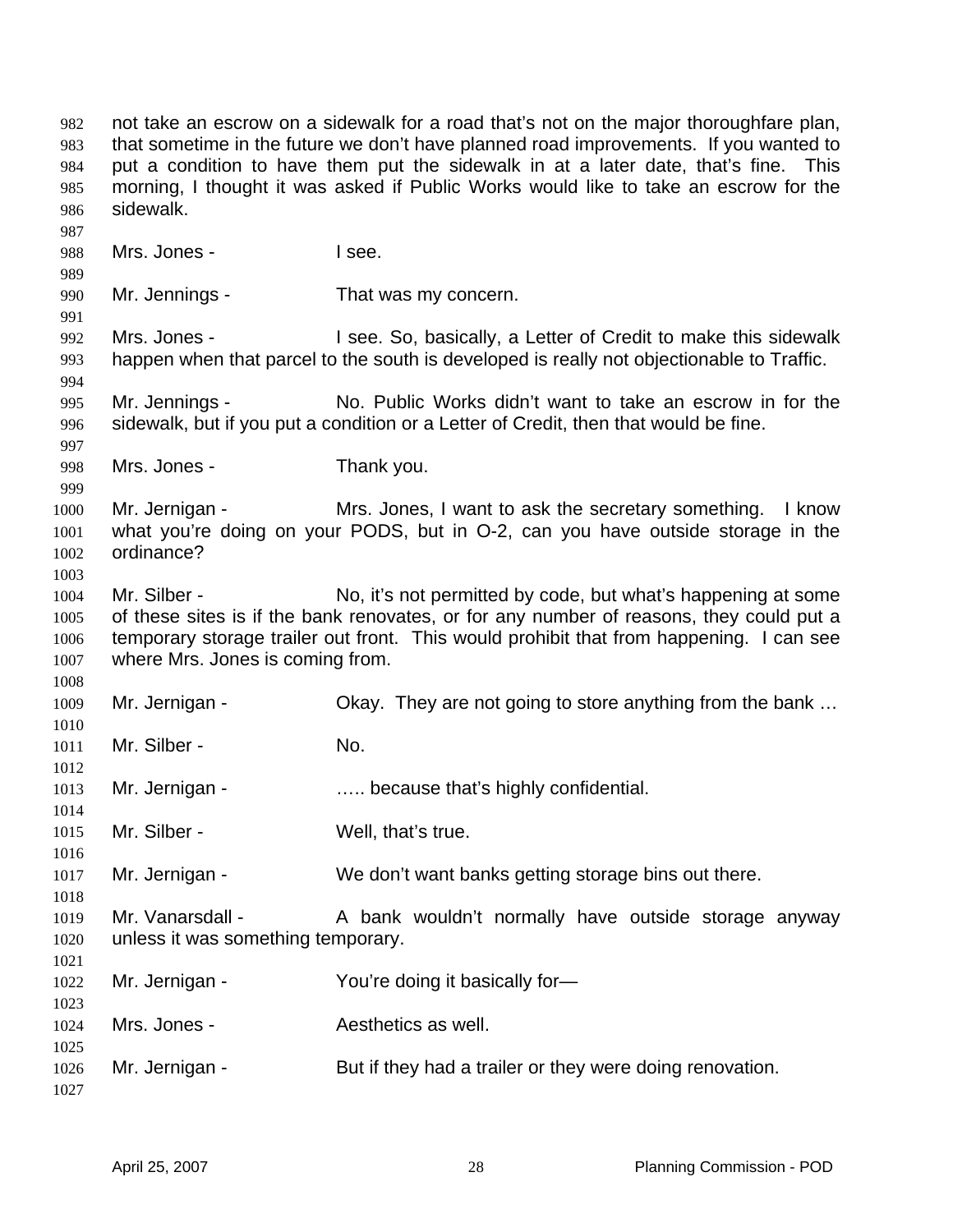Mr. Silber - The Super Collect Hotel is a local wanter of the V would want to have anything stored outside would be a temporary reconstruction or renovation of the bank. 1028 1029 1030 1031 1032 1033 1034 1035 1036 1037 1038 1039 1040 1041 1042 1043 1044 1045 1046 1047 1048 1049 1050 1051 1052 1053 1054 1055 1056 1057 1058 1059 1060 1061 1062 1063 1064 1065 1066 1067 1068 1069 1070 1071 1072 1073 Mrs. Jones - Do you recommend this condition not be included? Mr. Jernigan - I'm just thinking about future cases. If this is something that we want to do, then we need to put it as part of the conditions already. Normally, a bank is not gong to have a POD sitting out there for advertisement because, first of all, they don't have the space. Mr. Silber - The Unit of think next time another bank comes up, staff probably would not be recommending this type of condition. It's really up to Mrs. Jones, but it's not a real concern of staff. They could have some type of temporary outside storage. This would prohibit that. Do I think there's a serious concern? No, I don't. Do I think this condition would cause any problem? No. It's a condition that wouldn't necessarily cause any problems in the future either, so I think it's entirely up to the Commission on how they want to handle this. Mrs. Jones - Ckay. Mr. Jernigan - Whatever you want to do. Mrs. Jones - Thank you. I'd like Mr. Magalis to come and answer a question or two, if I could. Mr. Magalis - Good morning, Mr. Chairman, members of the Commission. Mrs. Jones - Good morning. Mr. Magalis - The My name is Kenneth Magalis and I'm the architect and bank's representative for the project. I'd be happy to answer any questions you might have. Mrs. Jones - I wanted to revisit the sidewalk issue simply because we had a very nice meeting about this yesterday and I want to make sure that we're doing the best that we can for both of us here. I know you've had discussions with your client since we talked. Could this continuation of the sidewalk be built now and just avoid all of the Letter of Credit situation and all that? Mr. Magalis - The University of all, the reason the bank objected to the sidewalks in the beginning was that we thought we were restricted to just constructing it on our property, there would be a gap along Patterson Avenue and it wouldn't tie into the post office's main entrance drive off Patterson. We cleared that up yesterday and found that yes, we could extend it that far by way of the right-of-way. Otlyn, however, is a little bit different in that there is no sidewalk approaching from the south parcel that is currently vacant. We have grading issues with our parking lot and so forth that we were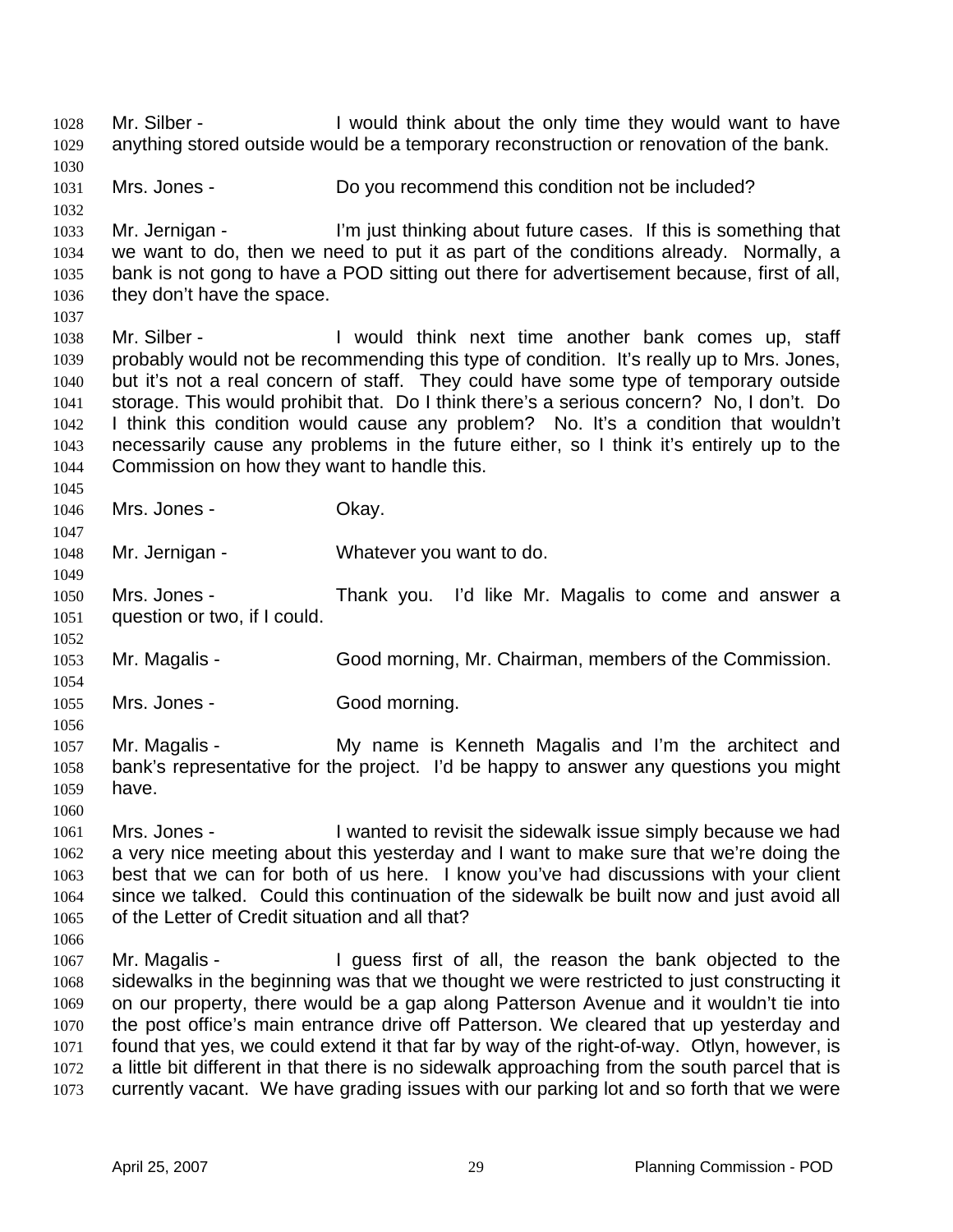looking at. I even went out yesterday afternoon after we had our meeting yesterday morning and it's a little difficult to tie into that adjacent parcel without some embankments at the end of the sidewalk and so forth. It would be a dead-end sidewalk. I did discuss these issues with the bank. They are not objecting to the sidewalk being put there eventually, it's just the question of timing and the fact that it would be tying into anything other than an embankment. They felt like the Letter of Credit would be sufficient to ensure that yes, that sidewalk will be built. They even entertained the idea that as we modify our plans and get our final construction documents together, that we look at the possibility of putting in the sidewalk. It's just we haven't had the time since yesterday to really engineer that. It's quite likely that, before all is said and done, they will elect to proceed with that sidewalk as well. I just haven't been able to get a 100% clarification on that yet. 1074 1075 1076 1077 1078 1079 1080 1081 1082 1083 1084 1085 1086 1087 1088 1089 1090 1091 1092 1093 1094 1095 1096 1097 1098 1099 1100 1101 1102 1103 1104 1105 1106 1107 1108 1109 1110 1111 1112 1113 1114 1115 1116 1117 1118 Mrs. Jones - Chay. Mr. Magalis - We felt like the Letter of Credit would serve as a temporary stopgap until we can examine that, if that's permissible. Mr. Vanarsdall - What was the objection to the sidewalk? Mr. Magalis - Beg your pardon? Mr. Vanarsdall - What was the objection to the sidewalk? It just didn't go anywhere? Mr. Magalis - Some of these sidewalks just go up to a property line and stop and then there's either a big culvert or a ditch. Mr. Vanarsdall - They don't go anywhere. Mr. Magalis - Originally, we were afraid that someone would walk down a sidewalk in front of our property and where the post office is, there'd be a drop-off or tripping point. Lawsuits are prevalent these days. We were just concerned that there was a sidewalk going— Mrs. Jones - But that's been solved. Mr. Magalis - The Solution - Without completion, but that is resolved now. Then we had the concern on Otlyn where there's no sidewalk to the south of us yet, that we'd be creating a sidewalk to nowhere and someone could step off the sidewalk out onto the curb and it would be our fault that we hadn't extended it all the way up to the apartments. Mrs. Jones - I appreciate your visiting this issue. I think a decision can be made as the site is engineered and the grading done and the plans are finalized. I think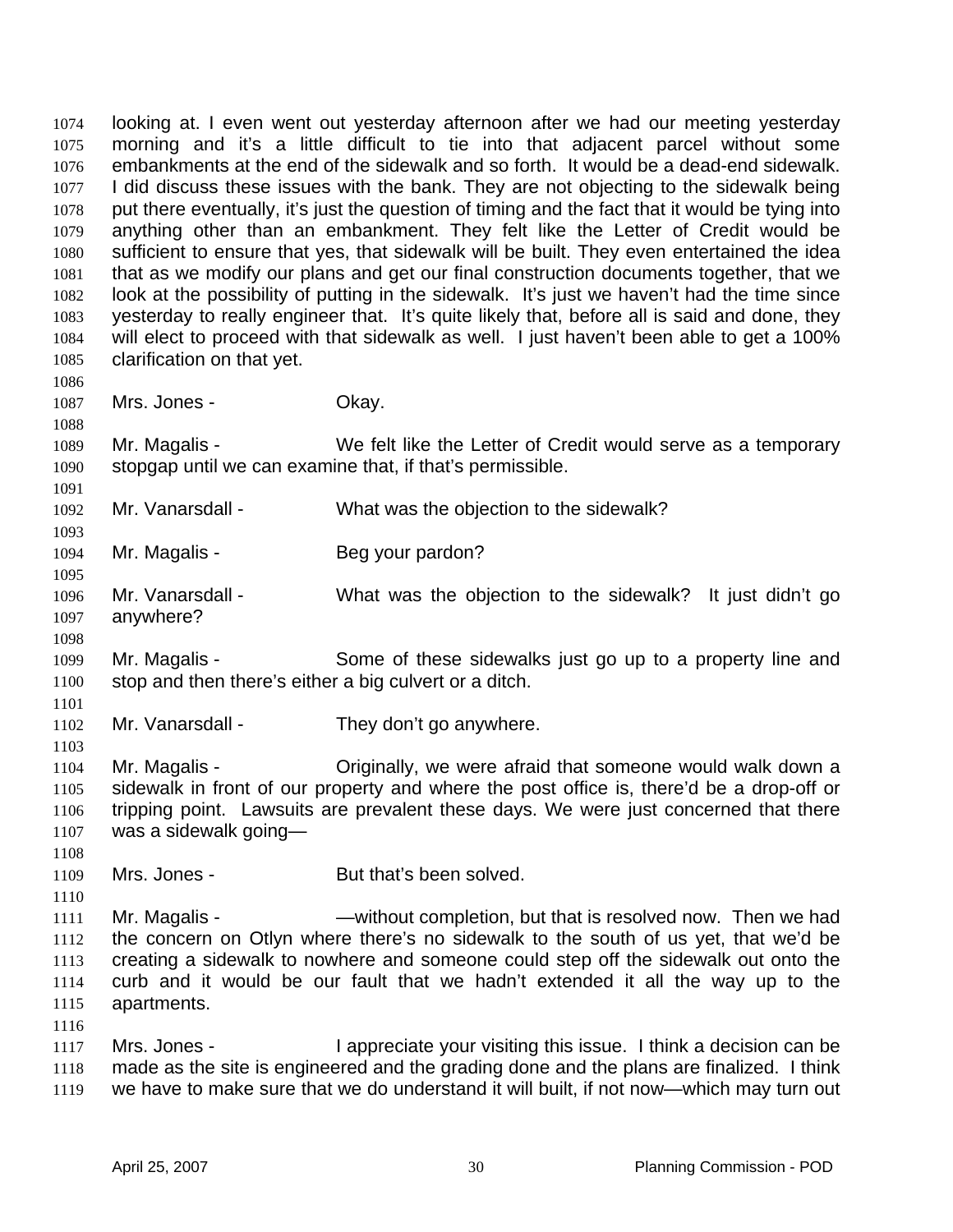to be the bank's best option—then when that parcel is developed. I'm willing to go with that. 1120 1121

1122

1124

1123 Mr. Magalis - Excellent.

1125 1126 1127 Mrs. Jones - **Before landscaping becomes established and before the** grading is set and everything arranged, I would encourage the bank to look long and hard at putting the sidewalk in, just because it makes the rest of it easier.

1128

1129 1130 1131 1132 1133 Mr. Magalis - Yesterday when we were conferring on this matter, the president of the bank actually went as far as to say he'd like to have a sidewalk from the Patterson Avenue sidewalk up to the bank, coming right up to the front door. So, we're very much in favor of sidewalks and pedestrian traffic. "Welcome Home," is their slogan for the Bank of Virginia and they want to make it as user-friendly as possible.

1134 1135

1136

1139

1141

1143

1145

Mrs. Jones - Chay.

1137 1138 Mr. Magalis - We're certainly going to give it every effort to look at Otlyn and whatever other sidewalks we can do on our property.

1140 Mrs. Jones - Ckay.

- 1142 Mr. Silber - Mrs. Jones, can I clarify one point?
- 1144 Mrs. Jones - Yes, absolutely.

1146 1147 1148 1149 1150 1151 1152 1153 1154 1155 1156 1157 1158 1159 1160 1161 1162 Mr. Silber - A Letter of Credit is good for two years, at which time they can be extended. To accept a Letter of Credit that's indefinite can become a challenge because after two years, the bank would have to ask for an extension of that and the County would have to consider that. This can go on for quite some time until the parcel adjacent to this is developed. One option might be that the Letter of Credit could be taken in and then after a two-year period, they would be required to construct their sidewalk, or we could bring this back to the Planning Commission after two years for reconsideration as to where we are with this matter to decide whether this Letter of Credit should be extended or the sidewalk constructed. I would think that at some point in time, this O-2 property to the rear is going to develop and the County is going to want a sidewalk across their frontage. I really think it's important that a sidewalk be provided here eventually. It seems like to me it should be sooner than later. I don't have too much of a concern about someone stepping off the sidewalk onto a non-sidewalk area. We have that in many other places as we continue to construct sidewalks throughout the County. I don't have a problem with the Letter of Credit, but I think we should probably have some commitment that this be provided at some point in time or they be relieved of that responsibility.

1163 1164 Mrs. Jones - Your suggestion, then, would be that the Letter of Credit will be in effect for two years and the issue comes back to the Commission at that point?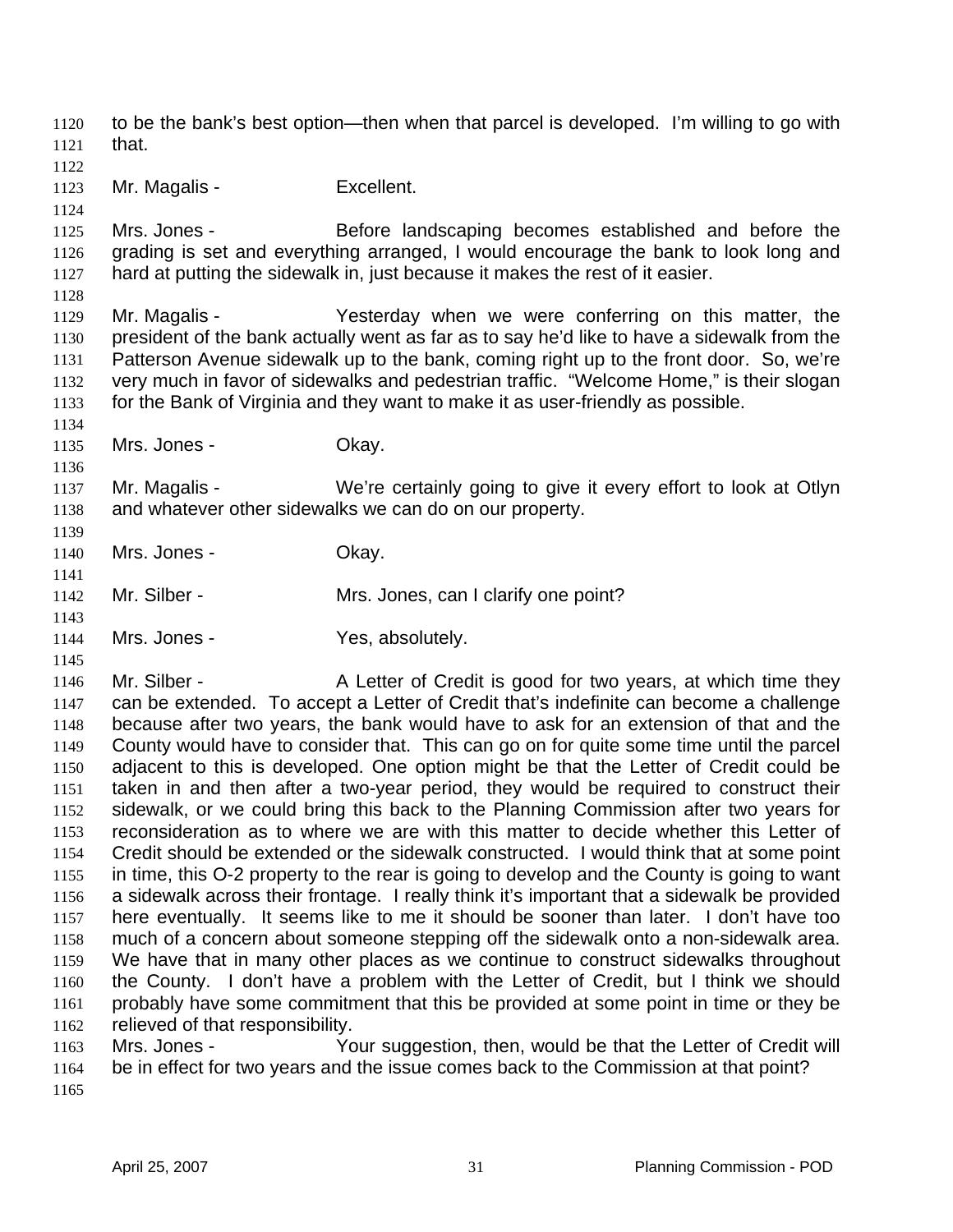Mr. Silber - The Superster of the Units of the Units of Silber and Mr. Silber -Letter of Credit for two years and at the end of two years, they construct the sidewalk. If not that, then they come back and have the Planning Commission reconsider this, see where we are in two years and visit this again. 1166 1167 1168 1169 1170 1171 1172 1173 1174 1175 1176 1177 1178 1179 1180 1181 1182 1183 1184 1185 1186 1187 1188 1189 1190 1191 1192 1193 1194 1195 1196 1197 1198 1199 1200 1201 1202 1203 1204 1205 1206 1207 1208 1209 1210 Mrs. Jones - Would having the two-year Letter of Credit and then constructing the sidewalk be acceptable to you? Mr. Magalis - It's quite possible we may just go ahead with the sidewalk. I wish I could answer that. If you feel strongly about that, the two-year period would give them time. I would think that site will develop to the back fairly quickly once we're there. I think we could agree to that. Mrs. Jones - All right. Mr. Vanarsdall - It's kind of a safety valve. It's the only thing we can do right now. Mrs. Jones - We'll have to reword #36. Mr. Silber - That's correct. Mrs. Jones - Thank you very much, Mr. Magalis. I appreciate your willingness to work with us on this. Mr. Magalis - Thank you. Mrs. Jones - Let's reword #36 to say— Mr. Silber - Would you like staff to write up a condition for us? Ms. News - I think we could say, "Prior to the issuance of a certificate of occupancy for this building, the sidewalks along Otlyn shall be constructed or a Letter of Credit shall be posted to provide for the construction of the sidewalk, which should be constructed within two years of the date," or something like that. Mr. Silber - The Mrs. Jones, if you would give us the liberty to work that condition out— Mrs. Jones - Yes. Mr. Silber - The sum we have more time to think about it. I think we understand what you want. Mrs. Jones - The understanding is clear.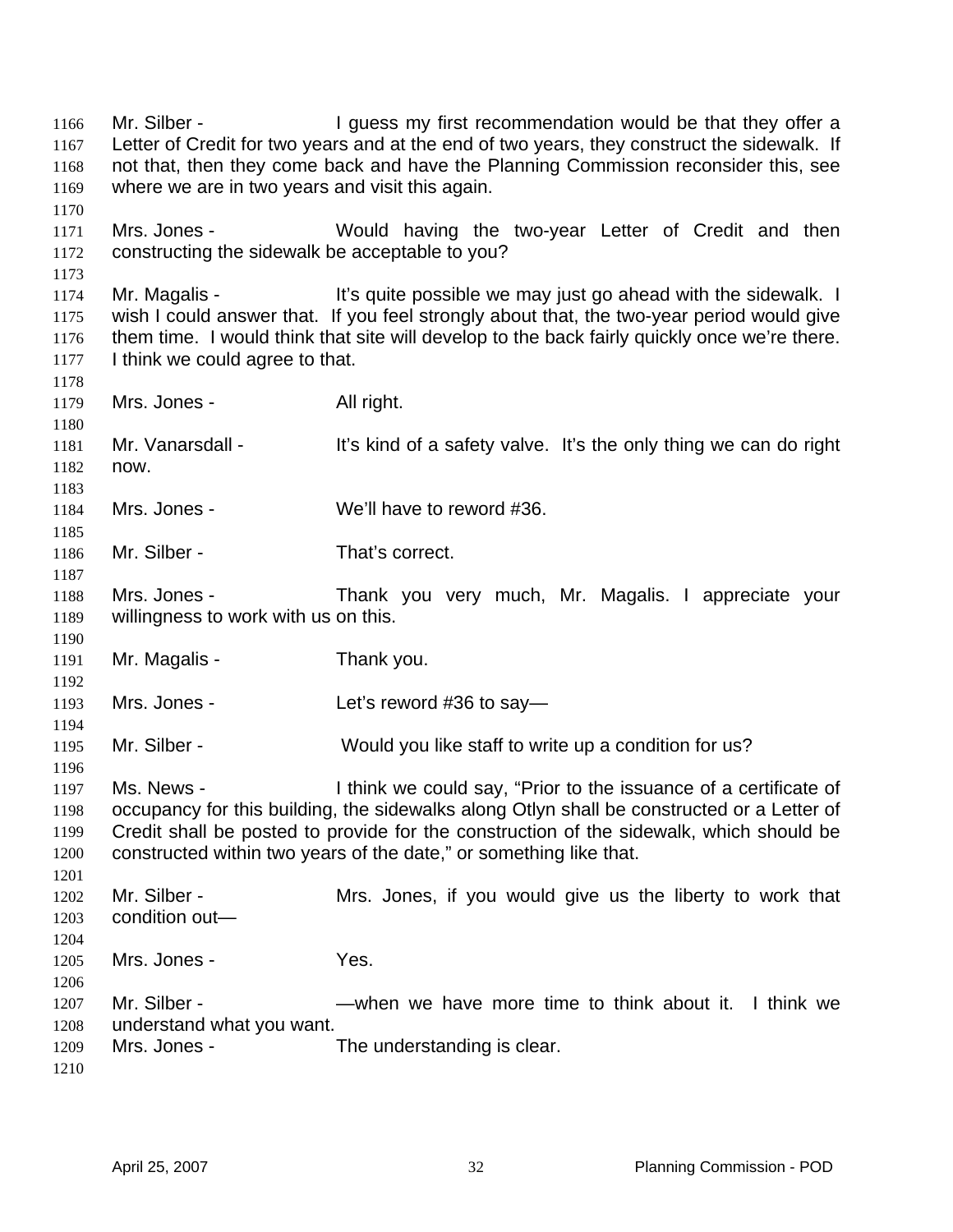Mr. Silber - The As long as the Commission understands the direction that we're heading, we can draft it up in the final approval. 1211 1212 1213 1214 1215 1216 1217 1218 1219 1220 1221 1222 1223 1224 1225 1226 1227 1228 1229 1230 1231 Mrs. Jones - All right. With that, then, I am going to recommend approval of POD-23-07, Bank of Virginia, Patterson Avenue and Otlyn Road, subject to the annotations on the plans, standard conditions for developments of this type, 9 and 11 amended, and the following revised and added conditions 24 through 35 with 36 to be revised in wording, and no condition 37. Mr. Vanarsdall - Second. Mr. Branin - **Motion made by Mrs. Jones, seconded by Mr. Vanarsdall. All** in favor say aye. All opposed say no. The ayes have it. The motion carries. The Planning Commission approved POD-23-07, Bank of Virginia at Patterson Avenue and Otlyn Road, subject to the annotations on the plans, the standard conditions attached to these minutes for developments of this type, and the following additional conditions: 24. A concrete sidewalk meeting County standards shall be provided along the south side of Patterson Avenue (State Route 6). 25. **DELETED & REPLACED** - Outside storage shall not be permitted. **The easements for drainage and utilities as shown on approved plans shall be granted to the County in a form acceptable to the County Attorney prior to any occupancy permits being issued. The easement plats and any other required information shall be submitted to the County Real Property Agent at least sixty (60) days prior to requesting occupancy permits.** 1232 1233 1234 1235 1236 1237 1238 26. **DELETED & REPLACED** - A15-foot planting strip to preclude ingress or egress 1239 along the south side of Patterson Avenue shall be shown on the approved plans. 1240 The details shall be included with the required landscape plans for review and approval. **The entrances and drainage facilities on (State Route) shall be approved by the Virginia Department of Transportation and the County.**  1241 1242 1243 1244 1245 1246 1247 1248 1249 1250 1251 1252 1253 1254 1255 1256 27. In the event of any traffic backup which blocks the public right-of-way as a result of congestion caused by the drive-up teller facilities, the owner/occupant shall close the drive-up teller facilities until a solution can be designed to prevent traffic backup. 28. A notice of completion form, certifying that the requirements of the Virginia Department of Transportation entrances permit have been completed, shall be submitted to the Department of Planning prior to any occupancy permits being issued. 29. The developer shall provide fire hydrants as required by the Department of Public Utilities and Division of Fire. 30. Any necessary off-site drainage and/or water and sewer easements must be obtained in a form acceptable to the County Attorney prior to final approval of the construction plans. 31. Deviations from County standards for pavement, curb or curb and gutter design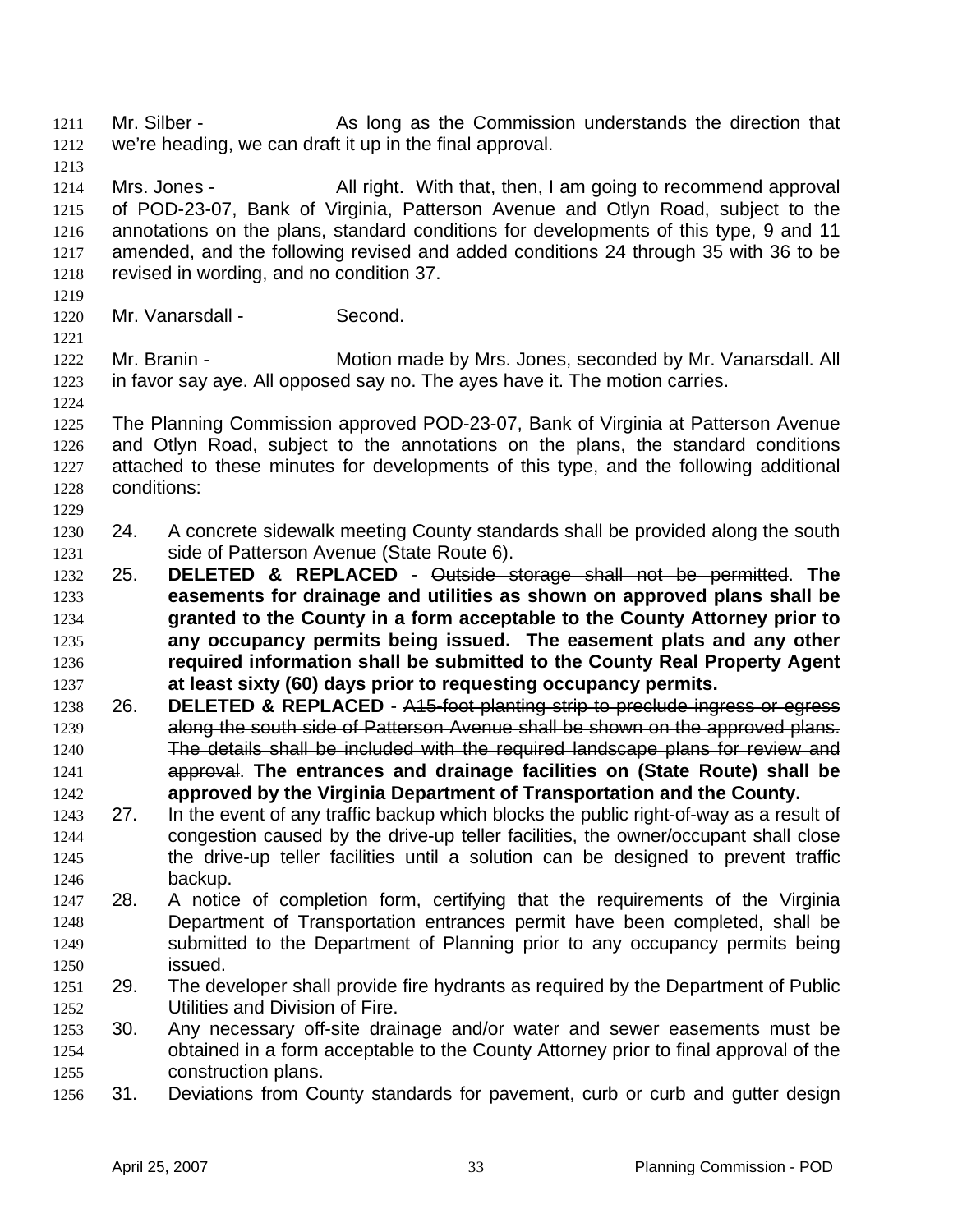shall be approved by the County Engineer prior to final approval of the construction plans by the Department of Public Works. 1257 1258

- 1259 1260 1261 32. Insurance Services Office (ISO) calculations must be included with the plans and contracts and must be approved by the Department of Public Utilities prior to the issuance of a building permit.
- 1262 1263 1264 33. Approval of the construction plans by the Department of Public Works does not establish the curb and gutter elevations along the Henrico County maintained right-of-way. The elevations will be set by Henrico County.
- 1265 1266 1267 1268 34. Approval of the construction plans by the Department of Public Works does not establish the curb and gutter elevations along the Virginia Department of Transportation maintained right-of-way. The elevations will be set by the contractor and approved by the Virginia Department of Transportation.
- 1269 1270 1271 1272 1273 35. The location of all existing and proposed utility and mechanical equipment (including HVAC units, electric meters, junction and accessory boxes, transformers, and generators) shall be identified on the landscape plans. All equipment shall be screened by such measures as determined appropriate by the Director of Planning or the Planning Commission at the time of plan approval**.**
- 1274 36. **REVISED -** Prior to issuance of a certificate of occupancy for this building, a 1275 bond shall be posted to provide for the construction of a sidewalk meeting 1276 **County standards along Otlyn Road when the adjacent parcel to the north is** 1277 developed.
- 1278 1279 1280 1281 1282 1283 **Prior to issuance of a certificate of occupancy for this building, a sidewalk meeting County standards shall be constructed along Otlyn Road, or a bond shall be posted to provide for construction of the sidewalk. In any event, the sidewalk shall be constructed either when the adjacent parcel to the south is developed, or within two years of the issuance of the certificate of occupancy for this building, whichever occurs first.**
- 1284

1285 1286 Mr. Branin - I see Mr. Strauss is back in the room, if we can go back up now to LP/POD-9-06.

#### 1288 1289 **CONTINUATION FROM PAGE 18 CASE LP/POD-9-06, STAPLES MILL SQUARE SHOPPING CENTER – STAPLES MILL ROAD.**

1290

1292

1299

1287

1291 Mr. Branin - Mr. Strauss, how are you sir?

1293 1294 1295 Mr. Strauss - Very good, thank you. You may have seen that we had a considerable number of people from the adjacent Lakeland Townes development.

- 1296 1297 1298 Mr. Branin - The I'm going to ask the question again because I have to. Is anyone in opposition to LP/POD-9-06? Yes. Okay. Mr. Silber, will you explain the rules of engagement with opposition.
- 1300 1301 1302 Mr. Silber - The Yes, I'd be happy to. Planning Commission rules and regulations stipulate that the applicant has 10 minutes to present their case. Some of that time can be saved for rebuttal. The opposition has a total of 10 minutes to present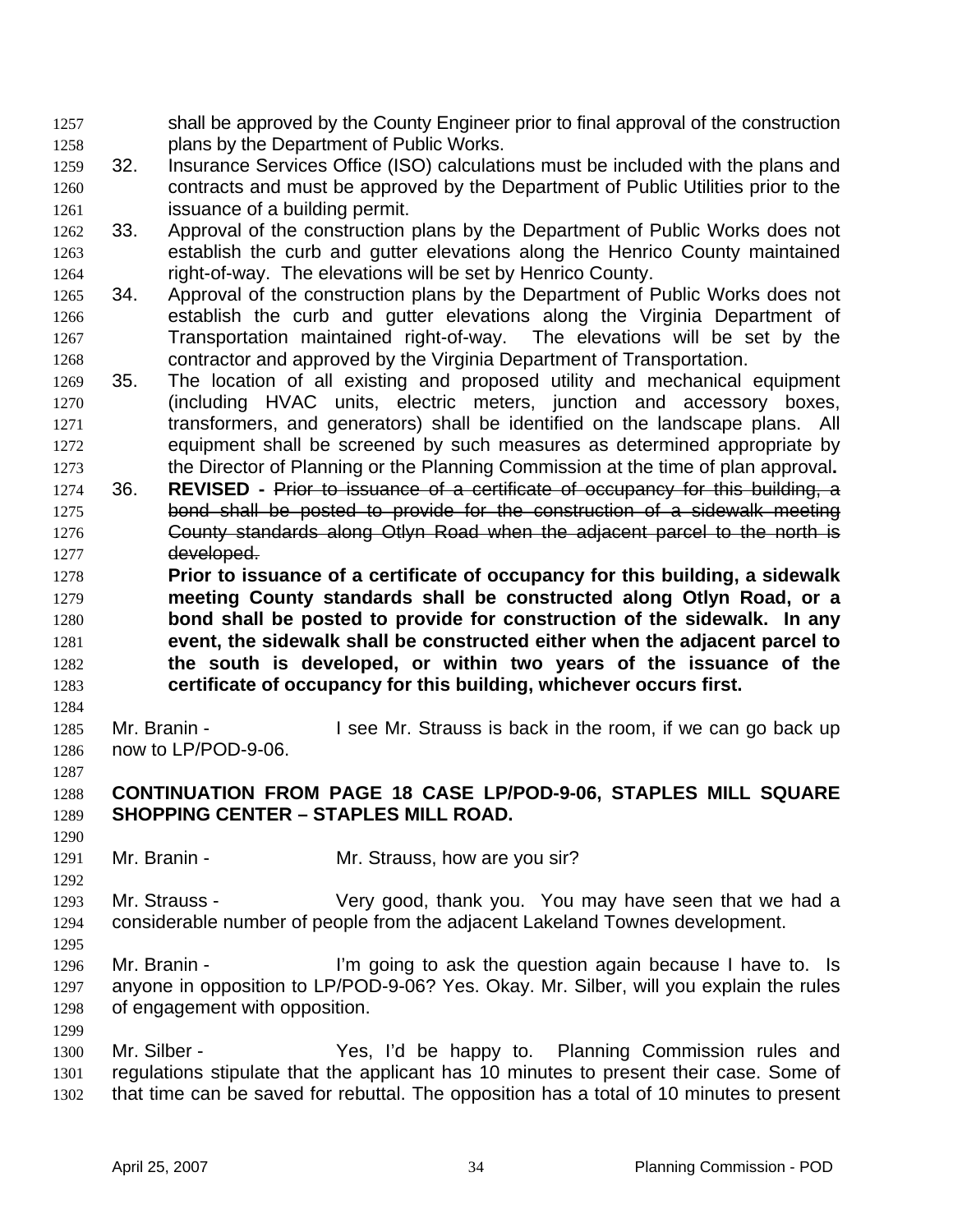their case. If the Planning Commission is asking any questions of the applicant or the opposition, that is not a part of the 10-minute period. We do try to limit this to approximately 10 minutes so we can move through the plans. 1303 1304 1305

1307 Mr. Branin - Thank you, sir. With that, Mr. Strauss?

1309 1310 1311 1312 1313 1314 1315 1316 1317 1318 1319 1320 1321 1322 1323 Mr. Strauss - Okay. We've handed out a landscape plan that the applicant has agreed to, that addresses the planting issues with respect to the project. What we have a disagreement about is the fence behind this project. This was a rezoning case and the proffers are pretty clear. We have to have a six-foot chain link fence for this project. The neighbors would like a board-on-board fence for screening purposes. Our hands are tied at the staff level with the proffer. So, what we've suggested is that we approve the landscaping plan today and defer the fence portion of the plan for 30 days. That would give Mr. Marchetti a chance to do the calculations necessary for a board-onboard on fence to see if that's possible. In the meantime, we could take advantage of the planting season and get the planting started. With that in the ground, maybe the neighbors could take another look at it and reconsider the fence, if that's possible. So, with that, staff is recommending approval of the annotated landscape plan we just handed out, and recommending a deferral of the fence plan for 30 days. I'll be happy to answer questions.

1324 Mr. Branin - **Mr. Vanarsdall**, are you comfortable with that?

1326 1327 1328 Mr. Vanarsdall - Very much. That'll be fine. Karen, and president and board members Lisa and Judy, are you all in agreement with us approving the landscaping and deferring the fence?

| 1330 | Ms. Baldwin - | [Off mike.] I am. I would like to just— |
|------|---------------|-----------------------------------------|
|------|---------------|-----------------------------------------|

- 1332 Mr. Branin - Please come forward and state your name, ma'am.
- 1334 Mr. Vanarsdall - State your name.
- 1335

1325

1329

1331

1333

1306

1308

1336 1337 1338 1339 1340 1341 Ms. Baldwin - **My name is Karen Baldwin and I live on Silverbush Drive,** which directly backs up to that property. We circulated a petition yesterday and got 52 signatures that would support the vinyl fence, the privacy fence, and we gave a copy of that to Mr. Strauss. I just want to make sure that that's entered into the record, I guess, as far as our preferences go. Mr. Strauss does have a copy of that petition. We can get additional signatures; we were just a little short on time.

- 1342 1343 1344 1345 Mr. Branin - The Ma'am, I'll ask the question again, are you in opposition of the landscape plan, or are any of you in opposition to the landscape plan? The reason I'm asking is if we're going to pull the fence out and go forward with the landscape and you're not in opposition to that—
- 1347 Ms. Baldwin - We're not in opposition to the landscape.
- 1348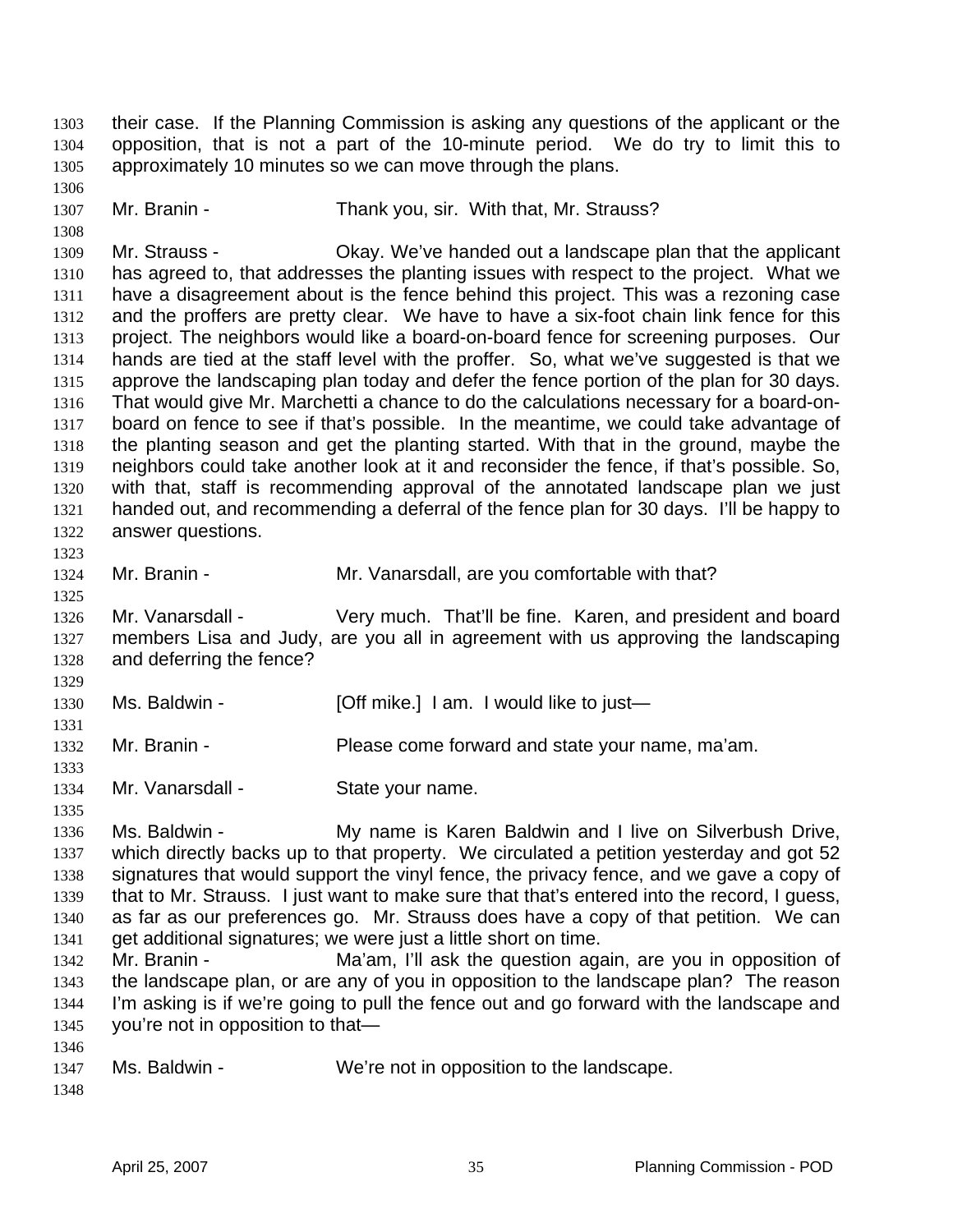1349 Mr. Branin - All right. 1350 1351 1352 1353 1354 1355 1356 1357 1358 1359 1360 1361 1362 1363 1364 1365 1366 1367 1368 1369 1370 1371 1372 1373 1374 1375 1376 1377 1378 1379 1380 1381 1382 1383 1384 1385 1386 1387 1388 1389 1390 1391 1392 1393 Mr. Silber - The Mr. Strauss, what does the proffer condition say relative to the fence? Mr. Vanarsdall - It's a black chain link fence. Mr. Strauss - "There shall be installed along the entire length of the southern property line of such buffer," that's the buffer in the back, "a six-foot tall black vinyl-coated chain link fence." Mr. Silber - The neighborhood is interested in a board-on-board privacy fence that will be in violation of a proffer condition. If the applicant is willing to provide a privacy fence, that would require a proffer amendment, which would require an application and a hearing for the Planning Commission or the Board of Supervisors. You're probably talking about three to four months. Deferring this for one month I guess allows some discussion and debate as to whether a chain link would work. My concern is if we come back in a month, the applicant would not be able to bring forward a boardon-board fence because that would be in violation of the proffer condition. Mr. Jernigan - Thave a question. Mr. Vanarsdall - I'd rather face it at the end of 30 days. A lot of things can happen between now and then. Mr. Silber - Chay. Mr. Vanarsdall - The Understand what you're saying, Mr. Secretary, and I appreciate it. We had talked about that yesterday. I addressed that with Karen this morning. Mr. Silber - Chay. Mr. Jernigan - Can you upgrade a fence without a proffer change? In other words, if you had a building that was proffered to be 50% brick and you want to do it all brick, we wouldn't come back for that. Mr. Silber - Think we'd have to make a— Mr. Vanarsdall - You're right, Mr. Jernigan. Some people may consider the privacy fence upgraded if you put in a chain link originally. I guess we'd have to make a decision as to if this is. Mr. Jernigan - If it showed a chain link fence and they wanted to put a brick wall back there, you wouldn't have any problems.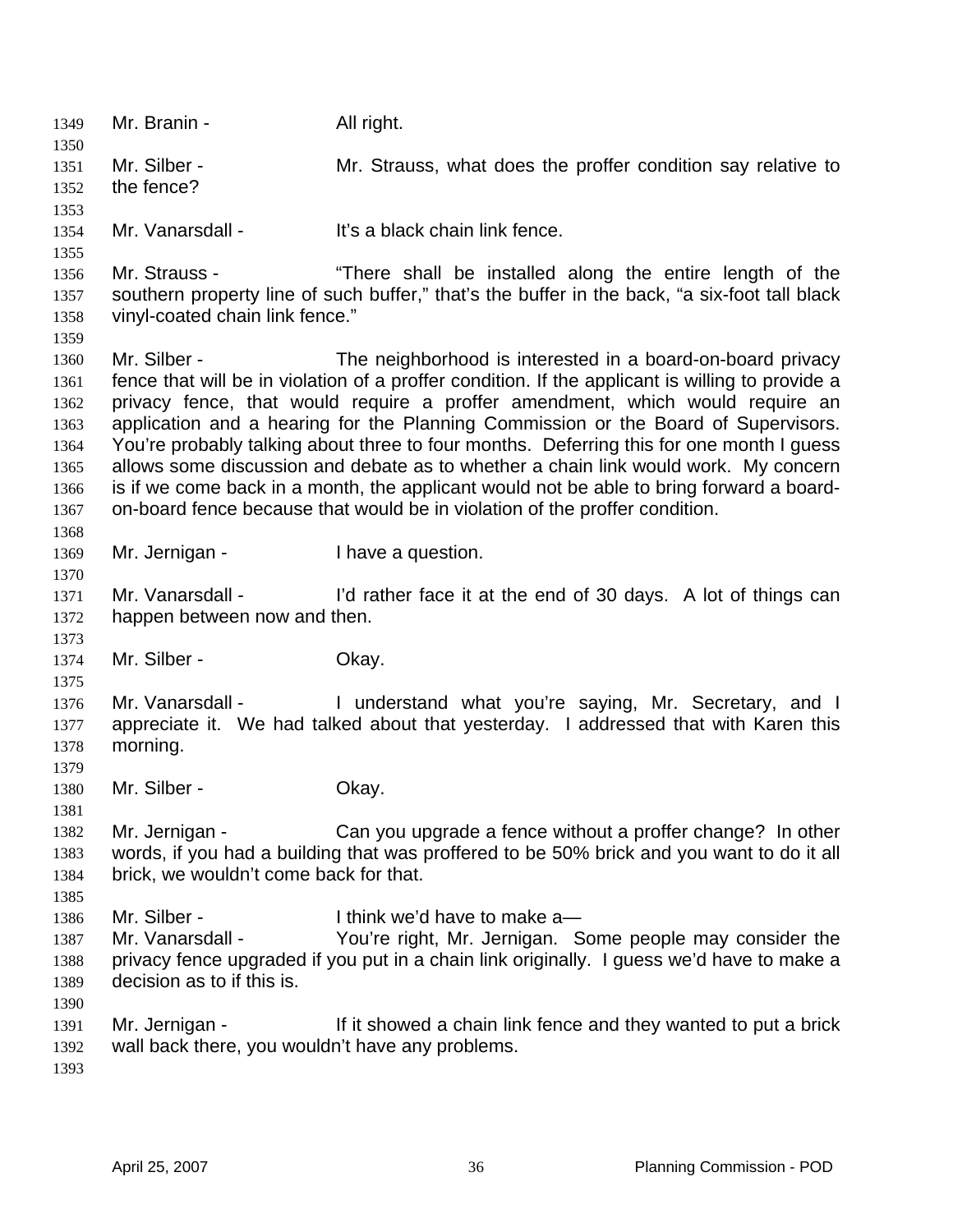Mr. Silber - Think we'd have to read the proffer and make some interpretation. 1394 1395 1396 1397 1398 1399 1400 1401 1402 1403 1404 1405 1406 1407 1408 1409 1410 1411 1412 1413 1414 1415 1416 1417 1418 1419 1420 1421 1422 1423 1424 1425 1426 1427 1428 1429 1430 1431 1432 1433 1434 1435 1436 1437 1438 Mr. Vanarsdall - That's the reason I want to go ahead— Mr. Archer - I guess it depends on how good the subject of the proffer is, right, and the proffer specifically says a chain link fence. Mr. Vanarsdall - Right, and the color black. Mr. Jernigan - Generally, proffers are put in to make sure that a certain quality is met. Mr. Vanarsdall - The fence in this particular case is for safety more than anything else because of people walking from the shopping center into the Lakeland Townes area. A fence is always a good safety net. I had an individual call and tell me one time that he didn't want that fence, he wanted something he could look through. We took care of that. Maintenance went out and cut a hole in the fence. Mr. Branin - Thank you, Mr. Vanarsdall. Okay. I'm going to change directions a little bit. Is anyone in opposition to the landscape plan? If you are, please raise your hand. If not, we're going to proceed forward with that. Okay. All right. Mr. Vanarsdall. Mr. Vanarsdall - Well, I would like to defer the fence. Is that out of question? Mr. Branin - No sir. You can make your motion for the landscape and then make a motion for the deferral. Mr. Vanarsdall - The landscape plan only be approved on LP/POD-9-06, Staples Mill Square, with the annotations on the plans. I want to defer the fence that is on the case for 30 days, which would be the  $23<sup>rd</sup>$  of May. Mr. Silber - May 23<sup>rd</sup>, yes sir. Mr. Jernigan - Second. Mr. Branin - **Motion made by Mr. Vanarsdall, seconded by Mr. Jernigan.** All in favor say aye. All opposed say no. The ayes have it. The motion carries. Mr. Vanarsdall - I appreciate you all coming and giving us some input on it. The Planning Commission approved the landscape portion only of LP/POD-9-06, Staples Mill Square, subject to the standard conditions attached to these minutes for landscape and lighting plans.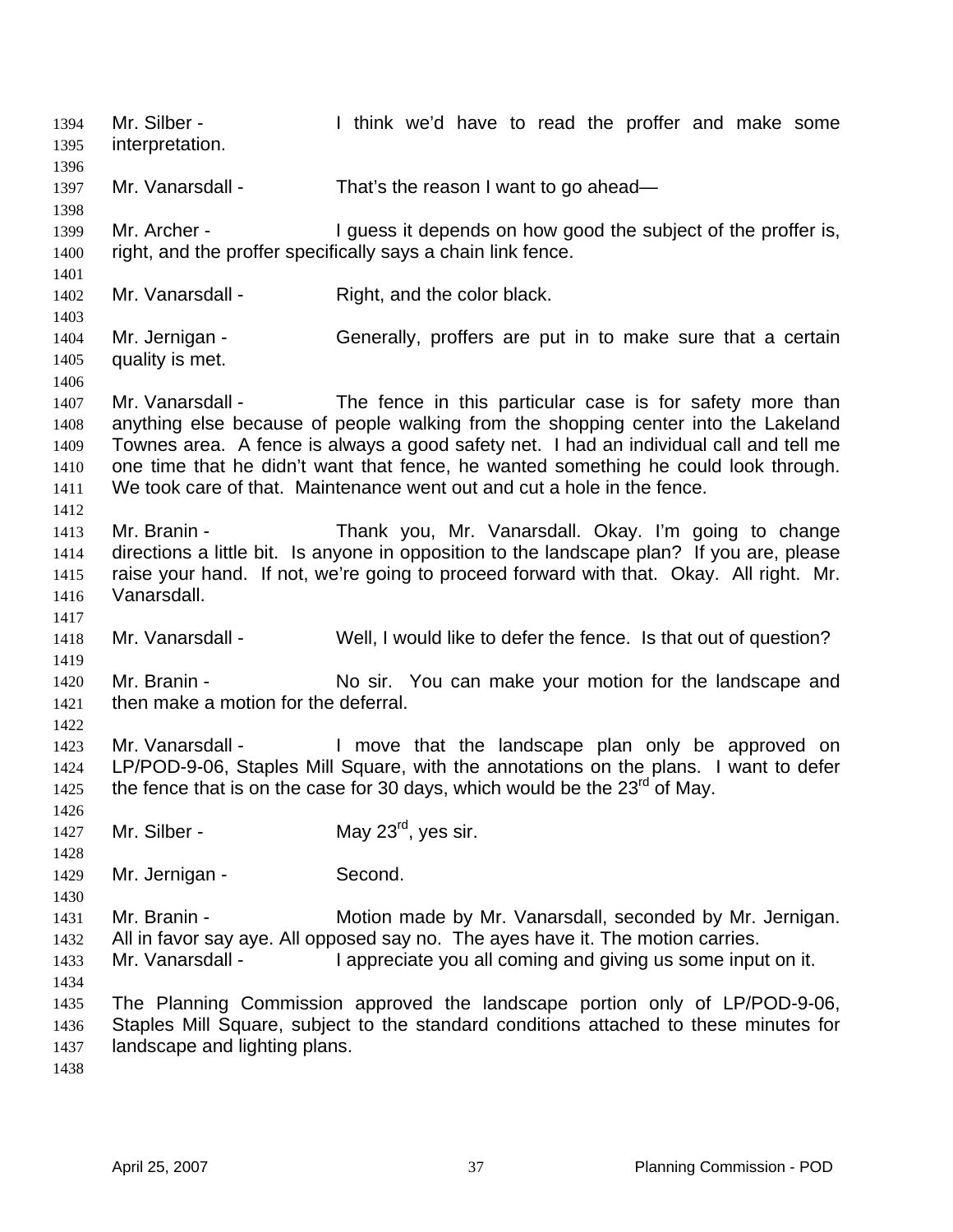The Planning Commission deferred the fence portion only of LP/POD-9-06, Staples Mill Square, to its May 23, 2007 meeting. 1439 1440

1441

#### 1442 **PLAN OF DEVELOPMENT**

1443

| POD-24-07<br>Brewer Retail -<br><b>Short Pump Town Center</b><br>(POD-6-01 Revised) | Balzer & Associates, Inc. for Short Pump Town Center,<br>LLC and Brewer Development, LLC: Request for<br>approval of a plan of development as required by Chapter<br>24, Section, 24-106 of the Henrico County Code, to<br>construct a one-story, 4,457 square foot, retail/restaurant<br>building in an existing shopping center. The 2.54-acre site<br>is located on the north line of W. Broad Street (U.S. Route<br>250), approximately 230 feet west of its intersection with<br>Spring Oak Drive, on parcel 738-762-5667. The zoning is<br>B-3C, Business District (Conditional). County water and<br>sewer. (Three Chopt) |
|-------------------------------------------------------------------------------------|----------------------------------------------------------------------------------------------------------------------------------------------------------------------------------------------------------------------------------------------------------------------------------------------------------------------------------------------------------------------------------------------------------------------------------------------------------------------------------------------------------------------------------------------------------------------------------------------------------------------------------|
| Mr. Branin -                                                                        | Is anyone in opposition to POD-24-07, Brewer Retail?                                                                                                                                                                                                                                                                                                                                                                                                                                                                                                                                                                             |
| one? Mr. Wilhite.                                                                   | No.                                                                                                                                                                                                                                                                                                                                                                                                                                                                                                                                                                                                                              |

- 1448 Mr. Wilhite - Good morning Mr. Chairman and Commission members.
- 1450 Mr. Jernigan - Good morning.
- 1451

1453

1449

1452 Mrs. Jones - Good morning.

1454 1455 1456 1457 1458 1459 1460 1461 1462 1463 1464 1465 1466 1467 1468 1469 1470 1471 1472 Mr. Wilhite - This site is an outparcel in Short Pump Town Center. It's located directly behind Chili's at the corner of West Broad Street and Spring Oak Drive, the access road. Staff had requested a revised site plan and architectural plans. They have just been handed out to you. The revised site plan was necessary because staff requested that the drive-thru for the Starbuck's drive-thru window have a bypass lane. That's been added to the plan. This caused the need to shift the building slightly and rearrange the parking on the site in order to make that work. Staff has one annotation on the plan that's requiring a raised four-foot wide minimum landscape island between the drive-thru lane and the 24-foot-wide access drive on the west side of the building. On the architectural plans before you, staff had requested the applicant go with a more cohesive design with brick being predominantly used, as we have done with the other outparcels along W. Broad Street at Short Pump Town Center. The revised plan does meet this requirement. Staff had one remaining concern regarding the rear elevation of the façade. This is right next to the ring road. We asked them to do some more architectural detailing in the back. The solution that was proposed is that they would add a faux window treatment to match the aluminum storefront windows on the other facades of the building. Staff finds this acceptable and we are in a position to recommend approval of the revised site plan and architectural plans.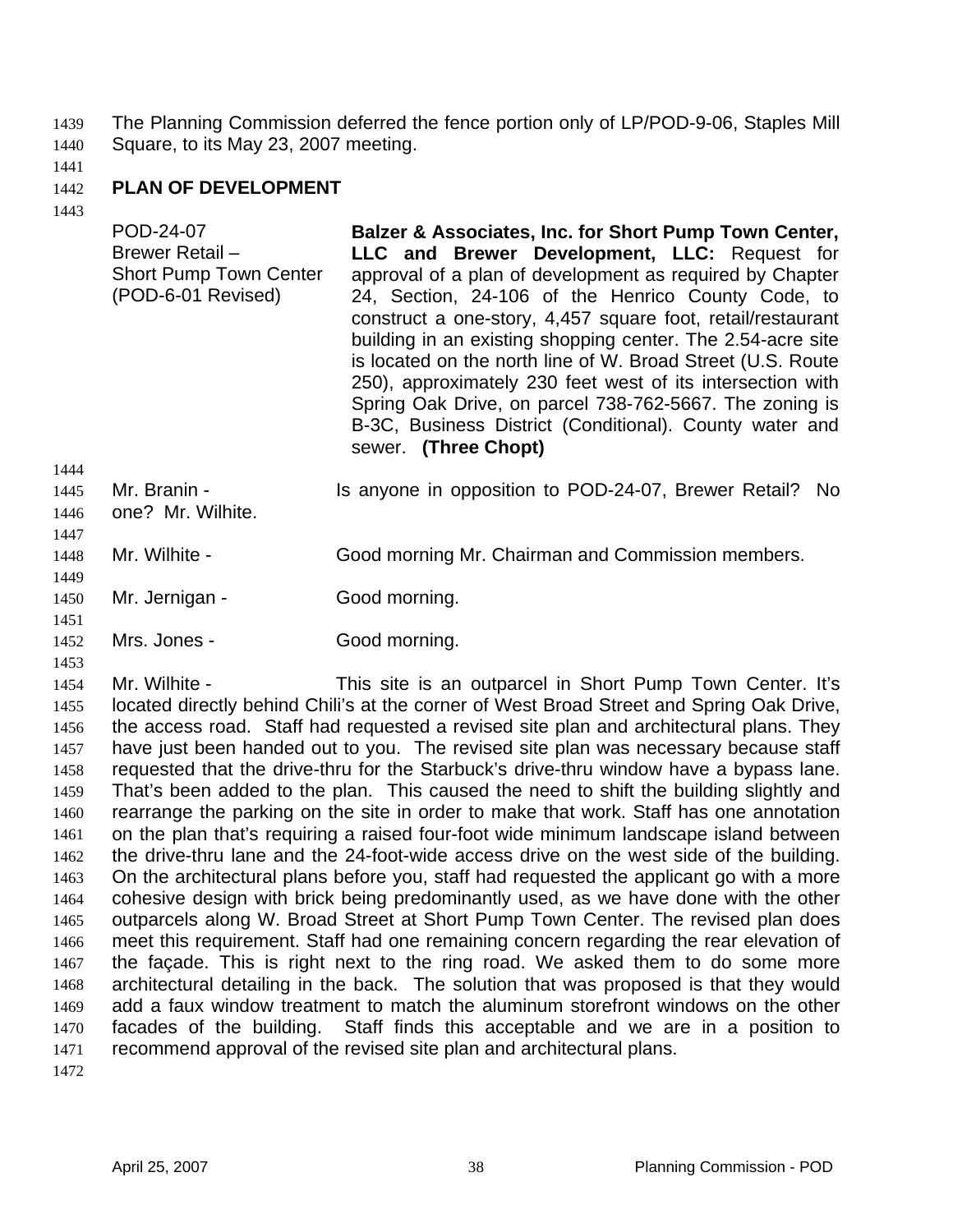1479 1480 1481 1482 1483 1484 1485 1486 1487 1488 1489 1490 1491 1492 1493 1494 1495 1496 1497 1498 1499 1500 1501 1502 1503 1504 1505 1506 1507 1508 1509 1510 1511 1512 1513 1514 1515 1516 Mr. Branin - **Motion made by Mr. Branin, seconded by Mr. Jernigan. All in** favor say aye. All opposed say no. The ayes have it. The motion carries. The Planning Commission approved POD-24-07, Brewer Retail – Short Pump Town Center (POD-6-01 Revised), subject to the annotations on the plans, standard conditions attached to these minutes for developments of this type, and the following additional conditions: 24. The ground area covered by all the buildings shall not exceed in the aggregate 25 percent of the total site area. 25. No merchandise shall be displayed or stored outside of the building(s) or on sidewalk(s). 26. The developer shall provide fire hydrants as required by the Department of Public Utilities and Division of Fire. 27. Outside storage shall not be permitted. 28. The proffers approved as a part of zoning case C-29C-98 shall be incorporated in this approval. 29. The developer shall install an adequate restaurant ventilating and exhaust system to minimize smoke, odors, and grease vapors. The plans and specifications shall be included with the building permit application for review and approval. If, in the opinion of the County, the type system provided is not effective, the Commission retains the rights to review and direct the type of system to be used. 30. Deviations from County standards for pavement, curb or curb and gutter design shall be approved by the County Engineer prior to final approval of the construction plans by the Department of Public Works. 31. Insurance Services Office (ISO) calculations must be included with the plans and contracts and must be approved by the Department of Public Utilities prior to the issuance of a building permit. 32. The location of all existing and proposed utility and mechanical equipment (including HVAC units, electric meters, junction and accessory boxes, transformers, and generators) shall be identified on the landscape plans. All equipment shall be screened by such measures as determined appropriate by the Director of Planning or the Planning Commission at the time of plan approval. **SUBDIVISION**  SUB-28-07 Parkwood Chase **Balzer & Associates, Inc. and Milestone Development Services for Tingley Construction Company and** 

Mr. Branin - **Does anybody have any questions for Mr. Wilhite?** None? With that, I'd like to move for approval of POD-24-07, Brewer Retail at Short Pump Town Center (POD-6-01 Revised), with the standard conditions for developments of this type, the following additional conditions 24 through 32, and the annotations on the plan.

Mr. Jernigan - Second.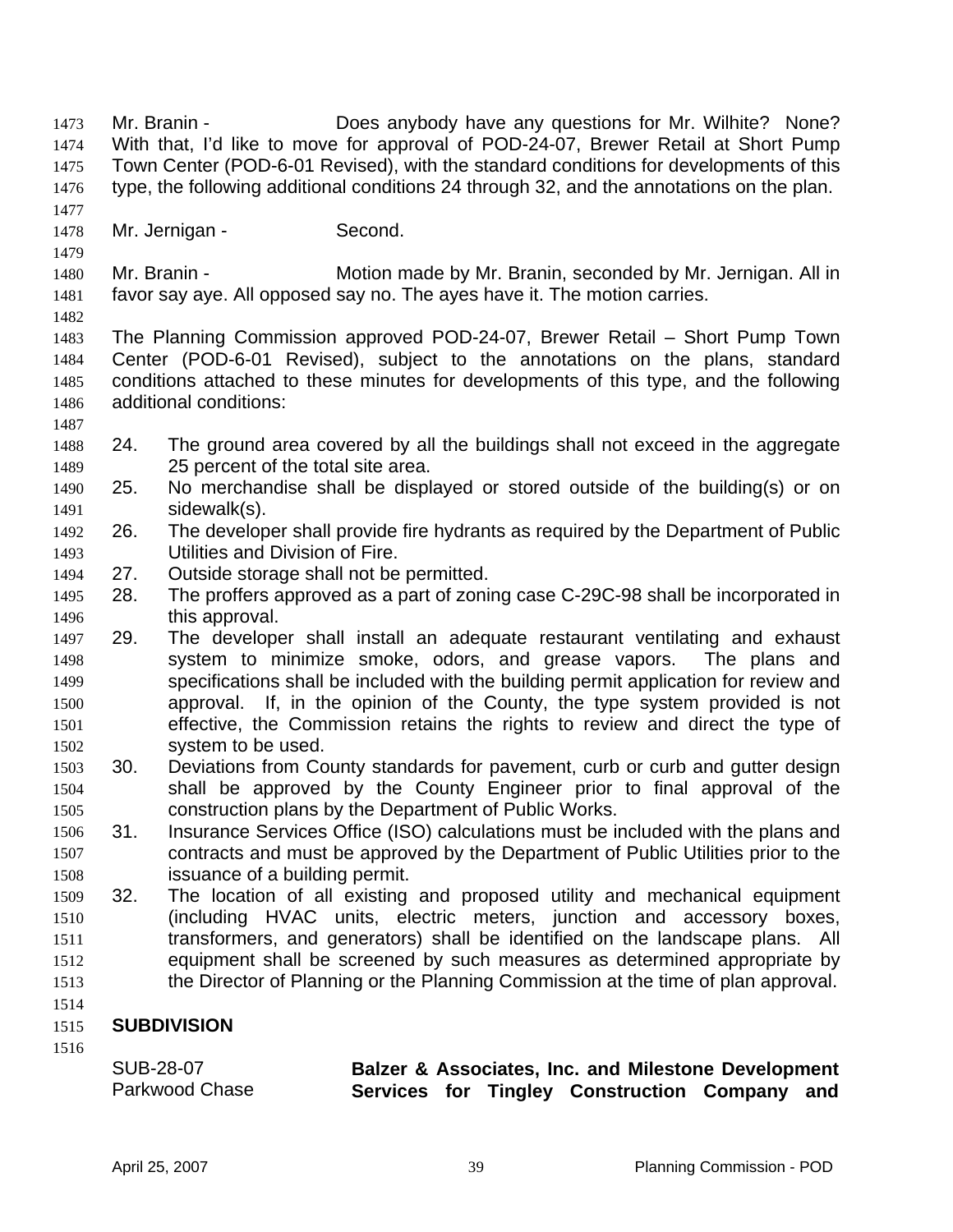(April 2007 Plan) Cedar Fork Road across from VEPCO station **Emerald Land Development, LLC:** The 17.87-acre site proposed for a subdivision of 38 single-family homes is located at 212 Cedar Fork Road and 146 Cedar Fork Road on parcels 812-726-0522 and 811-725-7591. The zoning is R-4AC, One-Family Residence District (Conditional) and ASO, Airport Safety Overlay District. County water and sewer. **(Fairfield) 38 Lots.** 

1517

1518 Mr. Branin – Is anyone in opposition to SUB-28-07, Parkwood Chase?

1519 None? Okay.

1520 1521 1522 1523 1524 1525 1526 1527 Mr. Kennedy - Good morning members of the Commission. The applicant is requesting three lots that will be "through" lots and have double frontage on minor roads, so an exception is required. The three lots are lots 28, 23, and 24. Lot 28 has 50 feet of frontage on Cedar Fork Road, which is insufficient for lot width and does not provide sufficient right-of-way for a street. Lots 23 and 24 have a Dominion Virginia Power Transmission easement going across that portion of the lots, so it's impossible put a road through there as well. There are extenuating circumstances for this.

1528

1532

1538

1540

1529 1530 1531 When this property was originally zoned in 1994, the portion of Cedar Fork Road was a major thoroughfare road. It was subsequently taken off by a major thoroughfare amendment. Historically, there's some basis for this exception as well.

1533 1534 1535 1536 1537 There is a revision to condition #15 in the addendum that would provide for a 35-foot landscape setback along Cedar Fork Road as opposed to 20 feet. The 35 feet would be the front yard setback for the adjoining homes and that will prevent someone from putting a shed or some storage in front of those homes in that area. It would also prevent a fence from being put in that area.

- 1539 With that, staff can recommend approval of the exception in the subdivision.
- 1541 Mr. Branin - Thank you. Does anybody have any questions?
- 1542
- 1543 1544 Mr. Silber - I do have one question, Mr. Kennedy. On either side of lot 28, there are existing homes.
- 1545 1546

1547

- Mr. Kennedy Yes.
- 1548 1549 Mr. Silber - Do we know for a fact that they're set back 35 feet, or is that the minimum setback requirement?
- 1550
- 1551 1552 Mr. Kennedy - That's the minimum setback requirement for the district. They are set back approximately that distance.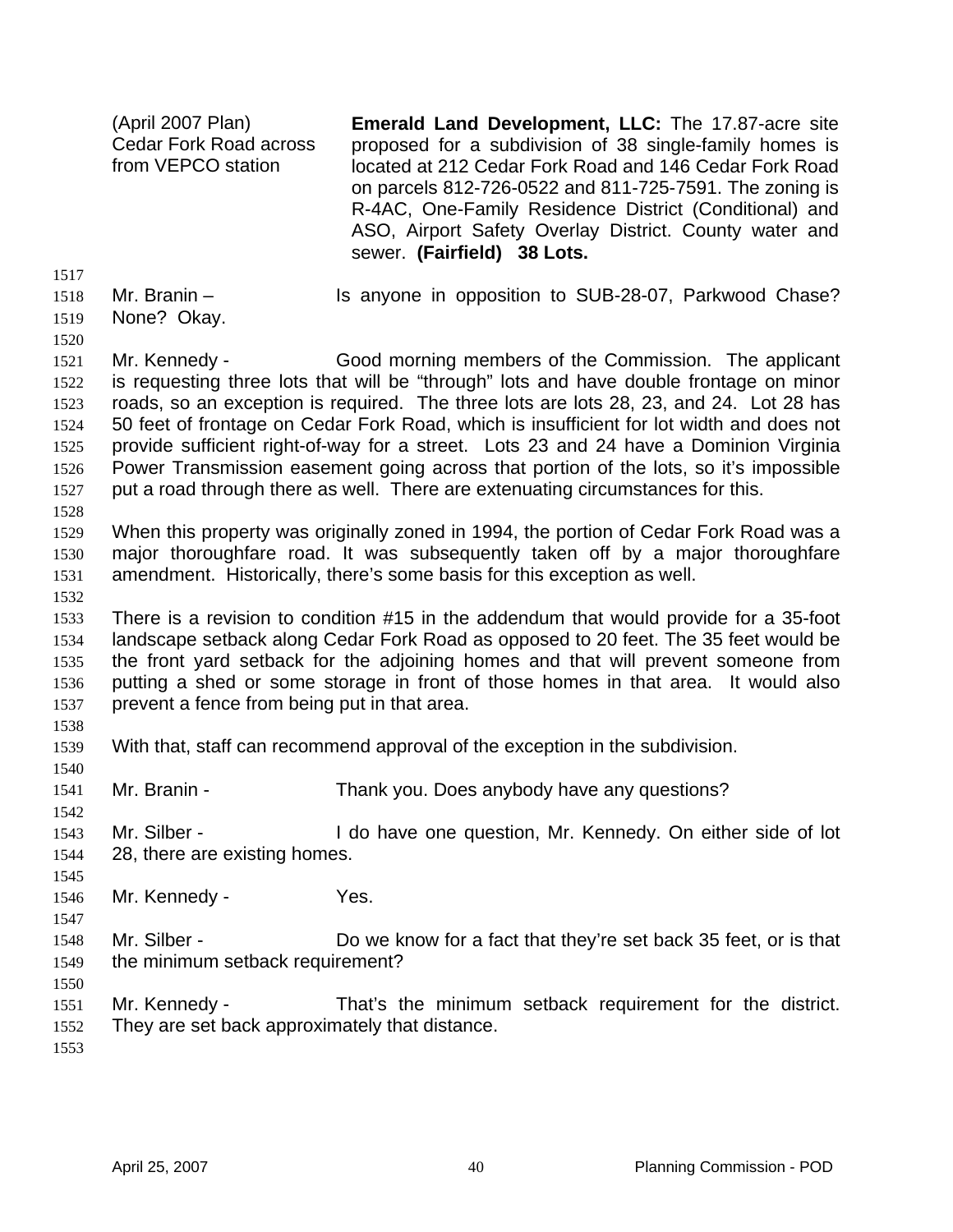Mr. Silber - The Superstein is do we think that 35 feet is adequate for lot 28, or should that be a greater distance? I can understand where you're coming from on lots 23 and 24, but are we adequate with 35 feet on lot 28? 1554 1555 1556 1557 1558 1559 1560 1561 1562 1563 1564 1565 1566 1567 1568 1569 1570 1571 1572 1573 1574 1575 1576 1577 1578 1579 1580 1581 1582 1583 1584 1585 1586 1587 1588 1589 1590 1591 1592 1593 1594 1595 1596 1597 1598 1599 Mr. Kennedy - When staff looked at it, it looked like it was adequate. Mr. Silber - Chay. Mr. Kennedy - We didn't survey the setback. It appeared sufficient from what we could tell from the scale. Mr. Branin - Does anybody have any other questions for Mr. Kennedy? Mr. Archer - I don't have any questions, but I just wanted to make a couple comments in case we need clarification. The conditions on here are pretty strong and I guess it's up to applicant to be able answer those conditions. It's comforting to know that in the revision to #15, the Commission has the authority to regulate the type of planting that's going to be approved by staff before they can just plant anything. In talking with Mr. Kennedy yesterday, I don't see a lot else we can do with this. Unless somebody else has any questions, I don't have any more. Mr. Branin - Mr. Archer, do you have any questions for the applicant? Mr. Archer - No. Mr. Branin - Chay. Mr. Archer - As noted in the staff report, we don't need a separate motion for the exception. I will acknowledge in my motion that the exception is required. With that, I will move for approval of SUB-28-07, Parkwood Chase (April 2007 Plan), subject to the standard conditions for a subdivision of this type, the annotations on the staff plan, and conditions 12 through 18, with the revised condition #15 in the addendum. Mr. Jernigan - Second. Mr. Branin - Motion by Mr. Archer, seconded by Mr. Jernigan. All in favor say aye. All opposed say no. The ayes have it. The motion carries. The Planning Commission granted conditional approval to subdivision Parkwood Chase (April 2007 Plan) subject to the standard conditions attached to these minutes for subdivisions served by public utilities, the annotations on the plans, and the following additional conditions: 12. Prior to requesting recordation, the developer shall furnish a letter from Dominion Virginia Power stating that this proposed development does not conflict with its facilities.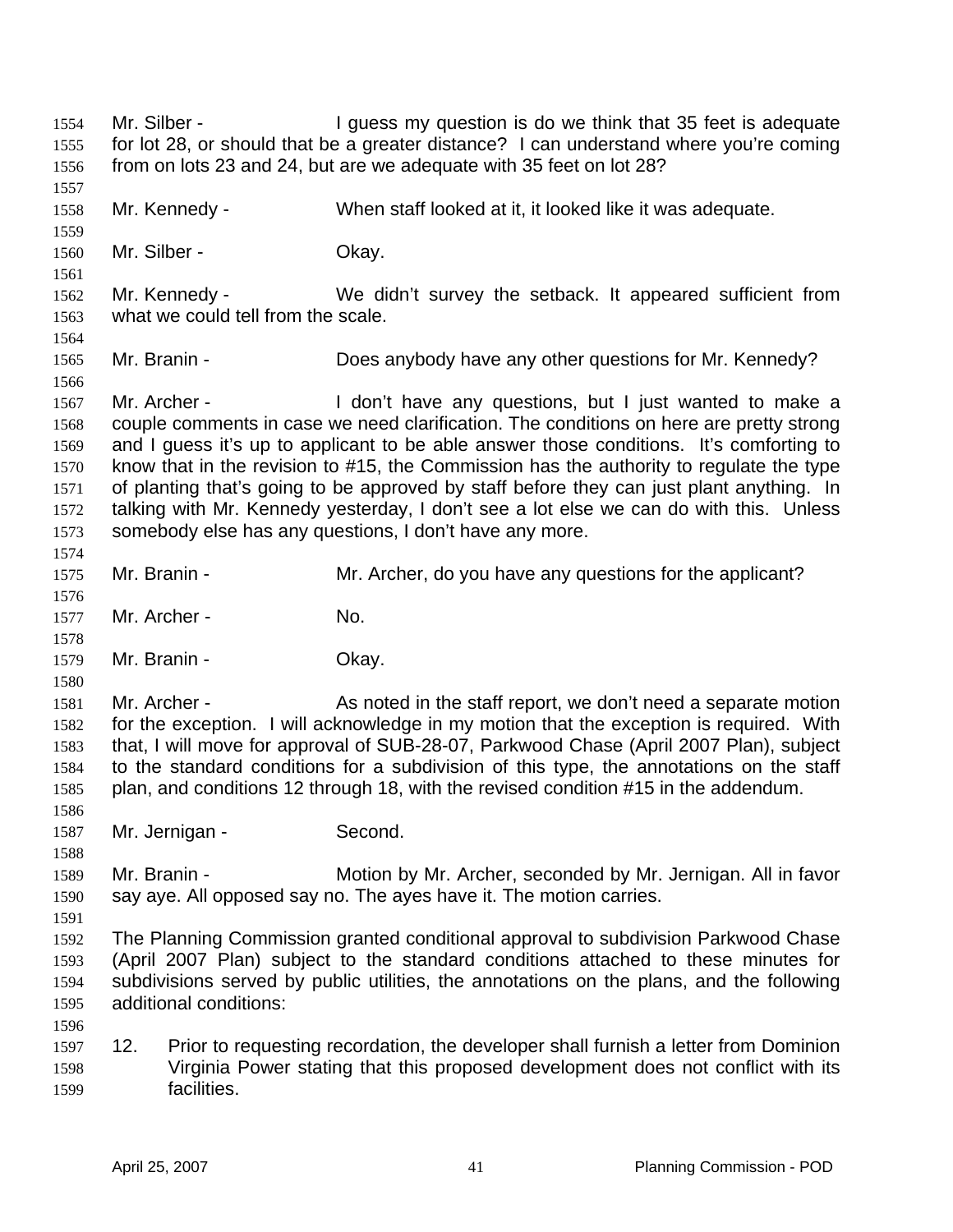- 13. Each lot shall contain at least 7,750 square feet, exclusive of the flood plain areas. 1600 1601
- 1602 1603 1604 1605 14. The limits and elevation of the 100-year frequency flood shall be conspicuously noted on the plat and construction plans and labeled "Limits of 100-year floodplain." Dedicate floodplain as a "Variable Width Drainage & Utilities Easement."
- 1606 15. **REVISED** - The detailed plant list and specifications for the landscaping to be provided within the 20 **35**-foot-wide planting strip easement along Cedar Fork Road abutting lots 23, 24 and 28 shall be submitted to the Department of Planning for review and approval prior to recordation of the plat. **A covenant shall be recorded prior to recordation of the plat which shall provide that no fence shall be constructed in the front yard along Cedar Fork Road without specific approval by the Planning Commission.** 1607 1608 1609 1610 1611 1612
- 1613 1614 16. Any necessary offsite drainage easements must be obtained prior to approval of the construction plan by the Department of Public Works.
- 1615 1616 17. The proffers approved as part of zoning case C-38C-94 shall be incorporated in this approval.
- 1617 1618 1619 1620 1621 1622 1623 1624 1625 18. Any future building lot containing a BMP, sediment basin or trap and located within the buildable area for a principal structure or accessory structure, may be developed with engineered fill. All material shall be deposited and compacted in accordance with the Virginia Uniform Statewide Building Code and geotechnical guidelines established by a professional engineer. A detailed engineering report shall be submitted for the review and approval by the Building Official prior to the issuance of a building permit on the affected lot. A copy of the report and recommendations shall be furnished to the Directors of Planning and Public Works.
- 1626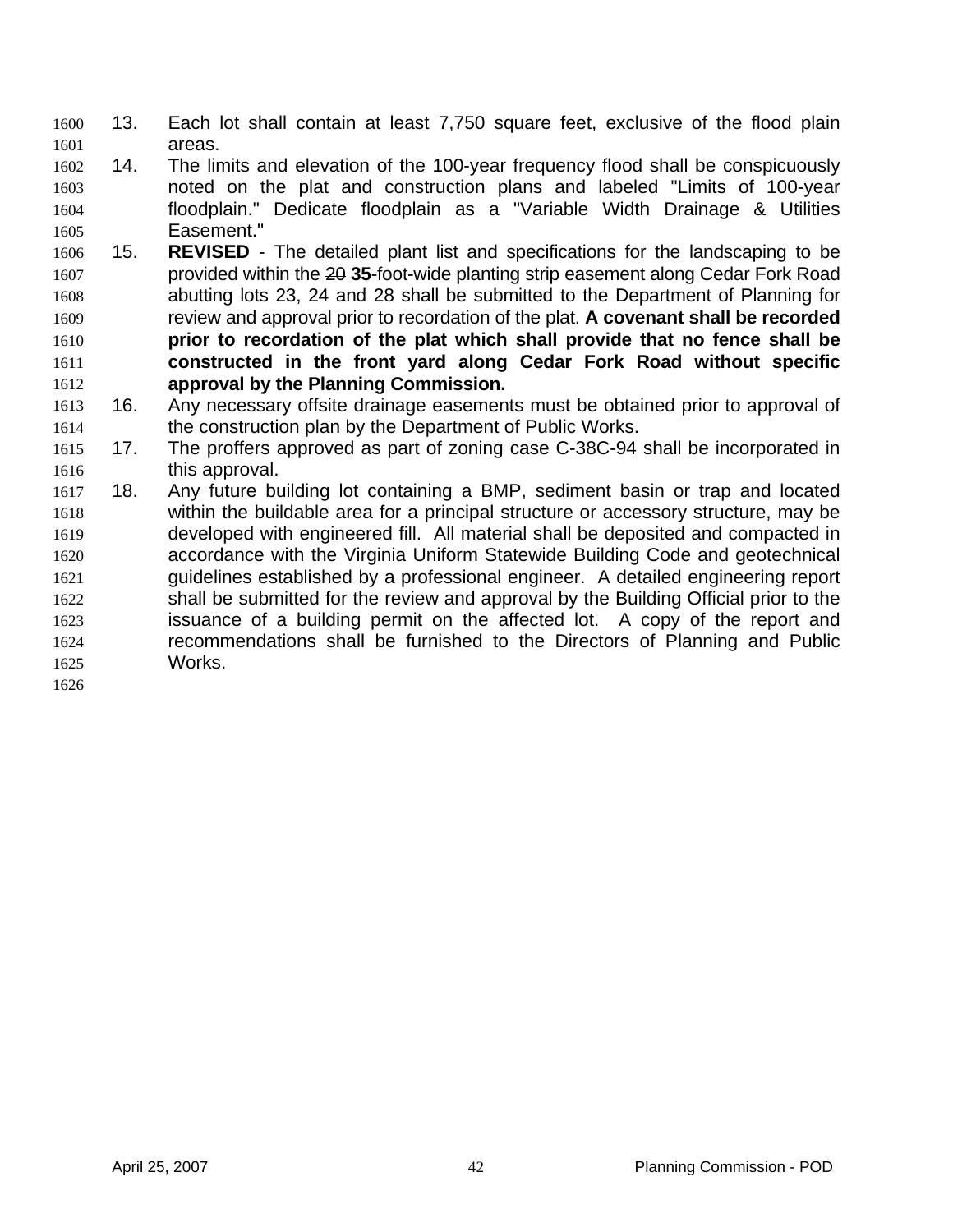### 1627 **PLAN OF DEVELOPMENT – MASTER PLAN REVISION**

1628

POD-42-06 West Broad Village – W. Broad St./Three Chopt Road **Timmons Group and Antunovich Associates for West Broad Village, LLS, West Broad Village II, LLC and Unicorp National Developments, Inc.:** Request for approval of a revised master plan for a plan of development, as required by Chapter 24, Section 24-106 of the Henrico County Code, to construct an urban mixed use development with a total of 526,400 square feet of commercial space, 688,000 square feet of office space, 430 hotel rooms with conference space, 545 townhouse units, 339 multi-family units, a 9,234 square foot community clubhouse and 6,334 parking spaces, surface and structured. In general, the proposed revision to the master plan would revise the layout of various commercial blocks, provide for additional structured parking in the future and adjust the alignment of the main commercial street (Old Brick Road). The 115.04-acre site is located along the south line of W. Broad Street (U. S. Route 250), the north line of Three Chopt Road, and the east line of the future John Rolfe Parkway on parcel 742-760-7866. The zoning is UMUC, Urban Mixed Use District (Conditional) and WBSO, West Broad Street Overlay District. County water and sewer. **(Three Chopt)** 

1629

1631 1632

1630

Mr. Branin - Is anyone in opposition to POD-42-06, the Master Plan for West Broad Village? No one? Mr. Kennedy, you're on again.

1633 1634 1635 1636 1637 1638 1639 1640 1641 1642 1643 1644 1645 1646 Mr. Kennedy - A revised master plan for West Broad Village has been submitted by Unicorp, the developer of West Broad Village. The master plan primarily consists of the previously approved master plan that was approved in October of 2006 by the Planning Commission. Basically, it's just been updated, tweaking the plan to reflect the architectural plans that were previously approved, and to address a couple minor changes that we've made. Each of you has been given the Architectural Concept Book, which includes the master plan as currently proposed. I'm going to go over those minor changes, but primarily, the major things have no changes. There is no change to square footages, no change in density, and no change in the number of residential units, although the distribution of those units has changed. In addition, the development still maintains the relocation of Plantation Pipeline, which was a significant issue for the neighborhood, and retains the redistribution of BMP's, making them more of amenities and buffers for the neighborhood. Those primary conditions from the original master plan are still in place.

1647

1648 1649 1650 This master plan update contemplates a couple changes in the block that abuts the proposed hotel. These three buildings here are revised. Originally, those two smaller buildings were against Broad Street and a larger building was against the neighborhood.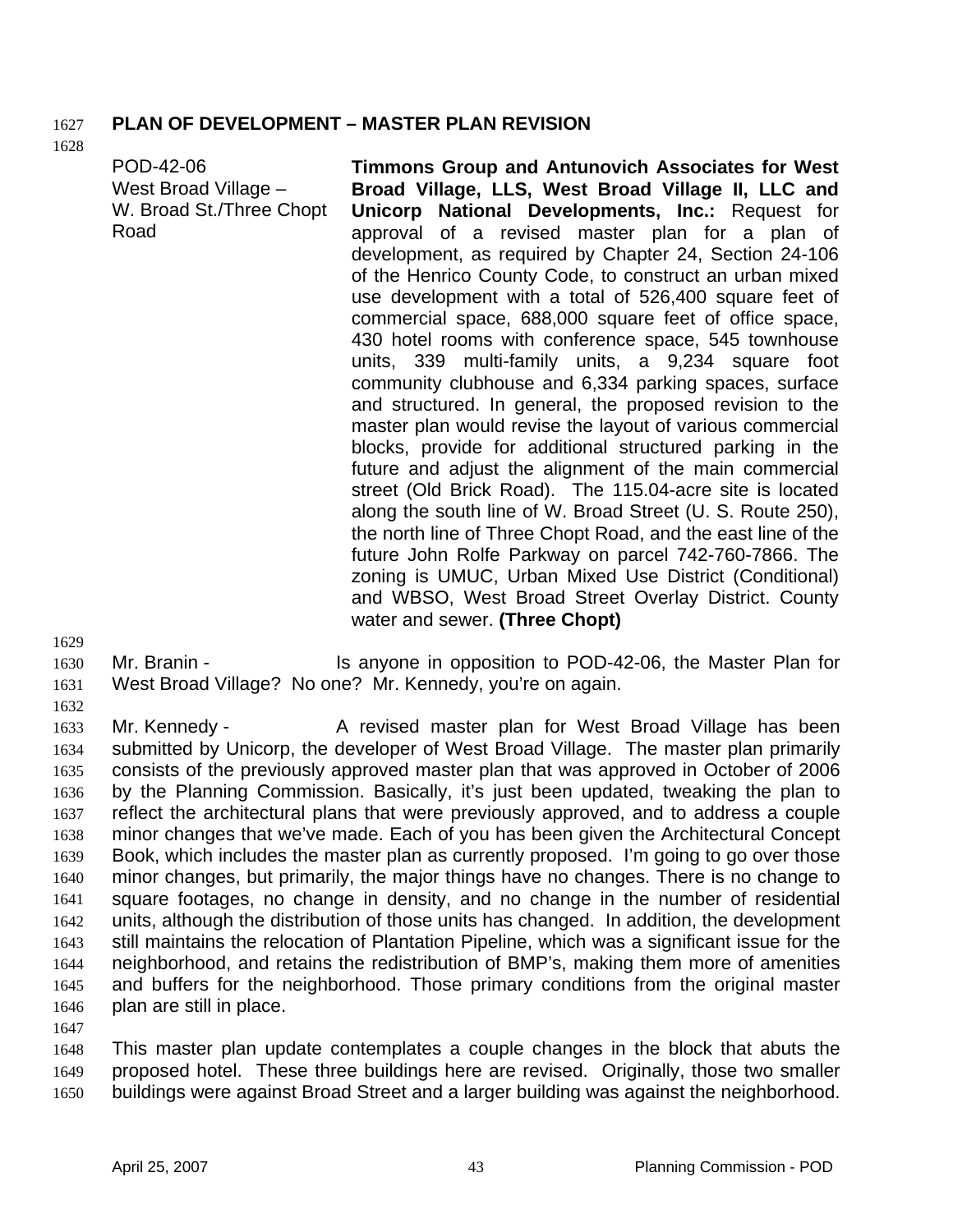What this does is reorient that block with the larger building against Broad Street and the smaller bank-type building closer to the neighborhood. Staff believes it's an appropriate change. It provides a better buffer, actually providing a sound wall from Broad Street and the interchange to the neighborhood. It puts the major activity further away from the residential homes on the other side of Old Brick Road. 1651 1652 1653 1654 1655

1656

1657 1658 1659 1660 1661 1662 1663 1664 1665 The second change has to do with vehicular access. Where Old Brick Road intersects with Brownstone Boulevard here, this alignment has been changed. It's a smoother alignment so that they directly connect as opposed to being offset. There's also an intersection. Farther down here at the residential development here, this intersection was a four-way intersection and it's now a three-way intersection. We've tied that off with a cul-de-sac to the residential development and provided more parking there for the community park. Basically, it gets rid of a weird intersection where you had a four-lane road coming to several two-lane roads at an awkward angle. We feel this is a better alignment.

1666

1667 1668 1669 1670 The final change has to do with parking. We've asked them to enhance the parking, provide additional parking for A6 for future development of a parking deck up to four stories to make sure we have adequate parking, and also to provide some additional information on parking for the future hotel. They've done that as well.

1671

1672 1673 1674 1675 1676 1677 They've addressed all staff's comments with those revisions and we feel that the update is appropriate and reflects the current plans that we have going forward. The buildings in the block that are being changed will return to the Planning Commission for architectural plan approval. There will be subsequent POD approval for the hotel and the office building. There's no change it that; it's still 13 stories. The conditions from the original Plan of Development approval carry forward.

1678

1679 With that, staff can recommend approval.

1680

1681 1682 1683 1684 Mr. Branin - Mr. Kennedy, I appreciate staff taking the time. I know this is a very large case to get your arms around and I appreciate, Randy, staff coming back and getting everybody back on the same page and refocused and bringing us up-todate here at the Commission.

1685

1686 1687 1688 1689 1690 1691 1692 1693 1694 1695 1696 Mr. Silber - The Superstanding and I wanted to just elaborate on what Mr. Kennedy presented. As your recall, when this property was rezoned a UMU, it required a provisional use permit that was approval of the master plan. As they've made changes to this development, which would be expected with a development of this size, we felt as though it was time to bring the master plan back for the County's consideration. We didn't think the changes were substantial enough to require them to re-file a provisional use permit and go back through the process and the Planning Commission and the Board of Supervisors, but we thought enough changes had been made that it was time for another public introduction of this master plan, a revision and update of not only the master plan, but the sketch pack and the pages associated with the different blocks within this development. The applicant has had a meeting with the neighborhood and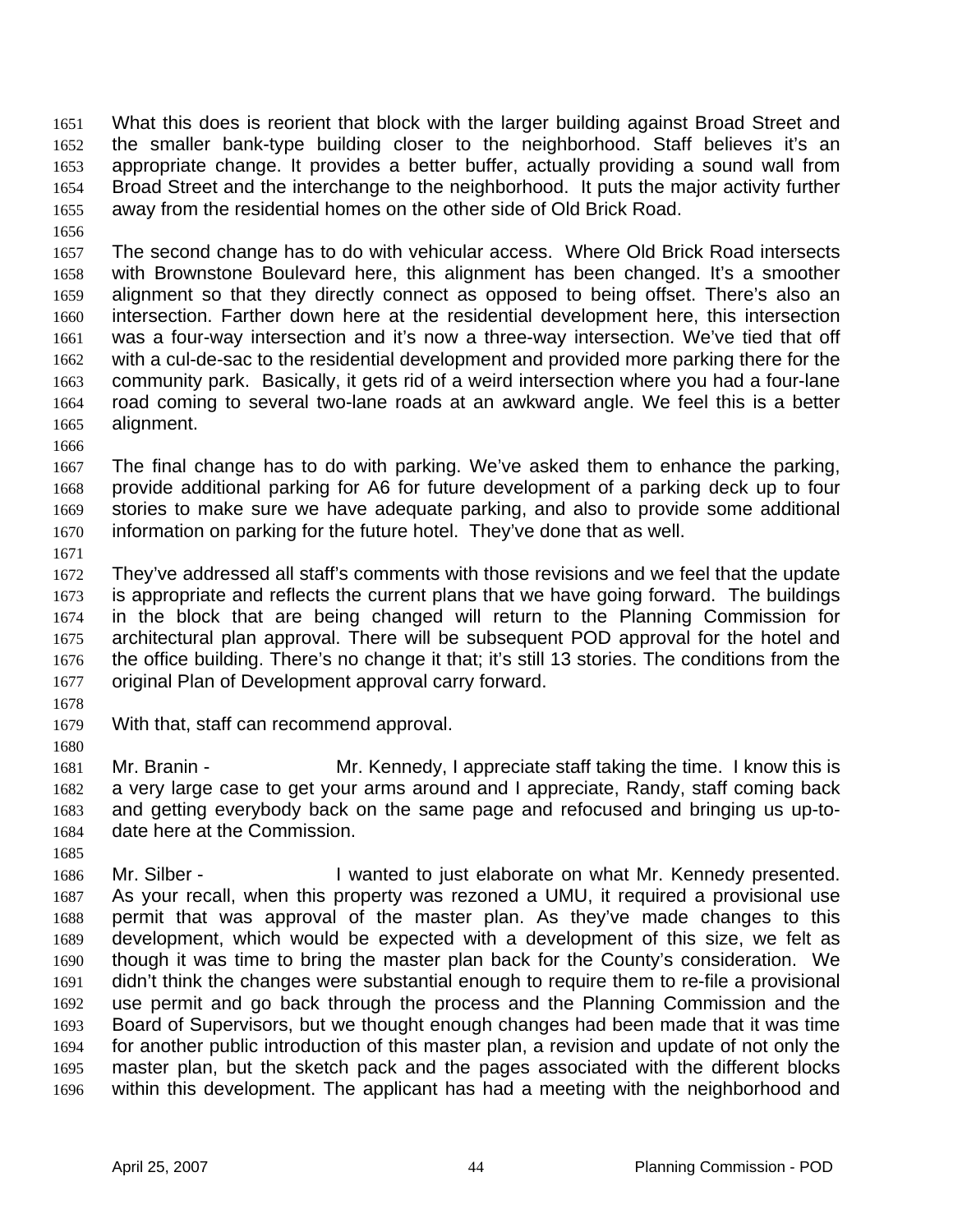explained the changes to the master plan. I think this is a wonderful update of the master plan. It brings it in compliance with what they have been approving with the POD. The changes from this master plan in comparison to the original master plan that was approved with the provisional use permit I think are significant and significant improvements over what we originally approved. Staff is very pleased with the direction of this project and the changes have been made in a very positive direction. 1697 1698 1699 1700 1701 1702

1704 1705 1706 1707 1708 Mr. Kennedy - I should note the sketch pack does include the beginnings of a comprehensive sign package. With its approval, there will be four directory signs approved. Three of them will be on Broad Street and the other one along John Rolfe that will be no more than 10 feet high. The rest of the sign package has to be revised to address some other staff concerns.

1710 1711 1712 1713 1714 1715 Mr. Silber - The attached signage that's found in the sketch pack is not part of this approval. That will have to be reviewed more carefully and in more detail and approved at a later time. I know the applicant is here today. They have a presentation if you'd like to see it, or they have some illustrations and exhibits if you care to see those. If the Commission is comfortable with what's been presented, you can move in whatever direction.

- 1717 1718 1719 Mr. Branin - Mr. Secretary, I'm probably more on top of this than the rest of the Commissioners, so I don't need to see it, but I'll be happy for any of the other Commissioners to see the presentation.
- 1721 Mrs. Jones - I'm okay.

1723 1724 Mr. Branin - **CKAY.** All right. Thanks again, Mr. Kennedy. That was a mouthful. You did a heck of a job.

1726 Mr. Silber - Was there any opposition?

1728 1729 1730 Mr. Branin - No there wasn't. I'd like to move that POD-41-06, West Broad Village, be approved with conditions 57 through 61, the revisions made to the plans, and 59 revised.

1731 1732

1733

1703

1709

1716

1720

1722

1725

1727

Mr. Jernigan - Second.

1734 1735 Mr. Branin - **Motion made by Mr. Branin, seconded by Mr. Jernigan. All in** favor say aye. All opposed say no. The ayes have it. The motion carries.

1736

1737 1738 1739 1740 The Planning Commission approved POD-42-06, West Broad Village Master Plan Revision, subject to the annotations on the plans, the standard conditions attached to these minutes for developments of this type, and the following additional conditions: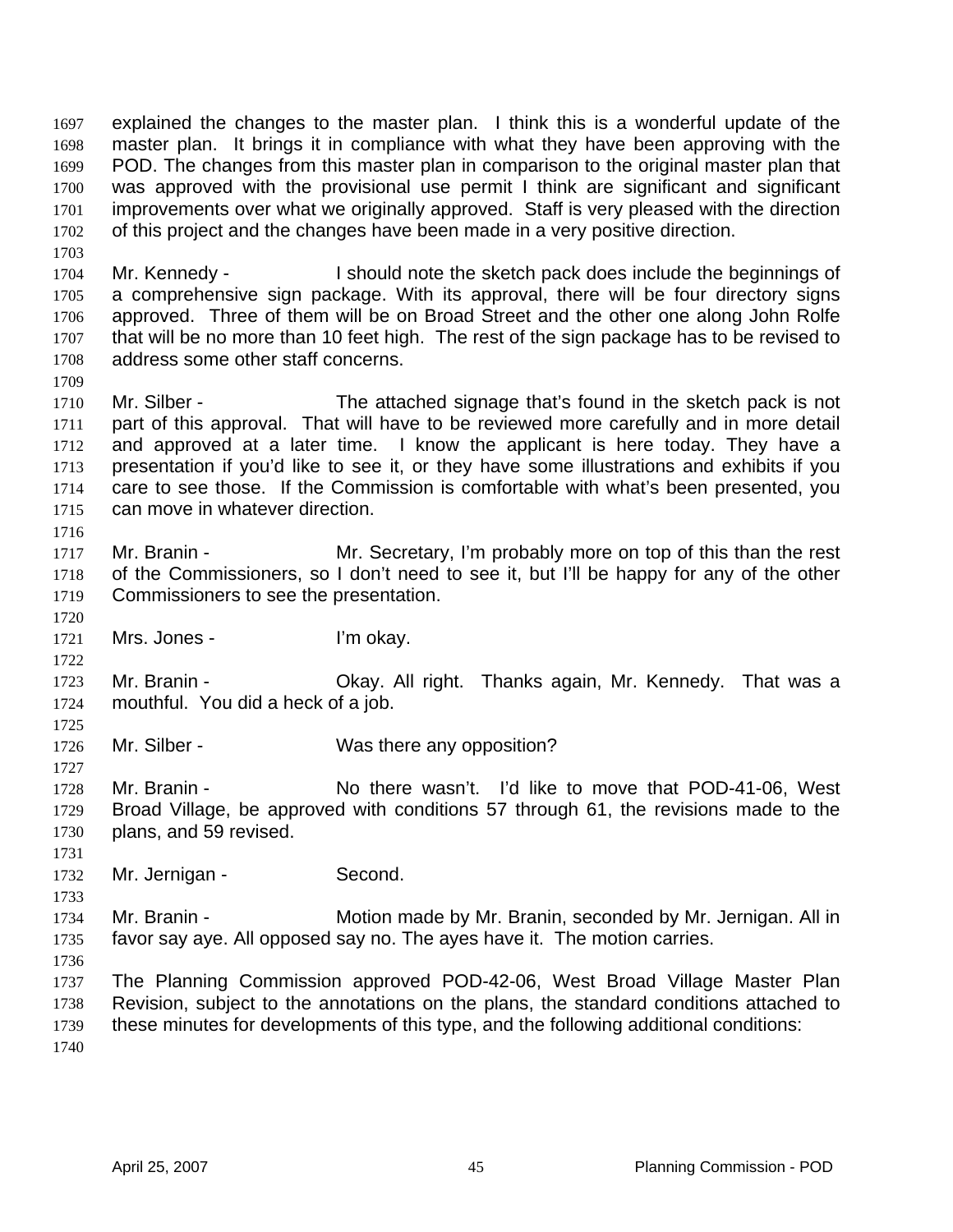- 57. The developer shall provide a declaration of covenants for maintenance of private streets and common areas for staff review and approval, prior to the issuance of any Certificate of Occupancy. 1741 1742 1743
- 1744 1745 1746 58. The developer shall provide evidence of approval by the Federal Highway Administration prior to construction of the Fish Pond Road connection to W. Broad Street, within the limited access area for the I-64 interchange.
- 59. **REVISED**  The comprehensive signage plan shall be revised and resubmitted to comply with both the UMU and WBSO district requirements, **and resubmitted** for review and approval by the Director of Planning prior to requesting a Certificate of Occupancy. Each block along W. Broad Street and John Rolfe Parkway may have a single directory sign as shown in the current comprehensive sign plan, not exceeding 10-feet in height if located within the West Broad Street Overlay District Buffer. 1747 1748 1749 1750 1751 1752 1753
- 1754 1755 1756 60. A recreational amenities and landscaping plan for the BMP Ponds and the Community Park shall be submitted for staff review and approval prior to the issuance of a Certificates of Occupancy for any dwelling use.
- 1757 1758 1759 61. A Certificate of Occupancy shall be issued for the Community Recreation Area or a performance bond posted with the County, prior to the issuance of a Certificates of Occupancy for any dwelling use.
- 1760 1761 1762 1763 1764 1765 1766 Mr. Vanarsdall - Mr. Chairman, before you call the next case, I wanted to thank Jim Strauss and Leslie for this Staples Mill case. Jim was out and Leslie was on it, and then Jim followed it tremendously. He called me at home last night concerned about it, and called me at home again this morning. I had about a half a knot in my tie when the phone rang. I do appreciate all you did on it, Jim, and how you went out and worked with them.
- 1767 1768
	- Mr. Silber Thank you, Mr. Vanarsdall. I appreciate that.
- 1769
- 1770 1771 **SUBDIVISION (Deferred from the March 28, 2007 Meeting)** 
	- SUB-22-07 Tredinnock Farm (March 2007 Plan) Hoke Brady Road and Osborne Turnpike **Maxey-Hines & Associates, P.C. for Colmignoli, L.L.C.:**  The 41.13-acre site proposed for a subdivision of 20 singlefamily homes is located on the east line of Osborne Turnpike, approximately 800 feet south of E. Chaffin Road and fronts Osborne Turnpike on parcel 807-676-9122. The zoning is R-2A, One-Family Residence District. Individual well, septic tank/drainfield and individual alternative systems. **(Varina) 20 Lots**
- 1772 1773 1774 1775 Mr. Branin - The Is there anyone in opposition to SUB-22-07, Tredinnock Farm (March 2007 Plan)? One, two.
- 1776 1777 [Off Mike] - [Unintelligible.]
- 1778 Mr. Jernigan - Make sure you put some things in your record.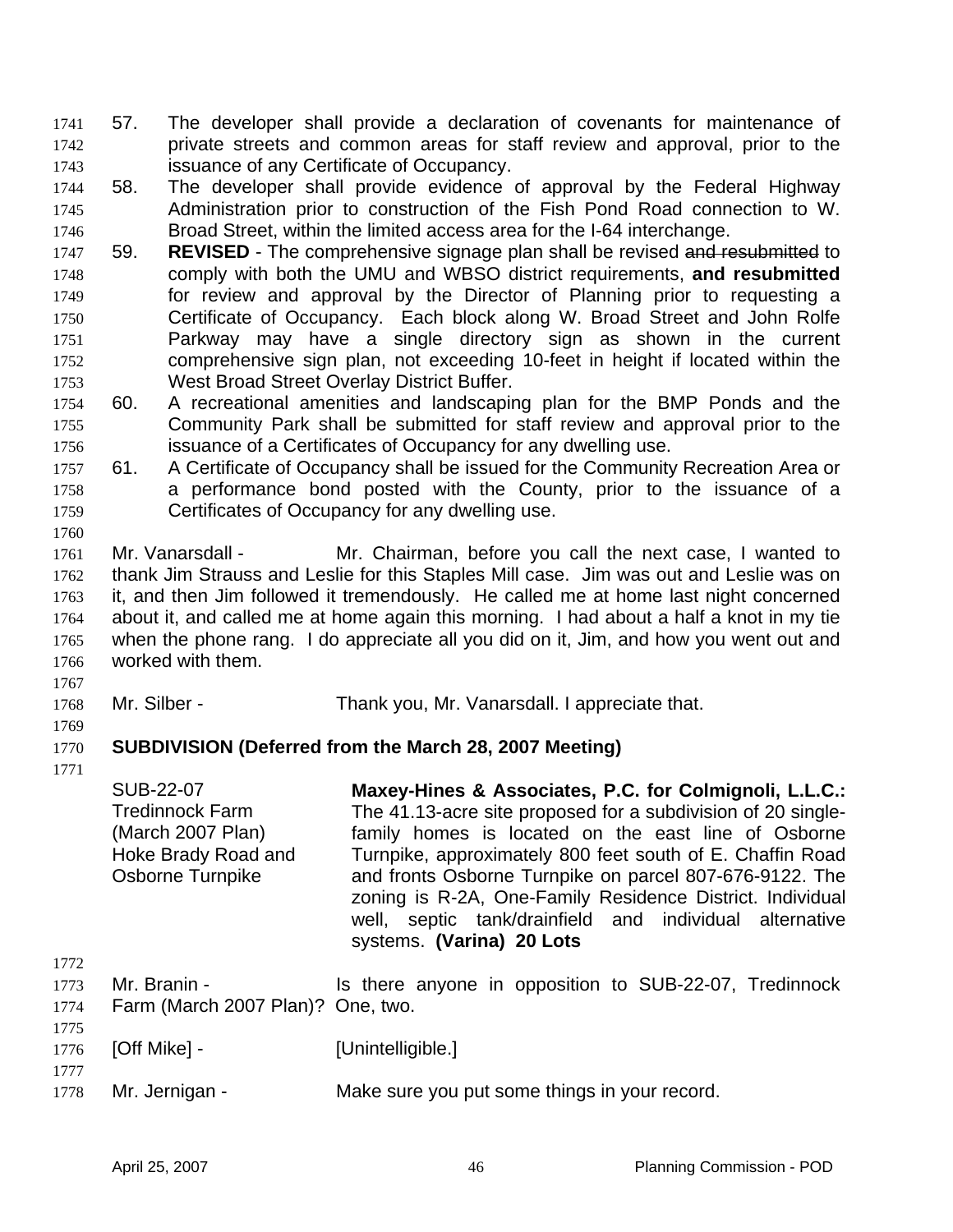1779 Mr. Branin - I hear you. All right. Mr. Kennedy.

1781 1782 1783 1784 1785 1786 Mr. Kennedy - Good morning again. Three in a row. An exception to subdivision design standards will be required to permit the length of proposed Tredinnock Lane to exceed 1320 feet. The proposed length was originally 3400 feet. Since that time, they've provided two stubs, one to the Crittenden property and one between these two lots here. That will reduce the block length to 1600 feet, which still exceeds the 1320 required by code and therefore an exception is still required.

1787

1780

1788 1789 1790 1791 1792 1793 1794 1795 On the plan there appears to be six through lots that connect to Hoke Brady Road. Hoke Brady Road is a Park Service road; it's not really a public road. It's a private road owned by the Park Service, so they're technically not through lots. However, there will be the same no ingress/no egress landscape easements for those lots, typically that we provide as one of the conditions of approval, that there will be no access to Hoke Brady Road, at the request of the Park Service. They want to restrict as much access to their park road as possible. Interconnectivity otherwise is prohibited to Hoke Brady Road and is limited by Lucy Long Lane. The exception is recommended by staff.

1796

1797 1798 1799 1800 1801 1802 1803 1804 Mr. Jernigan, neighbors, and people from Varina Beautification had a lot of meetings and discussions. There have been a lot of concerns primarily regarding buffers, road design, and sanitary sewer design and drainage. The developer has volunteered additional buffers that are not required by code. There will be a buffer along Osborne and, like I said, along the Park Service. Given the rural nature of this area, curb and gutter and sidewalks have been waived along Osborne Turnpike. Staff had originally recommended as part of the exception a boulevard entrance and agreed with the neighborhood that a regular rural entrance would be acceptable.

1805

1806 1807 1808 1809 1810 The neighbors had expressed concern about the cedar row. If you're familiar with this portion of Osborne Turnpike, this is where the cedar row is actually in the middle. There's a median. There is a dead cedar that will be removed, but that will not affect any existing cedars, so the existing cedar row will be maintained. A right-of-way for the future would accommodate that cedar row. That's primarily the road concerns.

1811

1812 1813 1814 1815 1816 1817 1818 1819 1820 1821 1822 As far as the septic systems, it's a fact that the soils in this area are poorly drained as they are throughout Varina. Engineered systems will be required. They are subject to State approval; we don't have any control over that. It will be enforced by the County on behalf of the State. As far as the downstream drainage, there are existing drainage problems and we will be finding a lot of drainage problems throughout the development because of the nature of it being pretty flat and a lot of farm fields without a lot of designed creeks to carry it downstream. Public Works has been on the site. We've had several meetings with the adjoining property owners. It has been indicated by letter that the downstream storm system is inadequate and that improvements will have to be made as part of this. The developer has acknowledged that downstream improvements will be necessary as part of the development.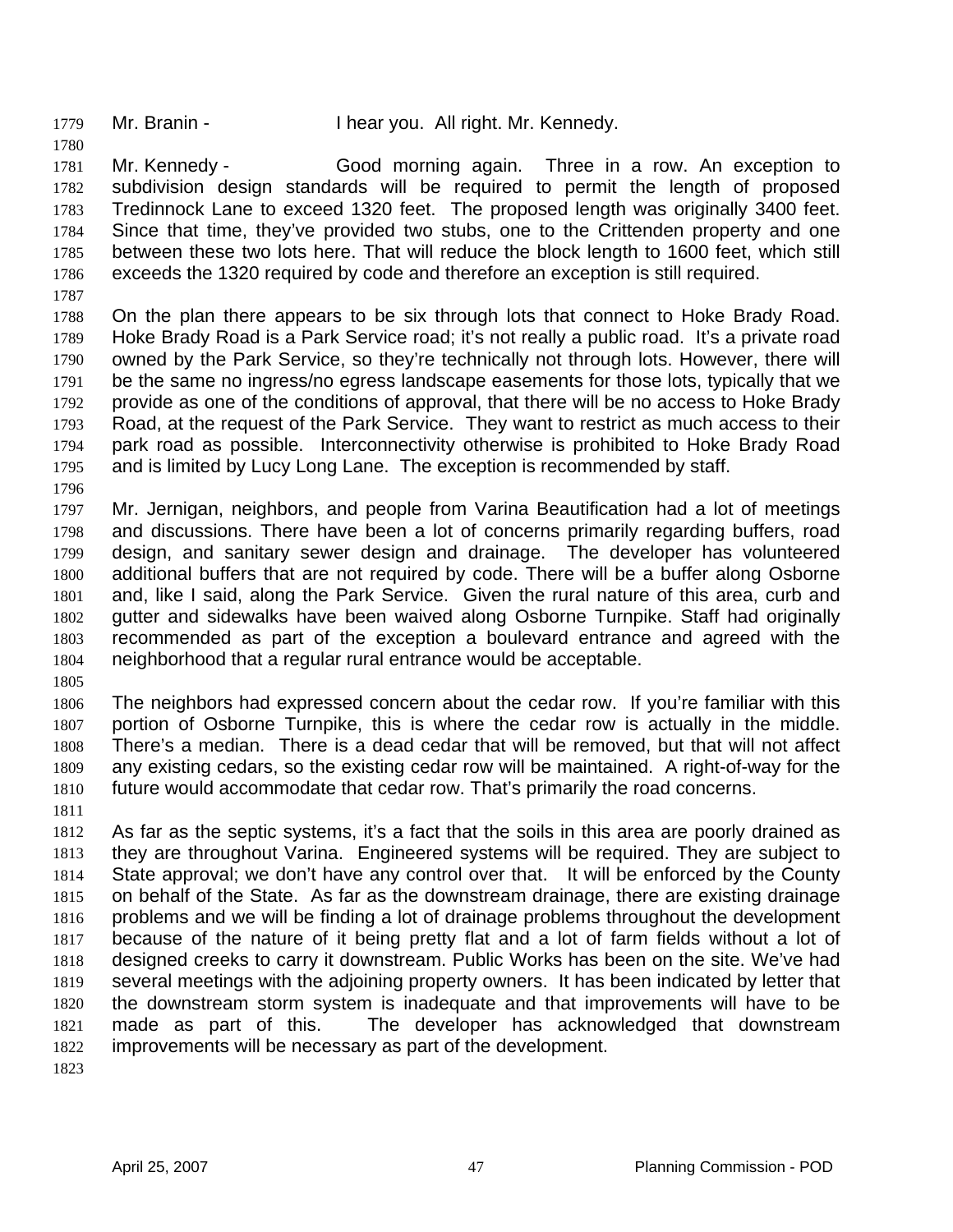Although those issues are not finally resolved, this is a preliminary conditional plan; it's not a final construction plan. Those are conditions of approval. Staff can recommend approval at this time. 1824 1825 1826

1827

1830

1832

1835

1828 1829 Mr. Branin - Ckay. Does anybody have any other questions for Mr. Kennedy? None?

1831 Mr. Jernigan - No, he's done a fine job on this.

1833 1834 Mr. Branin - Would you like to come down and make some comments? Just please state your name for the record.

1836 1837 1838 1839 1840 1841 1842 1843 1844 1845 Ms. Koontz - My name is Jane Koontz. I live at 9184 Hoke Brady Road, on the park road, adjacent to this property. I want to speak for the Varina Beautification Committee. We realize that this is a terribly conceptual plan, conditional, nothing is written in stone yet. We realize also this is a by-right case. In light of all this, we want to commend Mr. Ray Jernigan, Mr. Mike Kennedy, and Mr. Jim Ransom, the developer, for the remarkable way and the inordinate amount of time they have spent with neighbors and the Varina Beautification Committee to allay some our concerns and answer our questions. This is the way planning should work and I want to commend you for that.

1846 Mr. Branin - Thank you.

1847

1848 1849 1850 1851 1852 1853 1854 1855 1856 1857 1858 1859 1860 1861 1862 1863 1864 1865 1866 Ms. Koontz - In a letter that we wrote to Mr. Donati, we expressed the following concerns as a committee. We were very concerned about the protection of cedar trees along the cedar row median and Osborne Turnpike. We prefer the denial of a median crossover, but we realize we've lost that one. We certainly approve the appearance of the landscaped rustic entrance. We did not like the boulevard entrance and we received satisfaction on that. Thank you so much. We did oppose curb and gutter replacing the natural shoulders and roadside ditches that were originally proposed along Osborne and we did get the concession on that. Thank you for that. We have not gotten anywhere with our request for the use of porous, penetrable materials on driveways and other low-impact development techniques to keep stormwater on site. We keep pushing for this and we hope that Henrico County will get up-to-date on these new low-impact development principles some day. We'll keep pushing for it. We did not get it on this. We're hoping that Mr. Ransom will give it serious consideration in the future when he is developing finally. The burial of utility lines within the subdivision we requested, and that has been granted. We understand that it is still in process with Mr. Jernigan on the opportunity to set good standards for Osborne Turnpike with the burial of incoming power lines. We understand the problems with that, the great expense to the developer concerning this, and we want you to keep working on it.

1867

1868 1869 One thing that we requested and we are elated over is the 24-foot natural undisturbed buffer along all adjoining properties, of course excluding the National Park Service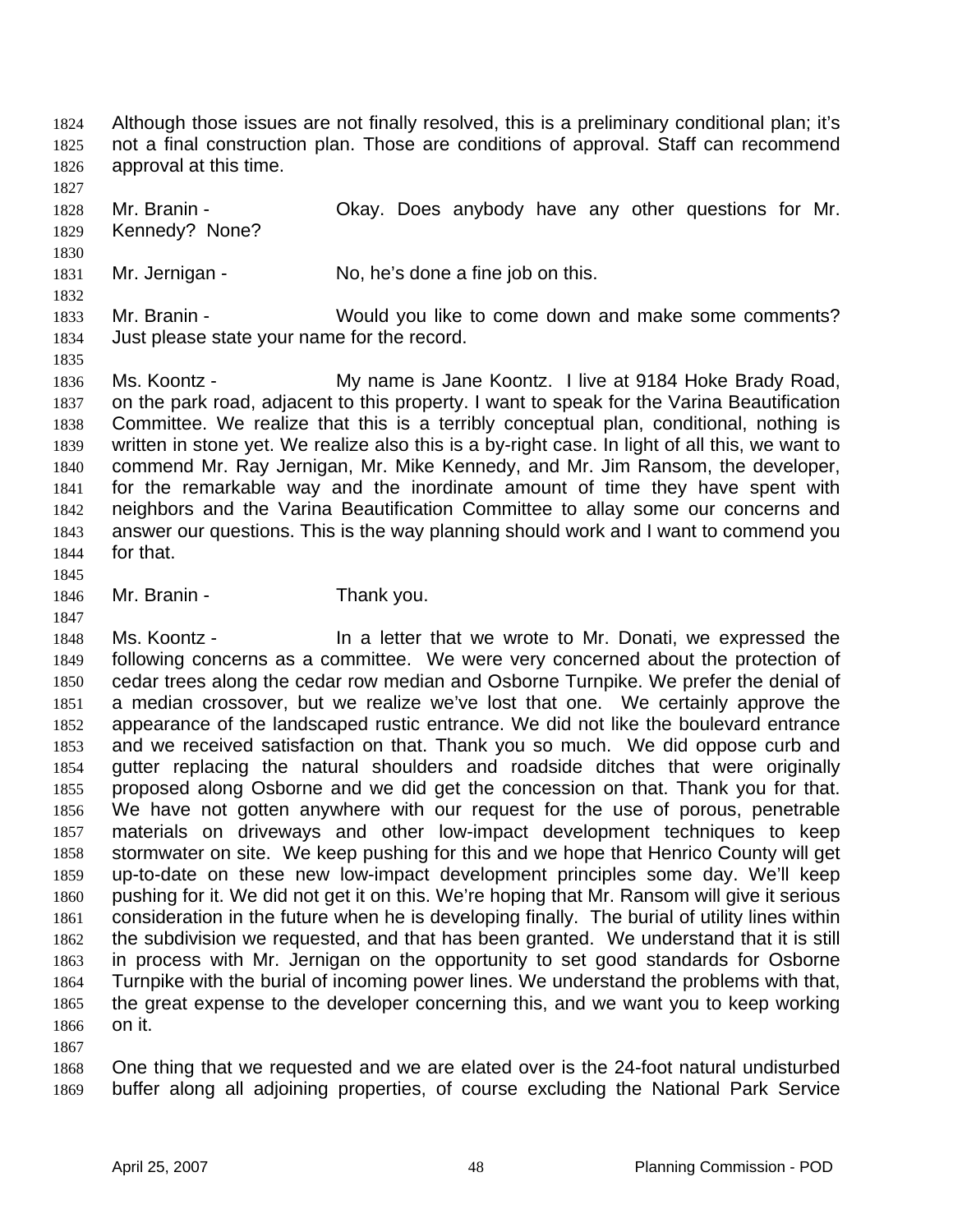property and certain other properties where drain fields would impede this. This was a great concession by the developer and we want to commend Mr. Ransom on working with the neighbors on this one. 1870 1871 1872

1873

1877

1874 1875 1876 We have requested more information on the proposed above-ground septic systems, which will be forthcoming, I think, as the conceptual project gets more into actual construction. We understand the delay on that and the soil-type situation.

1878 1879 1880 1881 1882 There are various restrictive covenants for future homeowners regarding the quality of future residents and the land uses that would be allowed with the conditional 45-foot building setback, which Mr. Ransom so graciously offered and is certainly written into as a condition on the plan. Mr. Jernigan helped with this and we want to commend you on that 45-foot building setback.

1883

1888

1894

1884 1885 1886 1887 Again, we are deeply grateful to the way staff, Mr. Jernigan, and Mr. Ransom have cooperated with the neighbors and have worked with us. We just want to say thank you for it. The Beautification Committee is deeply grateful for all of this effort and the inordinate amount of time that you've spent with us. Thank you.

1889 1890 1891 1892 1893 Mr. Branin - Thank you, Ms. Koontz. Did she wrap it up for all of you or would you like to come down? Okay. While you come down, I'd like to thank Ms. Koontz for doing such a great job in the Three Chopt District yesterday explaining to the people of Wellesley and the people of Barrington the need for their input for the 2026 Plan.

1895 1896 1897 1898 1899 1900 1901 1902 1903 1904 1905 Ms. Irvin - The Hi. My name is Joyce Irvin. My address is 1601 Rustling Cedar Lane. My home and property is located diagonally across Osborne Turnpike from the proposed Tredinnock Farm Subdivision. I'm not used to speaking in public, so I hope you all will bear with me. I'm not opposed to the Tredinnock Farm property being developed; however, I have serious concerns about the outfall of storm water and what it might carry from Tredinnock Farm on to downstream properties such as mine. On March 26, 2007, I sent a detailed letter concerning outfall, drainage, downstream flooding, and above-ground sewage disposal system issues to Mr. James. B. Donati, Jr., and sent copies to Mr. Jernigan, Mr. Kennedy, Mr. Bandura, Mr. Walker, and Mr. Jack Fry with DCR. I also copied the Varina Beautification Committee. I would like that letter to be retained on record for this case.

1906

1907 1908 1909 1910 1911 1912 Yesterday, I e-mailed a letter to Mr. Jernigan, Mr. Kennedy, and Mr. Bandura, with a copy to Mr. Donati. Attached are pictures of the Tredinnock property and the downstream properties owned by my husband and me, and that of our adjacent neighbor. I further request that this document and attached pictures be retained on record for this case. I also have copies of the pictures that I attached to that e-mail, if you all have some way that you can look at them now.

1913

1914 1915 Mr. Jernigan, Mr. Kennedy, and Mr. Bandura were with me on-site yesterday, as was Mr. Jim Ransom, and they graciously listened to my concerns and looked at the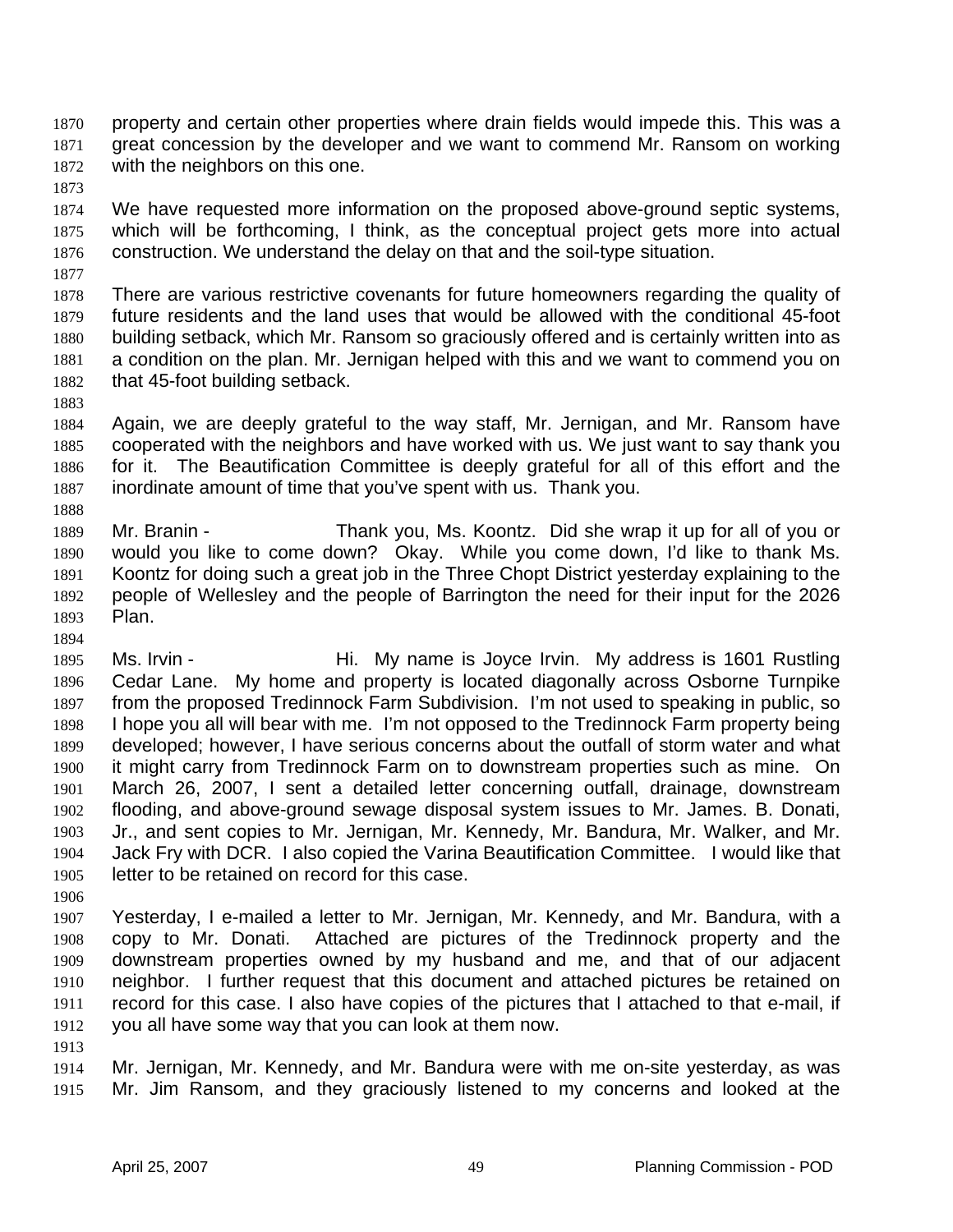properties involved. I appreciate the time and attention they provided me and I understand they're working to address these issues. Therefore, in the interest of saving time, I will not reiterate the issues here. However, I would like to state for the record that I am opposed to any permits being issued for any work concerning Tredinnock Farm until such time as the downstream flooding, outfalls, and drainage issues are completely and permanently corrected. Allowing any disturbance of the Tredinnock Farm's land will cause my property and the properties south of the line to receive additional water runoff causing even more flooding. Further, if soil disturbance is allowed on the Tredinnock property prior to correction of the water issues I have brought forth, my pastures and fields adjacent to them will be buried in mud at the next runoffproducing rainfall after disturbance of the land. This will kill my pasture grasses, which are forage for my horses, and the crops in the adjacent fields. Did you want me to address these pictures before I go on? 1916 1917 1918 1919 1920 1921 1922 1923 1924 1925 1926 1927 1928

1930 Mr. Branin - No.

1929

1949

1952

1931 1932 1933 1934 1935 1936 1937 1938 1939 1940 1941 1942 1943 1944 1945 1946 1947 1948 Ms. Irvin - Okay. Additionally, I and others in the community and on the Varina Beautification Committee are opposed to using a retention pond of any sort to try to resolve or control any drainage, storm water, or related issues on Tredinnock Farm's property. One other issue to which I would like to register my opposition, the opposition of our surrounding community, as well as the opposition of members of the Varina Beautification Committee is the proposed allowance of a crossover through the grass and tree median on Osborne Turnpike at Cedar Row for entrance to and exit from Tredinnock Farm from and to the southbound lane of Osborne Turnpike. This crossover, if allowed, will require the removal of only one already dead cedar tree; however, the paved road will be right next to the trunk of the next cedar tree in the line of cedars in the median. According to Mr. Adam S. Meddick, the arborist hired by Henrico County at the request of Mr. Donati to develop a plan to preserve and restore Cedar Row, the traffic within the drip line of that or other trees will damage the roots and eventually the tree will die. Additionally, it will prevent the replanting and restoration of that portion of Cedar Row. It is our considered opinion that another crossover is not needed and the residents of Tredinnock Farms can use existing crossovers to go north or south on Osborne Turnpike.

1950 1951 I do want to mention that Mr. Ransom has been quite gracious in listening to our concerns and allowing us to suggest changes. With this, I conclude my comments.

| 1953<br>1954 | Mr. Branin -<br>did a heck of a job. | Ms. Irvin, you were worried about not doing a good job. You |  |
|--------------|--------------------------------------|-------------------------------------------------------------|--|
| 1955         |                                      |                                                             |  |
| 1956         | Ms. Irvin -                          | Thank you.                                                  |  |
| 1957         |                                      |                                                             |  |
| 1958         | Mrs. Jones -                         | May I ask a question of you?                                |  |
| 1959         |                                      |                                                             |  |
| 1960         | Mr. Branin -                         | You may ask all you want.                                   |  |
| 1961         |                                      |                                                             |  |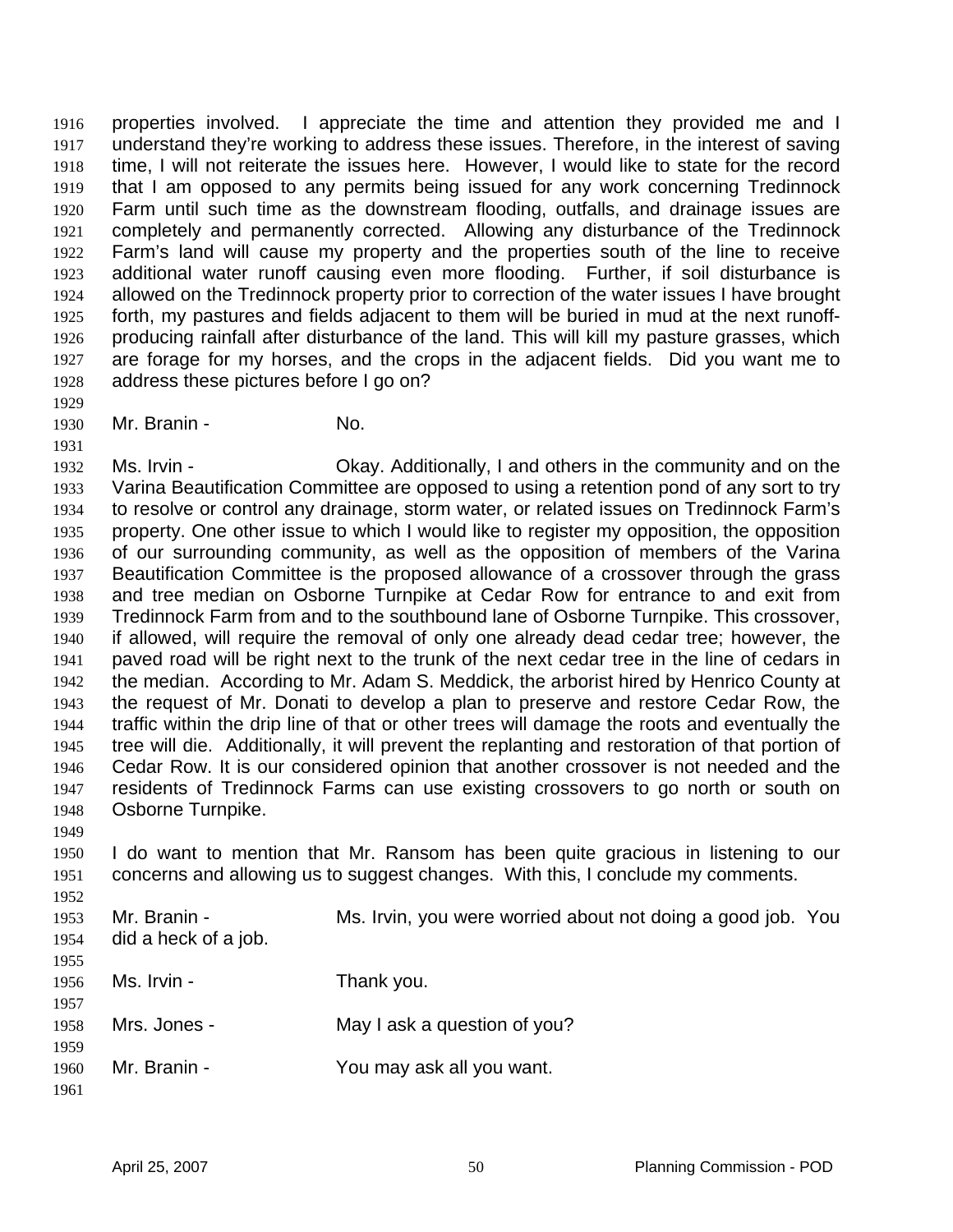1962 Mrs. Jones - Could I just ask what is your opposition to the BMP? 1963 1964 Mr. Branin - I was going to ask that as well.

1966 1967 1968 1969 1970 1971 1972 1973 1974 1975 1976 Ms. Irvin - The ones that I have seen, except for the very large ones that look like ponds and have ducks and plantings and fountains and everything, are very unsightly. It draws mosquitoes, which we already have a very bad mosquito problem because of the drainage issues in our area. If the retention pond is aerated, the hatching of the eggs may not take place, but it's still going to draw the females, which are the biting mosquitoes. It's going to be right across the road from my home. I have horses and I'm sure you all are aware of the West Nile Virus threat. I would prefer my horses not be the sentinels for West Nile Virus. That's also my concern with the drainage issues off Tredinnock Farms with the above-ground septic systems. Should any of them fail, we won't know it until the contamination is on my pasture grasses and my horses get ill. Those are some major issues of mine.

1977

1994

1996

1999

2002

1965

1978 1979 1980 1981 1982 1983 1984 1985 1986 1987 1988 1989 1990 1991 These pictures, the first two at the top are from Tredinnock Farm greater than 24 hours after the cessation of rain that yielded less than an inch of rain. I have video that I have not been able to figure out how to get on a disc so that you call see it, and I also have videos showing that the perk sites on Tredinnock Farm were full of water within about four inches of the tops of the holes at the same time I took these photos at the top of the screen. The bottom three photos, the one of my horses—I really wasn't showing off my horses, but I was showing you what my pastures and the adjoining land look like dry. The two above the pictures of my horses are what it looked like on this last rainstorm we had that yielded less than 1-3/4 inches of rain. This is a very mild flooding, I might say, because it is very typical for us to get between 2 and 5 inches of rain in our rainstorms. When we get flooded, the only thing that is not under water is my house and in front of it. Picture #3, just to the left of the camera, is the back of my barn, which is 75 feet behind my house, just to give you an idea of how far away it is. Anything else?

1992 1993 Mr. Jernigan - Joyce, I just wanted to address a couple of things. First of all, the median. You realize that on the median, that's a safety call.

- 1995 Ms. Irvin - The Music House of the I do realize that.
- 1997 1998 Mr. Jernigan - Even we saw in your truck yesterday, it's tough to turn that around. It's narrow. So, that's a safety call.
- 2000 2001 Ms. Irvin - The I realize that and I appreciate that point, but I do realize that if I don't tell you I object, you don't know.
- 2003 2004 2005 2006 Mr. Jernigan - Yes. Ms. Irvin - So, I just thought I would put that to record.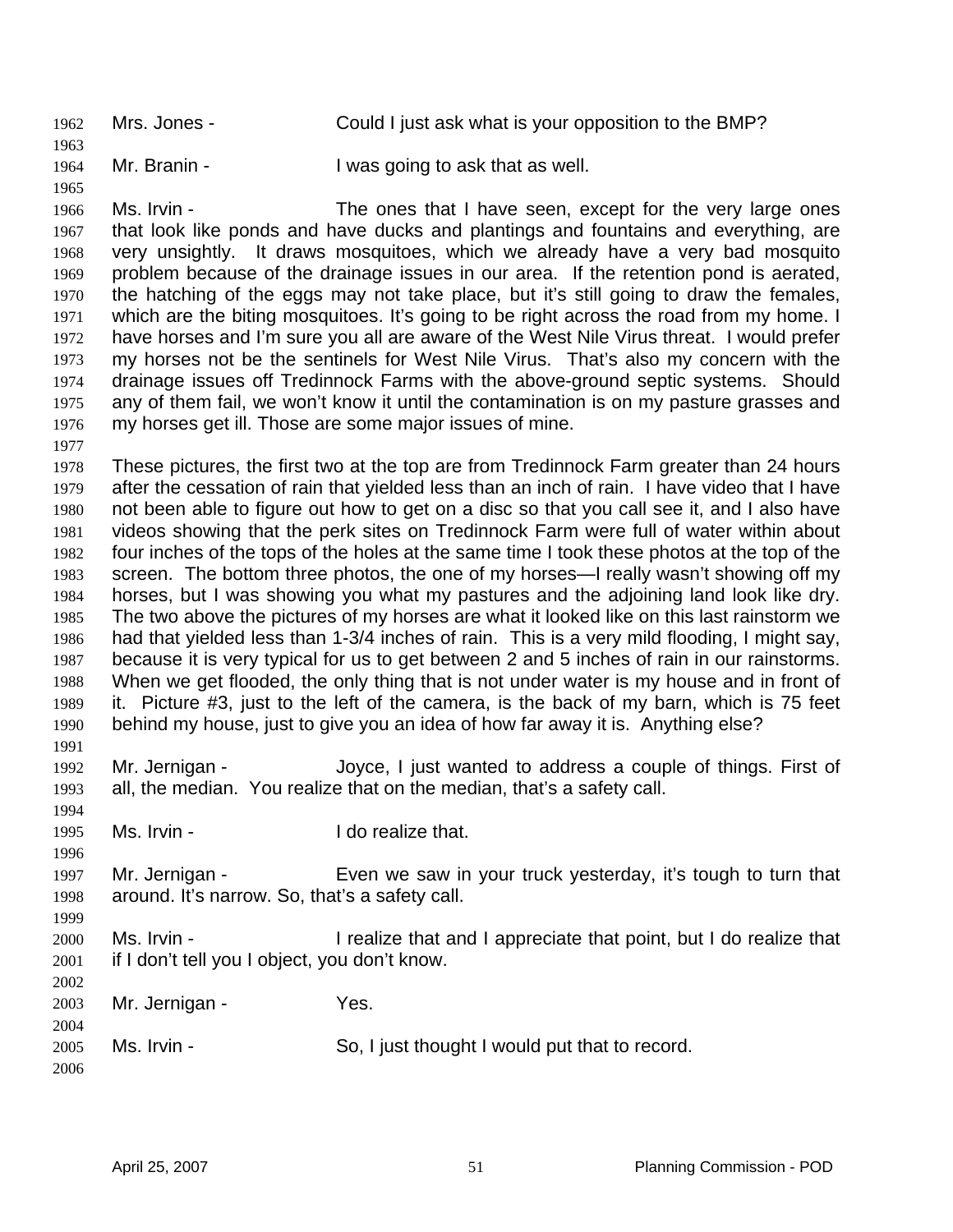Mr. Jernigan - The Standard Jane was discussing the low impact development and as I stated before, I'll talk to Mr. Ransom as this moves along. That hasn't been done in this area. 2007 2008 2009 2010 2011 2012 2013 2014 2015 2016 2017 2018 2019 2020 2021 2022 2023 2024 2025 2026 2027 2028 2029 2030 2031 2032 2033 2034 2035 2036 2037 2038 2039 2040 2041 2042 2043 2044 2045 2046 2047 2048 2049 2050 2051 2052 Ms. Irvin - The Right. Mr. Jernigan - Those things we've seen more in the deeper south—South Carolina, Florida, Georgia and through there. It's something new around here, so who knows. We're going to discuss that to see what happens. I'm not saying anything will, but we're going to look into it. On the BMP's, of course, you know that's a drainage issue that has the call from Public Works. We know that you don't want that, and the County really doesn't want it either. Ms. Irvin - Right. All of the community is united against these types of retention ponds. They are just very unsightly. They're usually not maintained well. They just look really bad and we don't want that for our community. Mr. Jernigan - Even in some of the subdivisions that are existing now that had a BMP, they've actually allowed them to go in there and fill that and use it as another lot. Ms. Irvin - The Right, exactly. Mr. Jernigan - So, we're all on the same page there. The County doesn't want it and you don't want it, but we'll have to see what happens. Now, as I told you yesterday on the septic systems, I will have Mr. Walker—I'll get some more information on you because I know you were worried about Isabel coming through and clearing those septic fields. Ms. Irvin - Ch, I don't think it would take an Isabel. I think it would take just a heavy rain. Mr. Jernigan - We'll get some more information on that. Ms. Irvin - Chay. Mr. Jernigan - I told Mr. Ransom yesterday when we were hunting around down there, we may have found the problem in the outfall. We found a culvert pipe, probably a 24-inch pipe that had collapsed and is blocked up. Ms. Irvin - The At least that might be one of the problems. Mr. Jernigan - The same of the comes from her property over to the next property that goes down to the James. Public Works' Steven Bandura was with us when we found that yesterday and he's going to look into that. From what Joyce said, the Corp of Engineers had maintained that for some years, but now it's got some problems.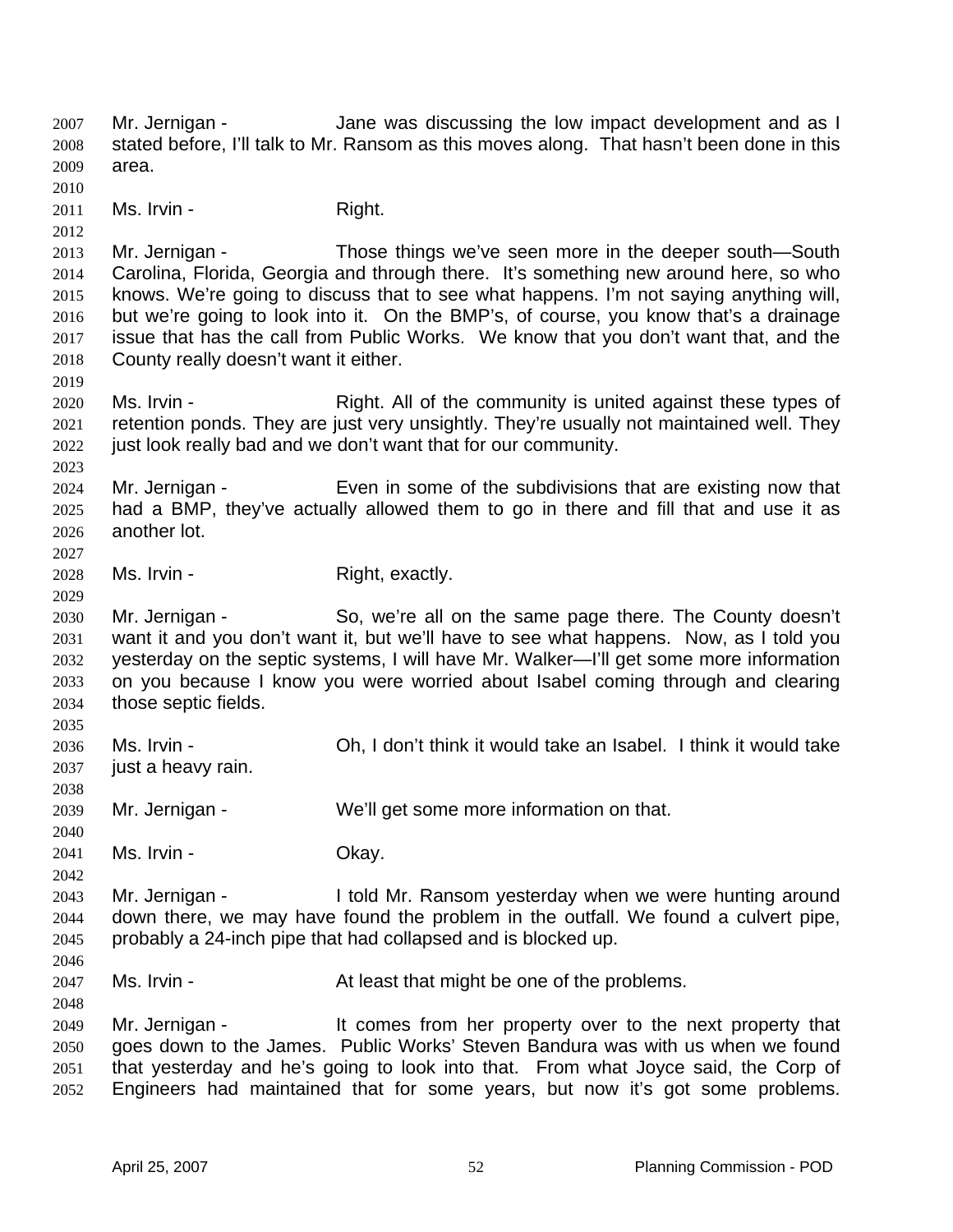Anyway, that may help some. I also explained to her that she has a water problem now even before you go in there, but by Code, you can't put any more water on her and you realize that and she realizes that also, that you have to contain or funnel out the water that comes off Tredinnock's. 2053 2054 2055 2056

2058 2059 2060 Ms. Irvin - The issue with that is as soon as the vegetation on that property is disturbed, we will get more water. It happened before when they clear-cut it and timbered it. So, we will get more water.

2061 2062 2063 2064 2065 2066 2067 2068 2069 2070 2071 2072 2073 Mr. Jernigan - You're right, but it won't be long-term. Ms. Irvin - Thank goodness. Mr. Jernigan - Yes. Okay. All right. Thank you, Joyce. Ms. Irvin - Thank you very much. Mr. Jernigan - I don't have any more questions. Mr. Branin - Ckay. Does anybody have any questions for the applicant? None? Mr. Jernigan?

2074

2083

2088

2090

2057

2075 2076 2077 2078 2079 2080 2081 2082 Mr. Jernigan - Jim, did you want to say anything? All right. I'll tell you, this has been a pretty good case and I learned a lot on this, especially yesterday. We spent some time out in the field. I'm not a drainage engineer by any means, but I found out a few things yesterday traveling with Mr. Kennedy and Mr. Bandura. I want to thank Mr. Ransom. He's kind of bent over backwards on this case and tried to make all the neighbors happy and I think he's done a fine job. The neighbors have told me that they were all satisfied. Varina has one problem: It's flat. That we can't change. We just have to adjust to it.

2084 2085 2086 2087 With that, Mr. Chairman, I am going to move for approval of subdivision Tredinnock Farms, SUB-22-07, subject to the annotations on the plans, the standard conditions for subdivisions not served by public utilities, the following additional conditions #11 through 19, and the paper stub road on the addendum that will be run in off the main drive.

2089 Mr. Vanarsdall - Second.

2091 2092 Mr. Branin - Motion by Mr. Jernigan, seconded by Mr. Vanarsdall. All in favor say aye. All opposed say no. The ayes have it. The motion carries.

2093

2094 2095 2096 2097 The Planning Commission granted conditional approval to subdivision Tredinnock Farm (March 2007 Plan), subject to the standard conditions attached to these minutes for subdivisions not served by public utilities, the annotations on the plans, and the following additional conditions:

2098 11. Each lot shall contain at least one acre, exclusive of the flood plain areas.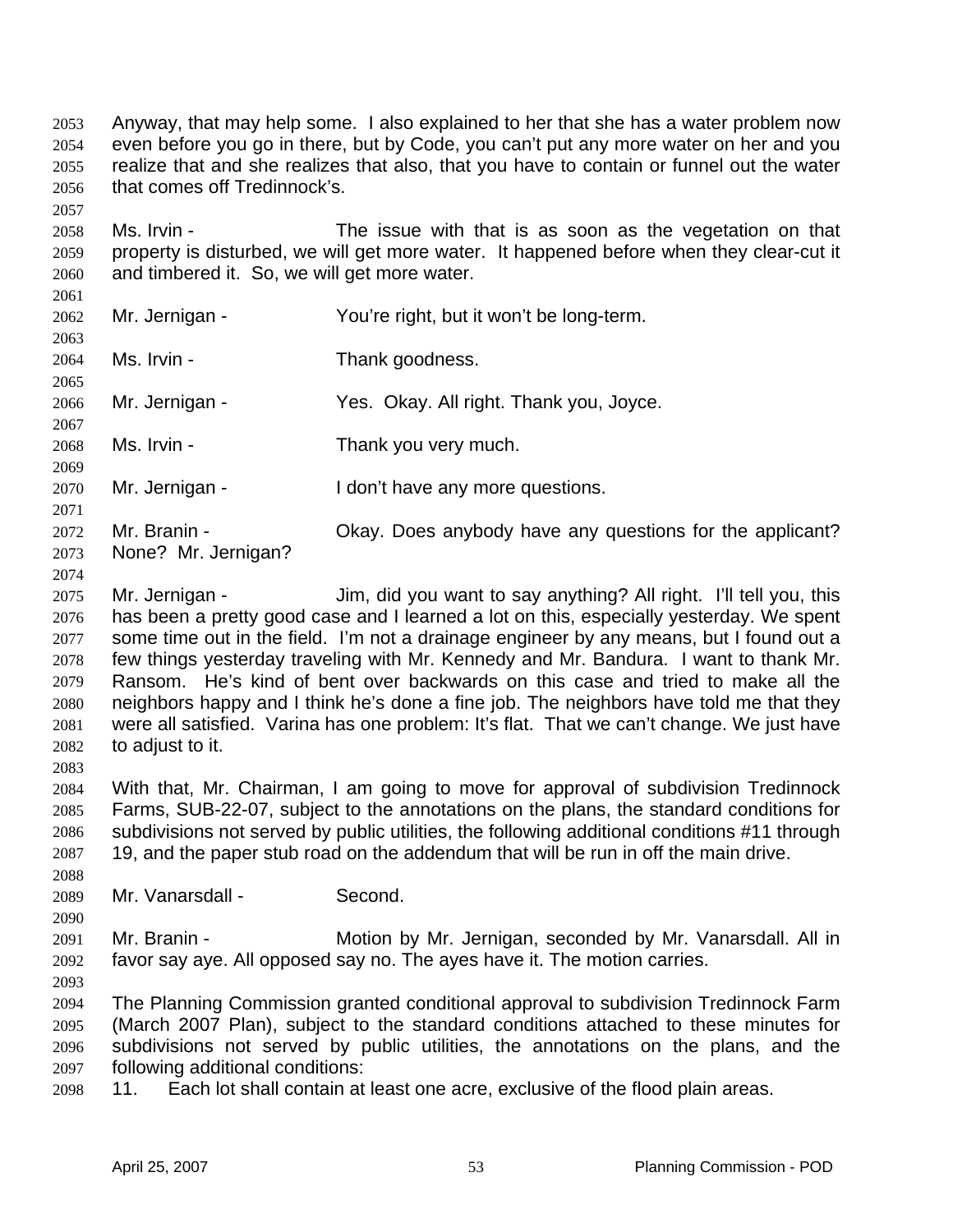- 12. The detailed plant list and specifications for the landscaping to be provided within the 25-foot-wide planting strip easement along Osborne Turnpike shall be submitted to the Department of Planning for review and approval prior to recordation of the plat. 2099 2100 2101 2102
- 2103 2104 2105 2106 13. Lots on the plat marked with an asterisk must be identified on the recordation plat with an asterisk. Add the following note conspicuously to the plat under the heading: "NOTES:" This lot has limitations for dwelling shape, size and location. For details, refer to construction plans on file in the Department of Planning.
- 2107 2108 2109 14. The details for the landscaping to be provided or maintained within the 30-foot wide planting strip easement along Hoke Brady Road shall be submitted to the Department of Planning for review and approval prior to recordation of the plat.
- 2110 2111 2112 15. Prior to requesting recordation, the developer must furnish a letter from the U. S. Park Service stating that this proposed development does not conflict with its facilities.
- 2113 2114 16. The owner shall not begin clearing of the site until the following conditions have been met:
- 2115 2116 2117 2118 2119 (a) The site engineer shall conspicuously illustrate on the plan of development or subdivision construction plan and the Erosion and Sediment Control Plan, the limits of the areas to be cleared and the methods of protecting the required buffer areas. The location of utility lines, drainage structures and easements shall be shown.
- 2120 2121 2122 2123 (b) After the Erosion and Sediment Control Plan has been approved but prior to any clearing or grading operations on the site, the owner shall have the limits of clearing delineated with approved methods such as flagging, silt fencing, or temporary fencing.
- 2124 2125 2126 2127 (c) The site engineer shall certify in writing to the owner that the limits of clearing have been staked in accordance with the approved plans. A copy of this letter shall be sent to the Department of Planning and the Department of Public Works.
- 2128 2129 2130 2131 2132 (d) The owner shall be responsible for the protection of the buffer areas and for replanting and/or supplemental planting and other necessary improvements to the buffer as may be appropriate or required to correct problems. The details shall be included on the landscape plans for Planning Commission approval.
- 2133 2134 2135 17. Prior to requesting recordation, the developer shall furnish a letter from Dominion Virginia Power stating that this proposed development does not conflict with its facilities.
- 2136 2137 18. Any necessary offsite drainage easements must be obtained prior to approval of the construction plan by the Department of Public Works.
- 2138 2139 2140 2141 2142 2143 19. Prior to requesting the final approval, a draft of the covenants and deed restrictions for the maintenance of the common area by a homeowners association shall be submitted to the Department of Planning for review. Such covenants and restrictions shall be in a form and substance satisfactory to the County Attorney and shall be recorded prior to recordation of the subdivision plat. **SUBDIVISION**
- 2144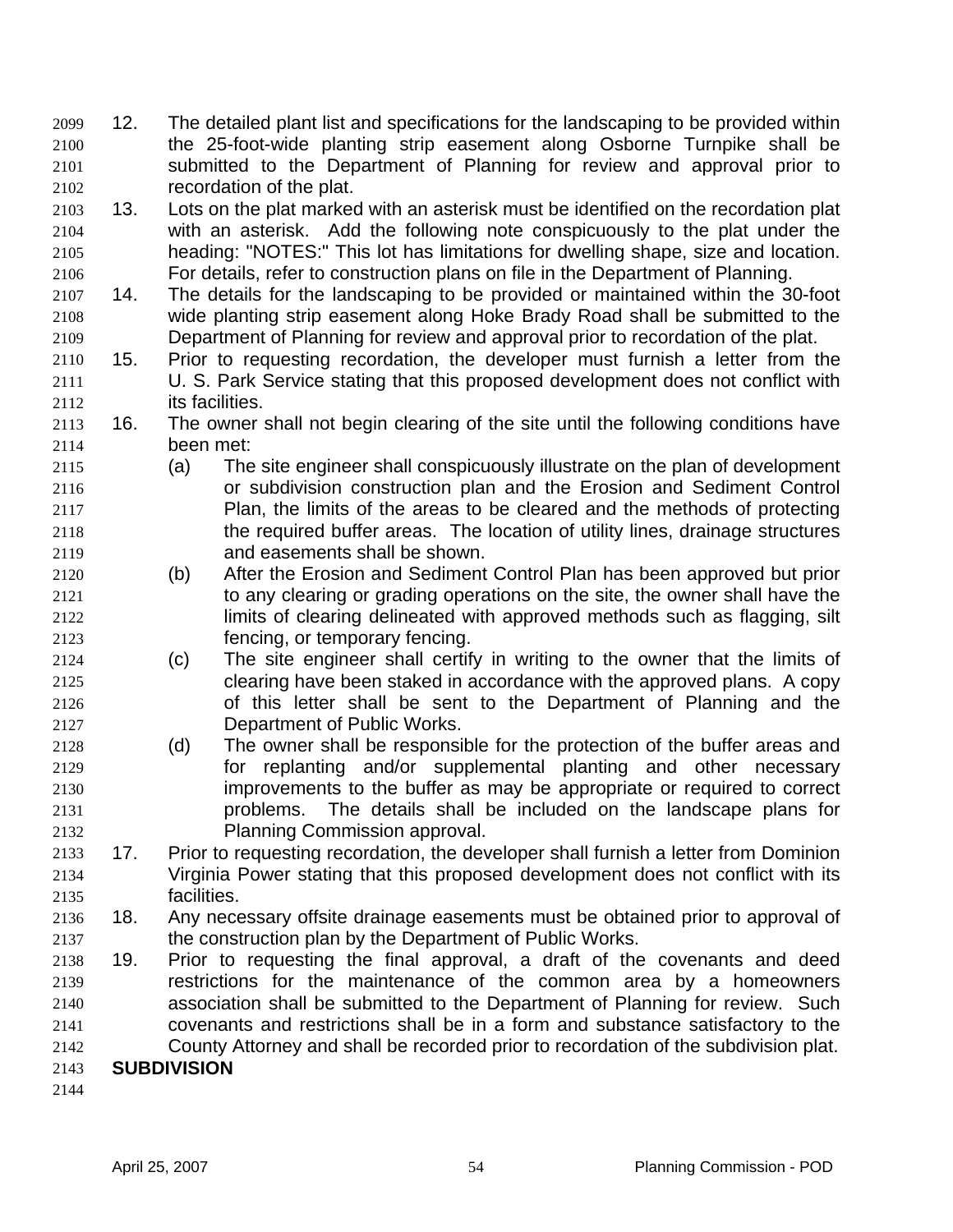SUB-27-07 Village @ Millers Lane (April 2007 Plan) End of Miller's Lane, near I-64 and Laburnum Avenue

**Bay Design Group, P.C. for Community Development Partners, LLC, Lloyd Poe, Linda A. Whitfield Hopcroft, and James A. and Virginia L. Whitfield:** The 14.08-acre site proposed for a subdivision of 78 single-family homes **residential townhouses for sale** is located on the south line of I-64 at Miller's Lane on parcels 812-718-1638, 1655 and 6325. The zoning is A-1, Agricultural District **RTHC, Residential Townhouse District (Conditional) and ASO, Airport Safety Overlay District**. County water and sewer. **(Varina) 78 Lots** 

2145

2148

2164

2167

2169

2171

2146 Mr. Branin - Is there anyone in opposition to SUB-27-07, Village @

2147 Millers Lane? No one? Good. Mr. Strauss, hello again.

2149 2150 2151 2152 2153 2154 2155 2156 2157 2158 2159 2160 2161 2162 2163 Mr. Strauss - Good morning. Thank you Mr. Chairman and members of the Commission. This applicant, for this conditional subdivision, indicated to staff that they would review the agency comments regarding the turning radius at the far western corner of the development. What we're handing out now is a revised plan that adjusts the parking layout and provides a larger turning radius in this location. The Fire Marshal has looked at it and the Traffic Engineer is agreeable to it. All agencies are recommending approval and as this is a subdivision plan, at this time, a grading and detailed site design has yet to be done and the final lot count is not guaranteed until the Plan of Development is submitted and reviewed. You will note that there is an addendum in this case that corrects errors in the caption. In the zoning designation, there's an error on the caption. There is an additional condition relating to the need to vacate a portion of the dead-end street, Miller's Lane, which is inside the subdivision. It's actually a dead-end, it goes nowhere. That was part of a rezoning proffer that they will be required to vacate that portion of the road and I believe it's prior to recordation. With that, I'll be happy to answer any questions you may have.

2165 2166 Mr. Branin - **Does anyone have any questions for Mr. Strauss**? None. Mr. Jernigan, do you want to hear from the applicant?

2168 Mr. Jernigan - No. We're all right on this.

2170 Mr. Branin - Then we'll be happy to entertain a motion.

2172 2173 2174 2175 2176 2177 Mr. Jernigan - Mr. Chairman, with that I will move for approval of SUB-27-07, Village @ Miller's Lane (April 2007 Plan), subject to the annotations on the plans, the standard conditions for residential townhouses, and the following additional conditions #13 through 16, and #17, which has been deleted and replaced with new wording. Of course, this is on the addendum with the correction to the caption.

2178 Mrs. Jones - Second.

2179 2180 Mr. Branin - Motion by Mr. Jernigan, seconded by Mrs. Jones. All in favor say aye. All opposed say no. The ayes have it. The motion carries.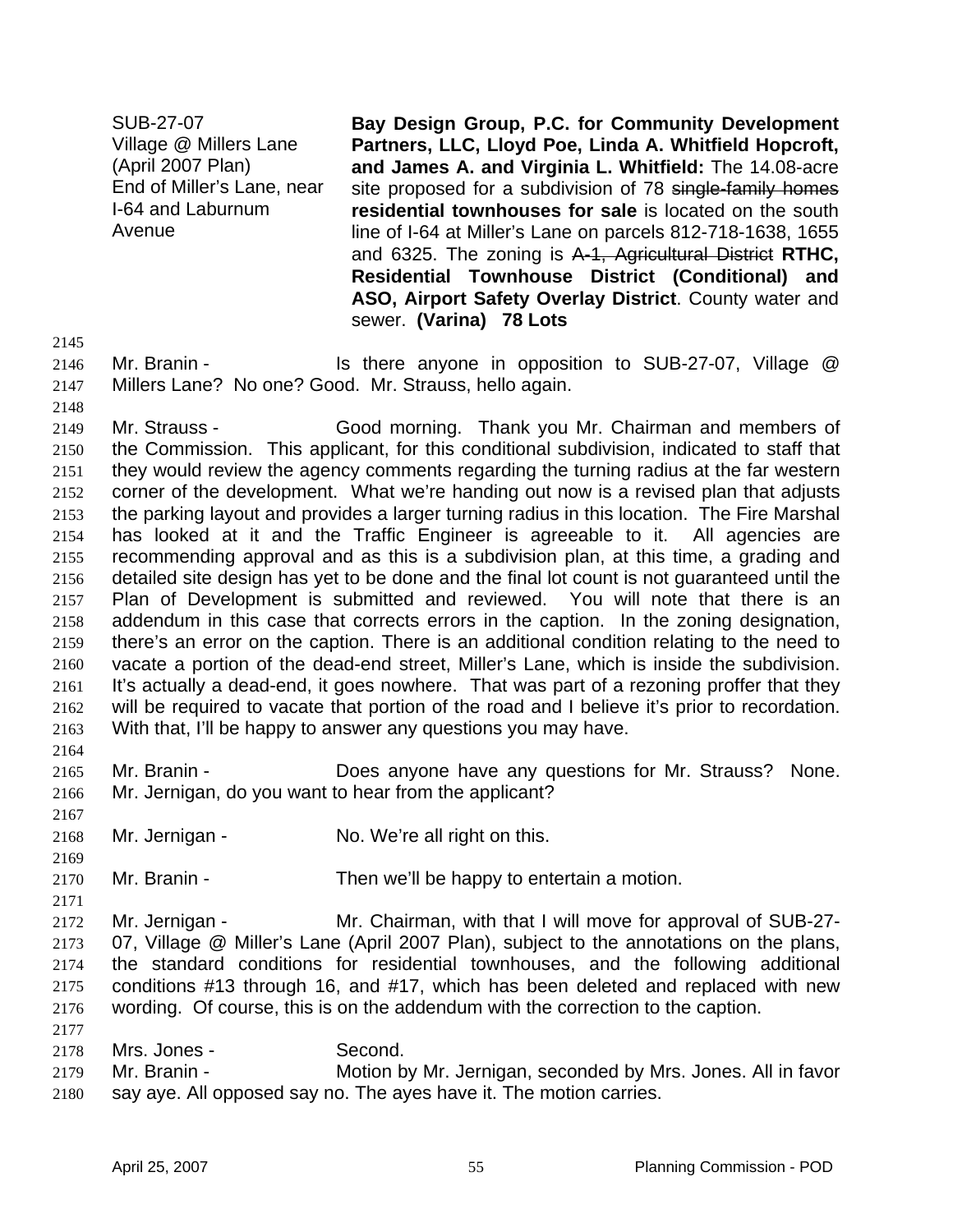- 2182 2183 2184 The Planning Commission granted conditional approval to subdivision Village @ Miller's Lane (April 2007 Plan), subject to the standard conditions attached to these minutes for townhouses, the annotations on the plans, and the following additional conditions:
- 2185

2181

- 2186 2187 2188 13. Prior to requesting recordation, the developer shall furnish a letter from Dominion Virginia Power stating that this proposed development does not conflict with its facilities.
- 2189 2190 2191 2192 14. The limits and elevation of the 100-year frequency flood shall be conspicuously noted on the plat and construction plans and labeled "Limits of 100-year floodplain." Dedicate floodplain as a "Variable Width Drainage & Utilities Easement."
- 2193 2194 15. The proffers approved as a part of zoning case C-68C-06 shall be incorporated in this approval.
- 2195 2196 2197 16. The developer shall provide signage, the wording and location as deemed appropriate by the Director of Public Works, which addresses the possible future extension of any stub street.
- 2198 17. **DELETED & REPLACED** Prior to requesting the final approval, a draft of the 2199 covenants and deed restrictions for the maintenance of the common area by a 2200 homeowners association shall be submitted to the Department of Planning for 2201 review. Such covenants and restrictions shall be in a form and substance 2202 satisfactory to the County Attorney and shall be recorded prior to recordation of the subdivision plat. **The portion of excess existing right-of-way for Millers Lane within the bounds of the subdivision shall be vacated prior to recordation of the subdivision plat.** 2203 2204 2205
- 2207 2208 2209 2210 2211 2212 Mr. Silber - That completes the Subdivisions and Plans of Development. Next on the agenda is a public hearing on the zoning ordinance amendment to increase residential building heights. You may recall a month ago we had a work session with the Planning Commission on this topic. Today is a public hearing on the same proposed amendment and Mr. Blankinship is here to give a short presentation on the ordinance amendment. We will open up the public hearing.
- 2213

2206

2214 2215

2218

## **BEGINNING AT 10:00 A.M.**

#### 2216 2217 **PUBLIC HEARING: Zoning Ordinance Amendment to Increase Residential Building Heights**

2219 2220 2221 2222 2223 2224 Mr. Blankinship - Thank you, Mr. Secretary. Good morning Mr. Chairman, members of the Commission. All of this information should look familiar to you. As. Mr. Silber described, it really hasn't changed since the work session. The purpose of this amendment would be to increase the height restriction on residential dwellings to 40 feet by right in some circumstances and by special exception in other circumstances.

2225 2226 Since 1960, one-family dwellings, townhouses, and condominiums have all been limited to 35 feet in height. Over the years since then, we have seen a lot of change in the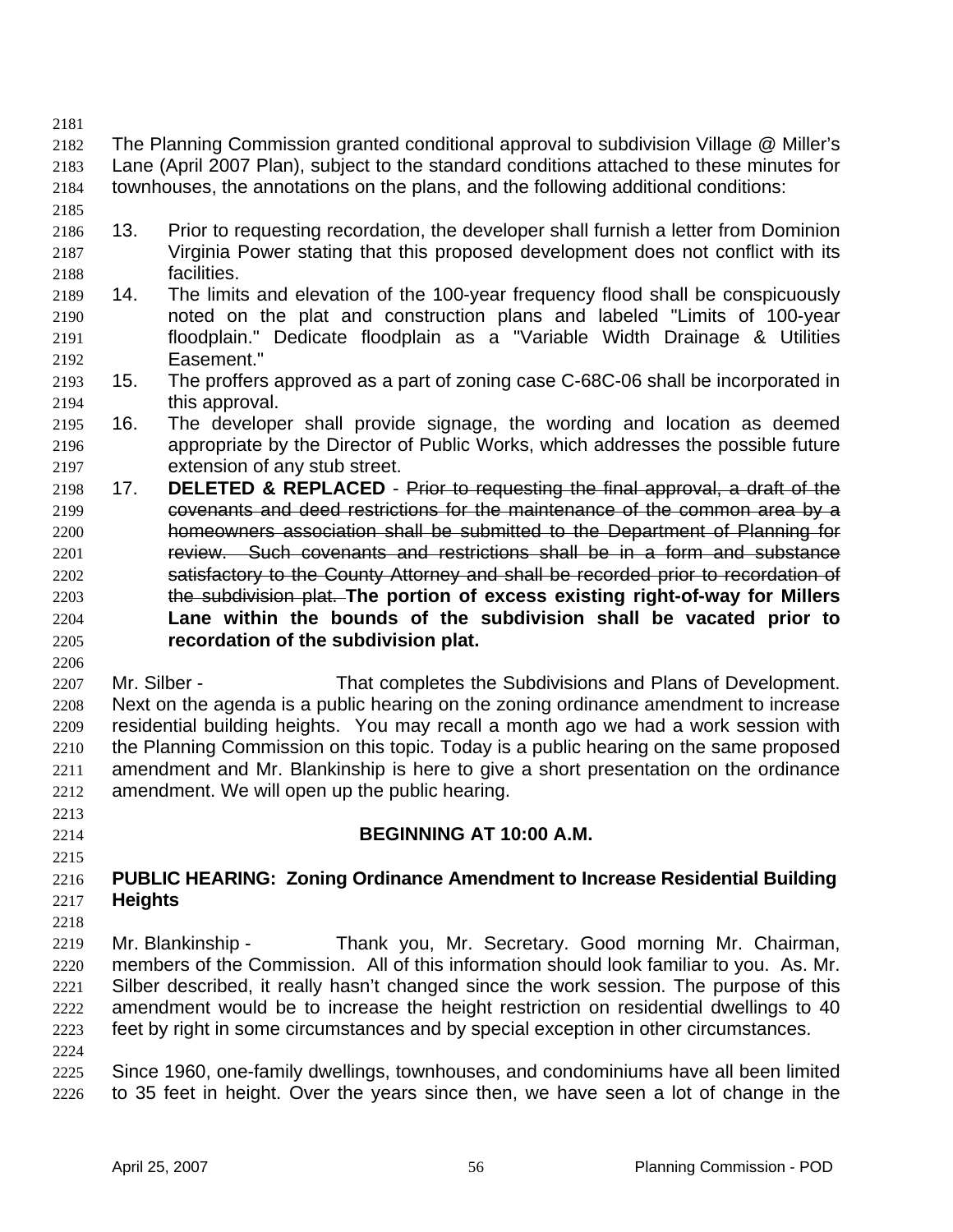housing market. Houses have grown consistently larger and larger, and we are seeing more and more 9- and 10-foot ceilings. Whereas the 35-foot height limit used to be generous and rarely an issue, it is more and more commonly an issue where building plans are having to be revised in order to bring them into compliance with that height limit. In following some conversations with developers and homebuilders, the County has determined that it's time to reconsider that height limit, so the Board of Supervisors adopted a resolution asking the Director of Planning to study the issue and make recommendations to you, asking you to hold the work session and make a recommendation on to the Board of Supervisors. 2227 2228 2229 2230 2231 2232 2233 2234 2235

2236

2237 2238 2239 2240 2241 2242 2243 The amendment that we have drafted essentially treats single-family dwellings in two different ways. In the larger zoning categories, the R-0 through the R-2, and the A-1 District, where lot widths are at least 100 feet and lot areas are at least 18,000 square feet, staff believes that it would be reasonable to allow 40 foot heights by right without the necessity of a case-by-case investigation. The side yard setbacks and the lot areas we believe are adequate to allow a 40-foot tall house to fit without causing any negative impacts.

2244

2245 2246 2247 2248 2249 2250 2251 2252 2253 2254 2255 In the smaller zoning district and on all exception lots, staff believes it would be more appropriate to allow the 40-foot height limit by special exception from the Board of Zoning Appeals. That would give us some opportunity for a case-by-case review. Primarily, the concern here is where a new dwelling would go in next to an existing dwelling, or in some cases between two existing dwellings, you may have smaller, older dwellings and a new dwelling between them that at 40 feet would be overpowering, inconsistent, and incompatible with the neighborhood. But then again, you may not, so we have suggested that the 40-foot limit be allowed but that it be allowed by special exception from the Board of Zoning Appeals. I'm going to skip through these slides since we've already been through this once, but this just lays out for you the lot area and lot width requirements under those circumstances.

2256

2257 2258 2259 2260 2261 2262 For townhouses and for condominiums, we recommend changing the height restriction to 40 feet by right in both cases. The justification there is that these projects are generally built out by a single builder all at once, so you're not going to run into the compatibility issues where you have a 25-foot townhouse and someone wants to build a 40-foot one next door. They're all being built at once and they're all going to be built to a uniform plan under a Plan of Development.

2263

2264 2265 2266 2267 2268 2269 2270 2271 2272 Zero lot lines, however, the R-5A District, was written specifically to allow smaller dwellings on smaller lots. So again, because that's the nature of those houses that they're built very close to each other with the side yard only on one side, we recommend allowing 40 feet only by special exception from the Board of Zoning Appeals. One brief note on that. We've discussed in a couple of our meetings that I don't remember if we went over in the work session, if a developer is coming in today with a new R-5A zoning and wanting to do zero lot lines and is going to do 120 of them, for example, we wouldn't ask him to file 120 applications and look at each dwelling individually. If they're coming in with a new project, we would entertain one application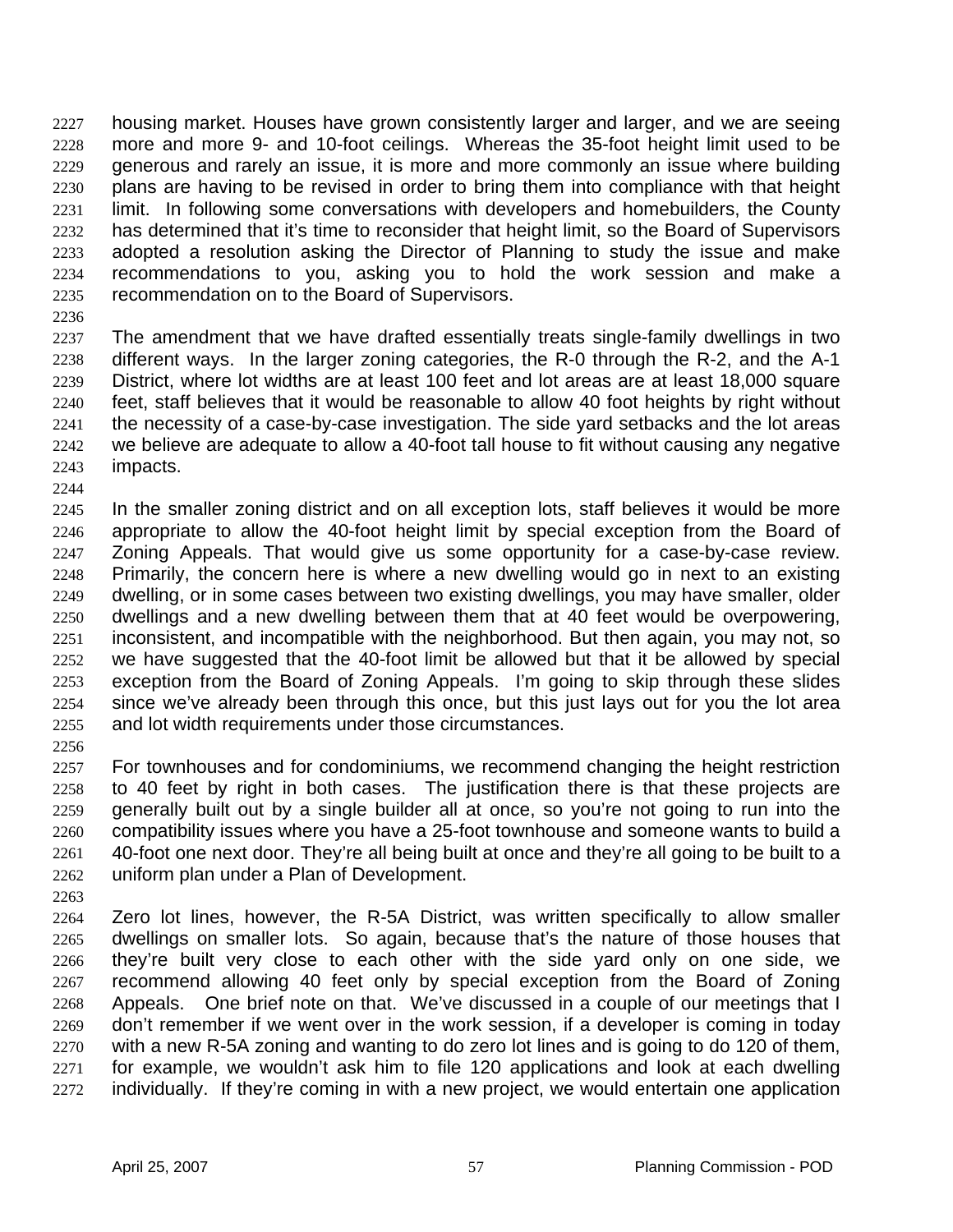for special exception to allow up to 40 feet throughout that development. So, in cases where it's not going to be an issue, we don't believe the Board of Zoning Appeals process is that onerous or that cumbersome for the developer, but it does give us that extra measure of protection in cases where there might be an issue for compatibility. 2273 2274 2275 2276 2277 2278 2279 2280 2281 2282 2283 2284 2285 2286 2287 2288 2289 2290 2291 2292 2293 2294 2295 2296 2297 2298 2299 2300 2301 2302 2303 2304 2305 2306 2307 2308 2309 2310 2311 2312 2313 2314 2315 2316 2317 2318 That's the end of my prepared remarks. I'll be happy to entertain any questions. Mr. Jernigan - The only question I have is on the zero lot line. Do we have much R-5A zoned out here now? Mr. Silber - Currently zoned R-5A? Mr. Jernigan - The an that's old. Mr. Silber - We do have some. We have some that's zoned and platted. Mr. Vanarsdall - Why is it "dwellings and manufactured homes" on page 4? Why is it written, "manufactured homes"? Mr. Blankinship - That's in the A-1, Agricultural District. Mr. Vanarsdall - Ch, that takes care of the mobile homes. Mr. Blankinship - They're listed as two different uses in the list of permitted uses. So, in bringing it over to the charts, I guess it was decided sometime in the past to list them separately so there wouldn't be any ambiguity about whether a manufactured home should be considered a dwelling or in other permitted uses. Mr. Vanarsdall - Right. Mr. Archer - Mr. Blankinship, what about those homes that are pre-built, that are full-size houses but I guess you'd still have to call them manufactured not stickbuilt. Mrs. Jones - **Modular homes.** Mr. Blankinship - For zoning purposes, we treat them exactly like site-built. Mr. Archer - Ckay. Mr. Vanarsdall - Mr. Chairman, we have three people in the back that I think want to speak. Mr. Branin - Because this is a public hearing, you guys are welcome to speak, which obviously you are coming down to do that. I didn't ask if anyone was in opposition or had any words of opposition.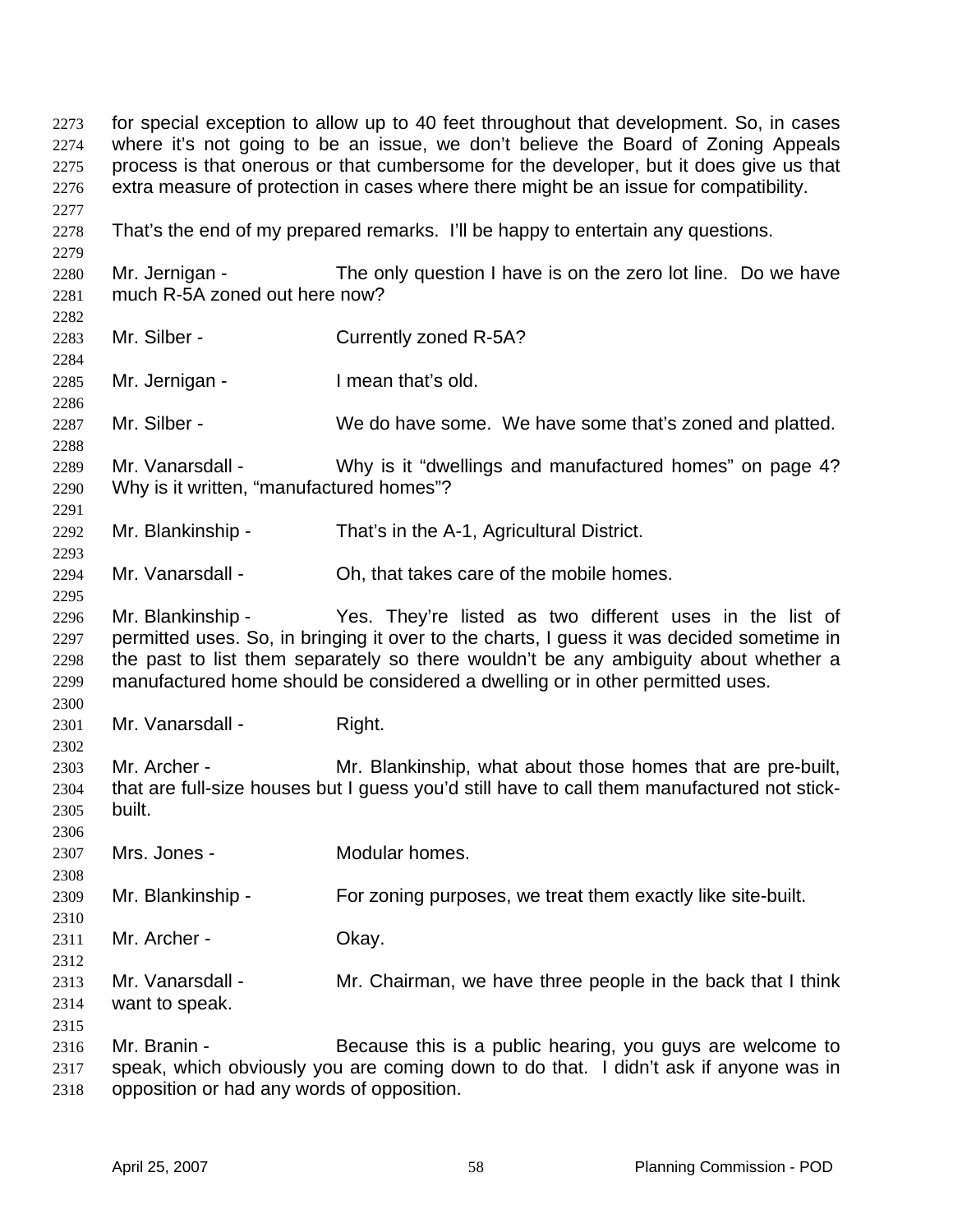2319 2320 2321 2322 2323 2324 2325 2326 2327 Mr. Youngblood - Good morning. I'm Dick Youngblood. I'm here in favor of this change in the ordinance; however, I would like for it to go a little further than you've gotten it to include R-2A because in our case, we have a couple of subdivisions that don't have the minimum R-2A-size lots. They're bigger than R-2A. They're complete subdivisions of more than 15 lots. We'd like to see those types of zoning also be included in the 40-foot restriction. It's good to see that you're considering changing the ordinance because of the design of the houses. They have gotten bigger and the roofs have gotten steeper. It helps to have this change in the ordinance.

2328

2330

2335

2339

2329

Mrs. Jones - Mr. Youngblood, you do have an option.

2331 2332 2333 2334 Mr. Youngblood - Yeah, but we'd have to come in for an exception. If we came in at the subdivision approval and you granted the exception, it would great. But in our case, since we're zoned and recorded, I assume that we would have to come in for an exception on each house to the Board of Zoning Appeals.

2336 2337 2338 Mrs. Jones - My understanding from Mr. Blankinship's comment was that a development could come in as a unit for a special exception as opposed to one-byone?

2340 2341 2342 2343 2344 Mr. Silber - The Yes, Mr. Youngblood, I think you could. If you had a subdivision with 20 lots with 10 of them build on, and you have 10 more you want to come in on and you want to exceed the 35 feet on all 10 lots, I believe you can apply with one application for the 10 remaining lots to the BZA and have them act on that as a single application.

2345

2349

2357

2359

2346 2347 2348 Mr. Youngblood - Well, that's good to know, but I'd still like for you to consider changing the ordinance so that you wouldn't have to go through those applications and hearings.

2350 Mrs. Jones - You don't like going to BZA anyway.

2351 2352 Mr. Youngblood - Well, every time I've always gone to the BZA, it's because

2353 2354 2355 we had a builder that made a mistake and was too close to the sideline. It hasn't been a very good place to go to. But I understand this would be a different situation.

2356 Mr. Vanarsdall - Yes, it is. Thank you, Dick.

2358 Mr. Jernigan - Mr. Silber, probably our most popular zoning case is R-2A.

2360 2361 2362 2363 2364 Mr. Silber - I would venture to say you're probably right. That is probably the zoning classification that mostly recently we've had the most of. I think where we have tried to come from in our staff recommendation is you have to—We believe that on the larger-sized lots, if you're trying to keep some proportionality of house to lot size, you need to be dealing with the by-right of 40 feet on the larger lots. When we look at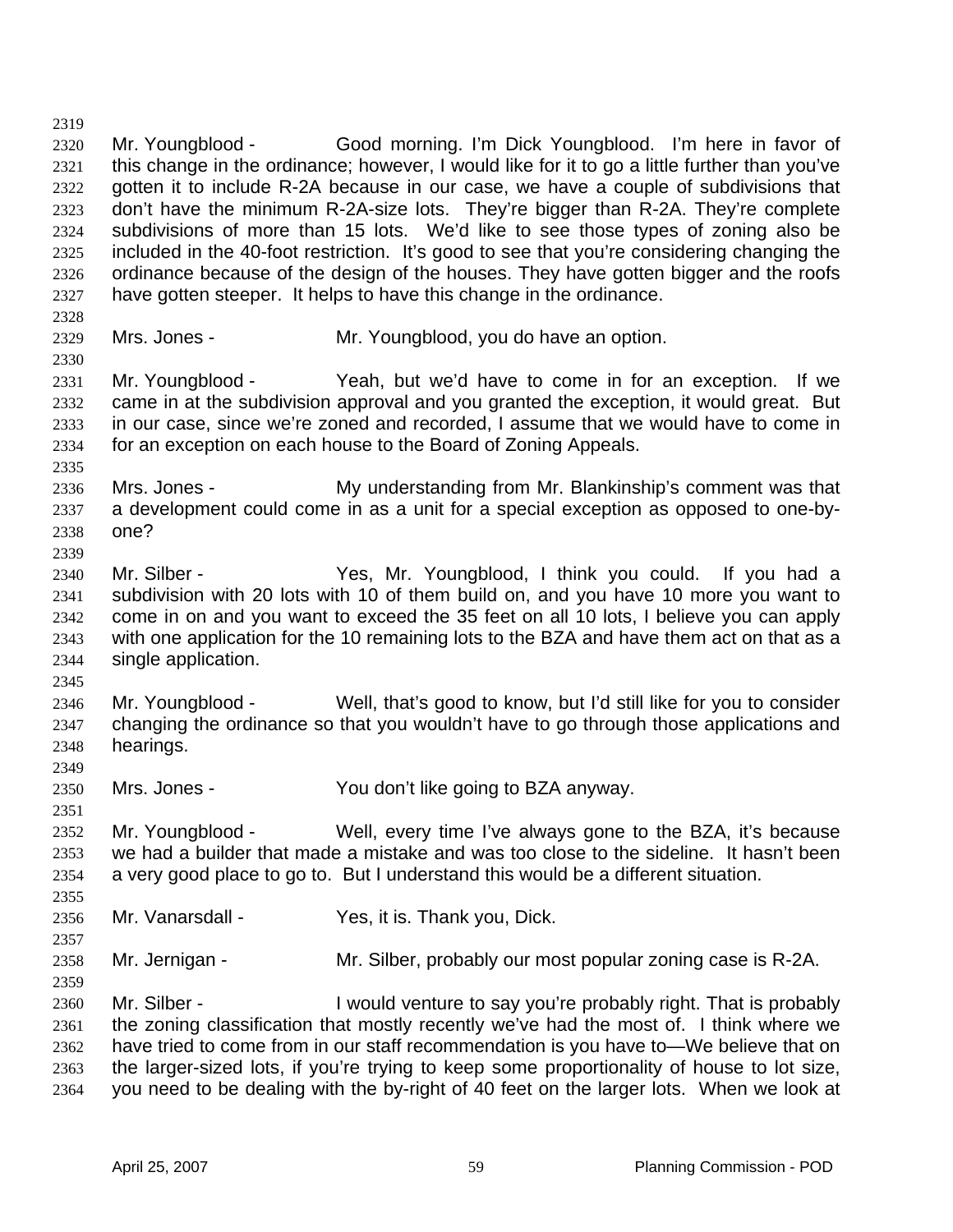- our zoning classifications, the R-0 through the R-2 is what we consider to be our larger lots. An R-2 lot requires 100 feet of lot width. When you go to R-2A, it bumps all the way down to an 80-foot lot width. 2365 2366 2367
- 2369 Mrs. Jones - That's a lot.
- 2371 2372 2373 2374 Mr. Silber - R-3 and R-2A both have 80 feet. So, between 100 to 80, that's were we divided this to by right versus special exception. Yes, you are right, Mr. Jernigan, I think we do have a lot of zoning cases that are R-2A, but we feel like that's sort of the dividing line that we thought made some sense.
- 2376 2377 Mr. Craddock - Mr. Chairman, may I provide a written copy of my comments? I have a copy for each of the Commission members.
- 2379 Mr. Branin - **Absolutely.**

2381 2382 2383 2384 Mr. Vanarsdall - Did you just make one copy? I didn't mean to leave you out. I knew they wanted to speak and I figured you were sitting back there and you would, too.

- 2385 Mrs. Jones - Good morning, Tyler.
- 2386

2368

2370

2375

2378

2380

2387 2388 2389 2390 2391 2392 Mr. Craddock- Yes sir. Mr. Chairman, members of the Commission, I am Tyler Craddock and I represent the 550+ member firms of the Homebuilding Association of Richmond. Before I discuss the proposal itself, I would like to take this opportunity to express our thanks to the staff of the Planning Department, especially Randy Silber, Dave O'Kelly, and Ben Blankinship for taking the time to meet with us to discuss and answer questions regarding this proposal.

2393

2394 2395 2396 2397 2398 2399 2400 2401 2402 As it is written, this proposal represents a positive step forward for the home-buying public in Henrico County. While we do believe that issues such as building height should be solely arbitrated by the market, the end result of the proposal is better than the existing regulation in that it provides the housing industry with more flexibility to meet consumer demand. With the increasing square footage of many homes today and the high roof pitches that are more commonplace, this proposal is a needed first step to making sure that the planning and building regulations match the reality of the marketplace. So, I commend Henrico County for proactively bringing this issue forward.

2403 2404 2405 2406 2407 2408 2409 2410 While we have no major objections to the proposal as it is written, there is room for improvement. With specific regard to this proposal, we would suggest that the R-2A, R-3, R-3A, R-4, and R-4A districts, as well as detached and semi-detached homes with zero lot lines be treated the same as other residential districts by allowing a 40-foot building height with the provision that the height for lots zoned prior to 1950 would be 35 foot by right and 40 foot with special exception. This change would provide greater uniformity across the board, while still taking some steps to protect the character of older existing neighborhoods.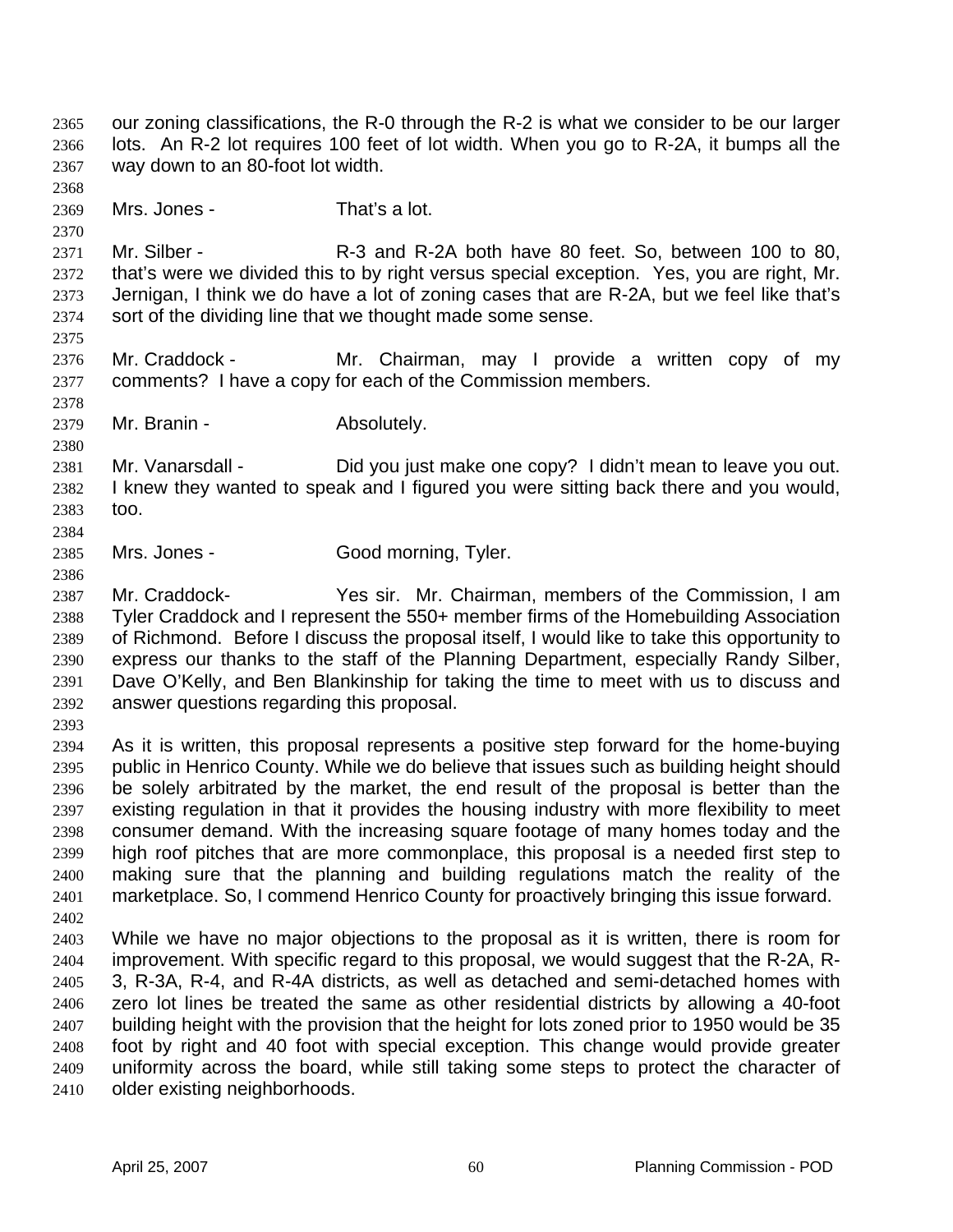2411

2412 2413 2414 2415 This proposal is a step in the right direction. With the amendments that we proposed, it would certainly be a leap in the right direction. For that reason, we urge you to recommend approval of this ordinance with the proposed amendments. Thank you. I'll be happy to answer any questions that you may have.

- 2417 Mr. Branin - **Does anybody have any questions for Tyler?**
- 2418 2419

2420

2423

2416

Mrs. Jones - No.

2421 2422 Mr. Branin - Thank you for your comments. Mr. Secretary, do we have to make a motion for approval?

2424 2425 2426 2427 2428 2429 2430 2431 2432 2433 2434 2435 2436 2437 Mr. Silber - Yes. Well, I'm just going to make one other comment. I know that Mr. Youngblood in our meeting with them this week, had noted that in some of their zoning classifications or some of their rezoning of property, they have proffered larger lots than the minimum required by R-2A. So, they have lots that are in the neighborhood of 90 feet in lot width or in some cases larger. One option that we might want to consider if the Planning Commission has sensitivity to this R-2A situation, is to consider amending this amendment to require that any lot that's larger than say 90 feet in lot width would allow houses up to 40 feet by right and anything smaller than 90 feet would be through the special exception. That sort of picks up the classifications that we think are appropriate, yet does provide some allowance to them in situations where they have R-2A zoning but the lots are larger than the minimum. I don't know what that would take in the form of an amendment to this, Mr. Blankinship, how complicated that is, how we might actually make that text amendment, but that's something we might want to consider.

- 2438 2439 2440 2441 2442 2443 2444 2445 2446 Mr. Archer - **Mr.** Secretary, what was the next step up past 80 for R-2A? The next step was 100? Mr. Silber - When you go from R-2A up to R-2, it goes from 80 feet lot width up to 100. Mr. Archer - Che hundred. Okay. So, the 90 is kind of halfway in between.
- 2447 2448 2449 2450 2451 2452 2453 2454 2455 2456 Mrs. Jones - I would raise the question as to whether we aren't sacrificing the goal of compatibility by going ahead and opening the door. The lots that are unusual sizes for the zoning classification are due to site design and restraints of whatever special parcel situations we have. I'd rather see a cohesive development, I believe, than one that is piecemeal. There could be, I guess, an appeal process. We're making this awfully cumbersome now. I might be more comfortable with proceeding at this point with a 100-foot minimum lot width cutoff as proposed. If a lot was 100 feet, it could be appealed. If we start inching it down, I think we're going to open ourselves to a problem. That's my opinion.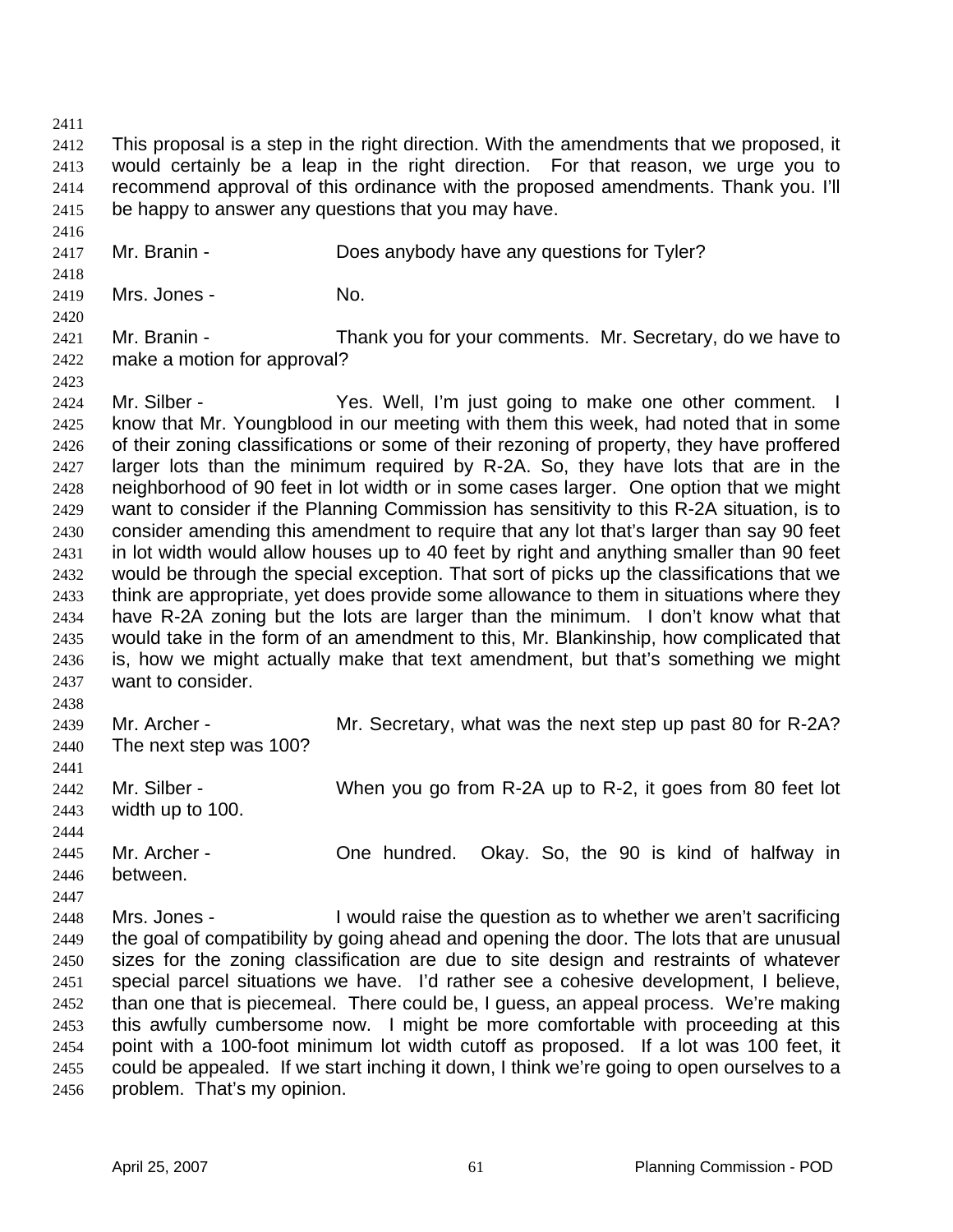Mr. Jernigan - First of all, R-2A is our most popular category, as we said. The second thing, if we don't include that in there, that's going to create a whole lot more work for the BZA. I would think if we take the R-2A and just tell them it has to be a 90-foot lot width and if it's anything less they have to file with the BZA, maybe we'll go ahead and get those 90-foot lots. Mr. Silber - Set at 90 or greater than 90? Mr. Jernigan - Ninety plus. Mr. Branin - Mr. Archer, how do you feel? Mr. Archer - I doubt if we have much R-4 and R-4A left not zoned. Mr. Jernigan - In R-1 and R-0 and all, the only way I'm going to get somebody to do that is hold a gun to their head. Actually, R-2 and R-2A are going to be our primary. Mr. Archer - You'll find a lot of R-3 and R-3A throughout the County. Mr. Jernigan - Would you want to leave the R-3A with the restriction at 35 and have to go to the BZA? Mr. Branin - I'm comfortable with that with R-3A. Mr. Vanarsdall, how do you feel about the R-2? Mrs. Jones - You mean R-2A. How do you feel about the R-2A? Mr. Vanarsdall - I'm comfortable with it. Mr. Branin - With the way it is or to put the addendum on it that— Mr. Vanarsdall - The way Randy explained it with the 90-foot lot. Mr. Branin - Okay. Mr. Blankinship, how will we go about doing that if we chose to? Mr. Blankinship - We'd want to sit down and take a look at it, but I would suppose it would go in the notes, the 24-95 notes, which on your draft is on page 4 of 5 where we've added a (dd) and a (ee). I think it would be in that context. Mr. Silber - **Mr. Blankinship, can we put that in today and move forward?** Mr. Blankinship - I think so, since you're making a recommendation to the Board of Supervisors.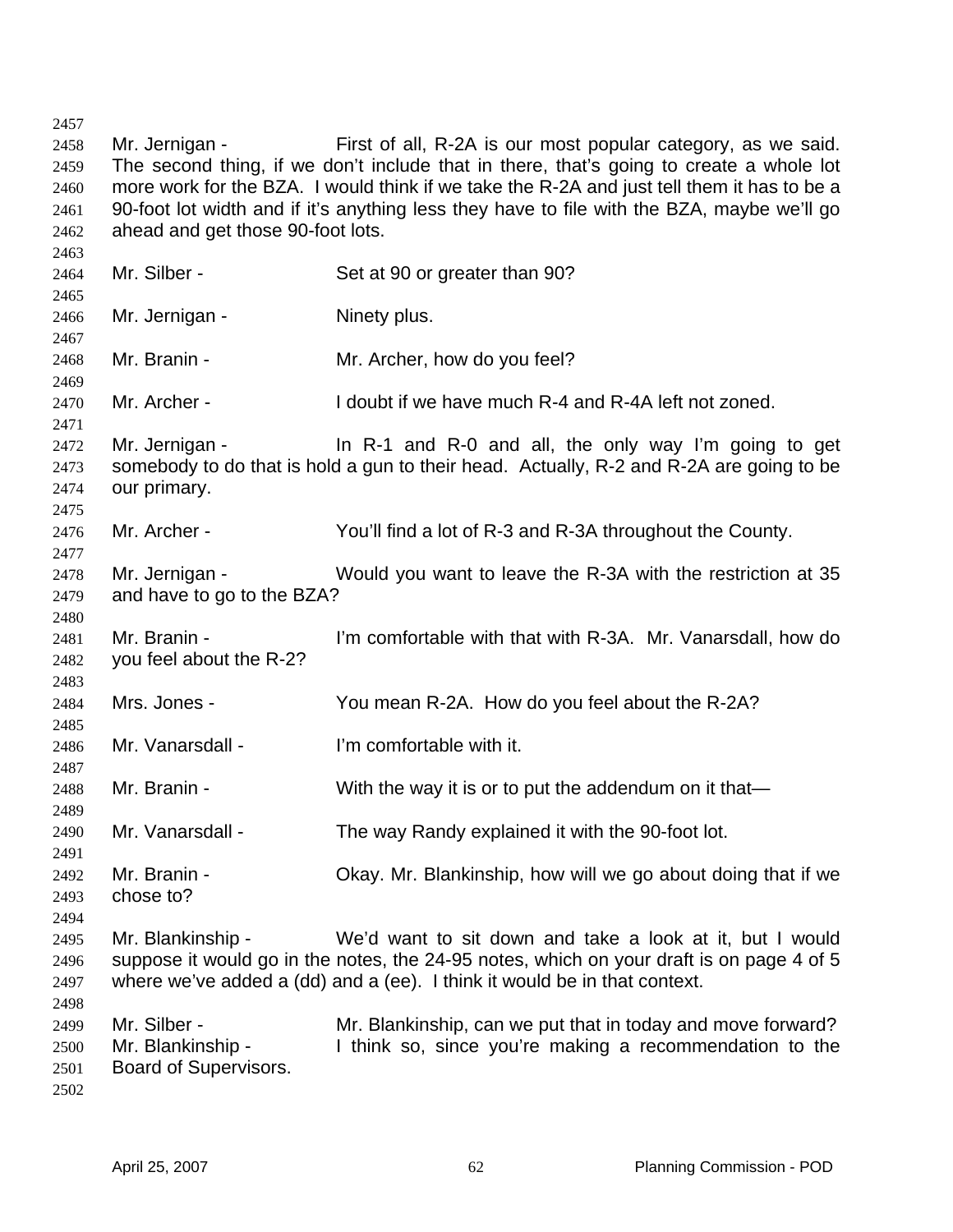Mr. Vanarsdall - That's what I was suggesting. You're saying go through the whole thing. Did you say a cutoff or did you say go to the rest of it. 2503 2504

2505 2506 Mr. Silber - He'd like R-2A to be 40.

2508 2509 2510 2511 2512 2513 2514 2515 Mr. Youngblood - I'd like R-2A. In our situation, we made our lots wider in one subdivision because we wanted to. We lost a lot in order to do it because originally we were approved for 16 lots and we did 15 because of the houses we wanted to build and because we didn't want front-loaded garages. So, that's one of our subdivisions. In the other one, all the lots are 100 feet or better, so I'm not really concerned about that one. There are other builders that were at the meeting that we had with the staff that also are building in R-2A and building on bigger lots that have the same concern because they're building bigger houses. Primarily, I guess, most of that is in Mrs. Jones' district.

- 2516 2517 2518 2519 Mrs. Jones - I would suggest that the decision to take a 16-lot subdivision and make it a 15-lot subdivision and to, therefore, accommodate what your clients want I think makes for a better neighborhood and a more beautiful result, too.
- 2520 2521 2522 2523 2524 2525 2526 2527 2528 2529 2530 Mr. Youngblood - At the time, market is controlling that. Mrs. Jones - Sure. Mr. Youngblood - And that's what we'd like to see, the market control what we build. Mr. Branin - Thank you, sir. Mr. Secretary, you want to lead us through making this change?
- 2531 2532 Mr. Jernigan - What will we do on cul-de-sac lots because your cul-de-sac lots don't generally have the same road frontage.
- 2534 2535 2536 2537 Mr. Silber - That is a good question. The cul-de-sac lot has to meet the minimum lot width and setback, so in this case, I would assume the 90 feet would still apply on the cul-de-sac lot. If the cul-de-sac lot can't meet the 90 feet, then they would require a special exception for a taller house.
- 2538

2533

2507

2539 2540 2541 2542 2543 2544 2545 2546 2547 What I hear the Planning Commission considering is taking staff's recommendation but adding to that by saying that—Let me, again, say what staff is recommending is any single-family district from R-0 through R-2 would allow the taller structures up to 40 feet by right. The other zoning classifications would require a special exception to go up to 40 feet. With this suggestion, if the Planning Commission wants to recommend this to the Board, we'd be recommending a change or revision to this amendment to say that any lot that is 90 feet or larger in width would allow structures to go up to 40 feet by right and any lot smaller than 90 feet in lot width would require a special exception for height taller than 35 feet.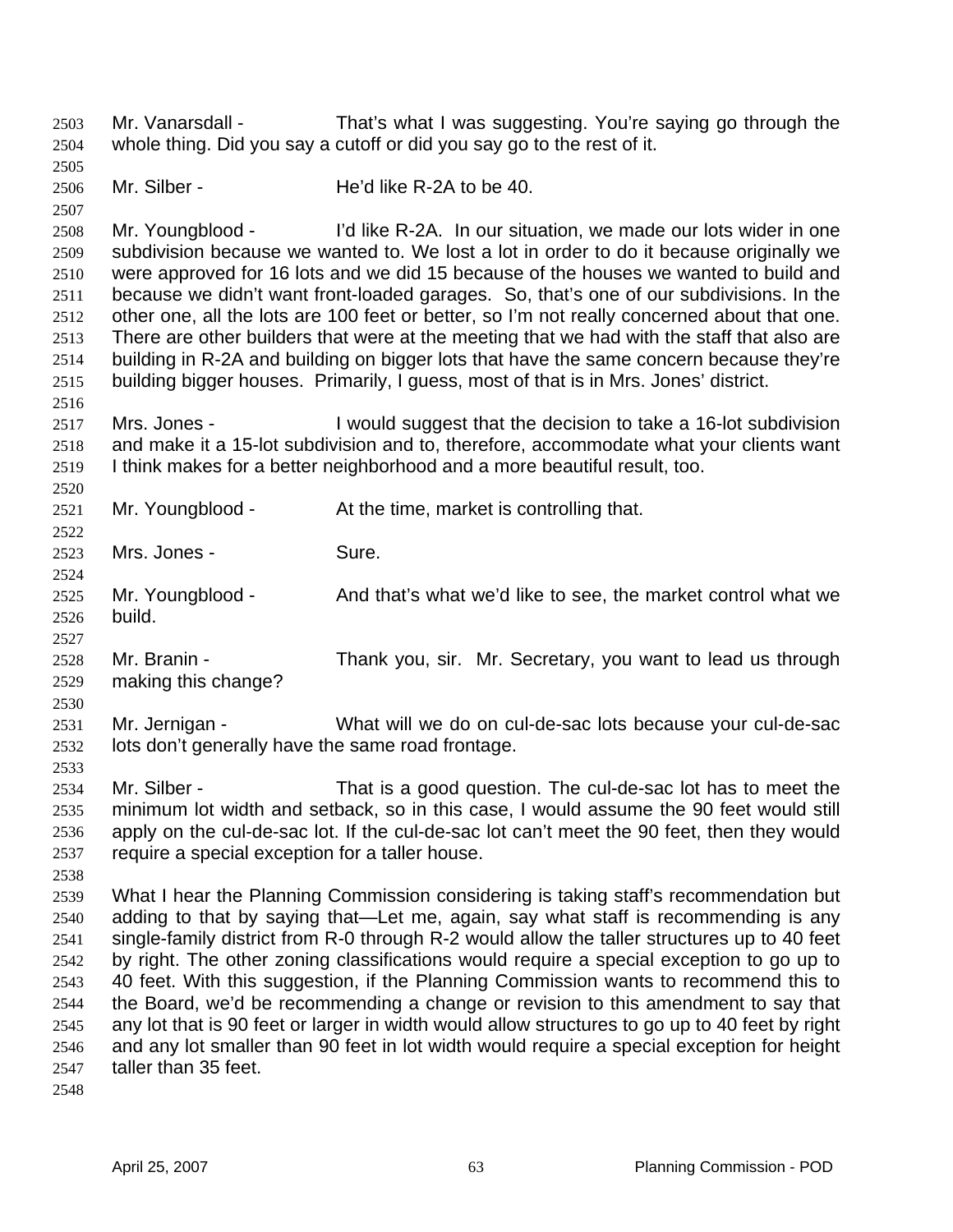2549 Mr. Jernigan - That would cover everything down to R-4. 2550 2551 2552 2553 2554 2555 2556 2557 2558 2559 2560 2561 2562 2563 2564 2565 2566 2567 2568 2569 2570 2571 2572 2573 2574 2575 2576 2577 2578 2579 2580 2581 2582 2583 2584 2585 2586 2587 2588 2589 2590 2591 2592 2593 2594 Mrs. Jones - May we vote on the recommended change separately from the vote on the ordinance or how are we going to do that? Mr. Silber - Think we would just make a recommendation to the Board of Supervisors that you recommend this ordinance amendment with that change. Let me ask for a clarification from my own staff. Would it be best to view this 90-foot lot widths regardless of zoning classification or are we talking about R-0 through R-2 being by right and within the R-2A district, we do it 90-feet or larger? Mr. Blankinship - I was just asking myself the same question, actually. I need a little bit more time to kick that around. Mr. Silber - The concern I might have with doing it in all the districts is say you had an R-4 district or R-4A district. You can't zone to that anymore, but there are those zoning districts out there. You might have 20 lots and 19 of those lots are on 80-foot lot widths or 70-foot lot widths, yet there's one lot that's 90. You could then all of a sudden have a much taller house in this one subdivision while all the others are smaller. Mr. Branin - That's what we want to stay away from. Mr. Silber - Think that's what we want to stay away from. Mrs. Jones - Which brings me back to where we were before. This is possible through special exception. All options are on the table here; it simply has to go one way or the other. What we're arguing about is by right. I would be opposed to taking a by-right height below 100 feet in lot width. Mr. Branin - Ckay. Mrs. Jones - That's all I'm saying. Mr. Silber - That was staff's original recommendation. We offer an alternative to address Mr. Youngblood's concern, but if the Commission— Mr. Youngblood - If it's zoned R-2A and you have 100-foot lots, are you going to include the R-2A with 100-foot lots with the 40-foot by right? Mr. Silber - That's what the Planning Commission is debating. Mr. Jernigan - I kind of like the way you said it, but I'd go down from R-0 to R-2A at 90 foot plus. Anything R-3 and below, they have to get special exception regardless of the lot size.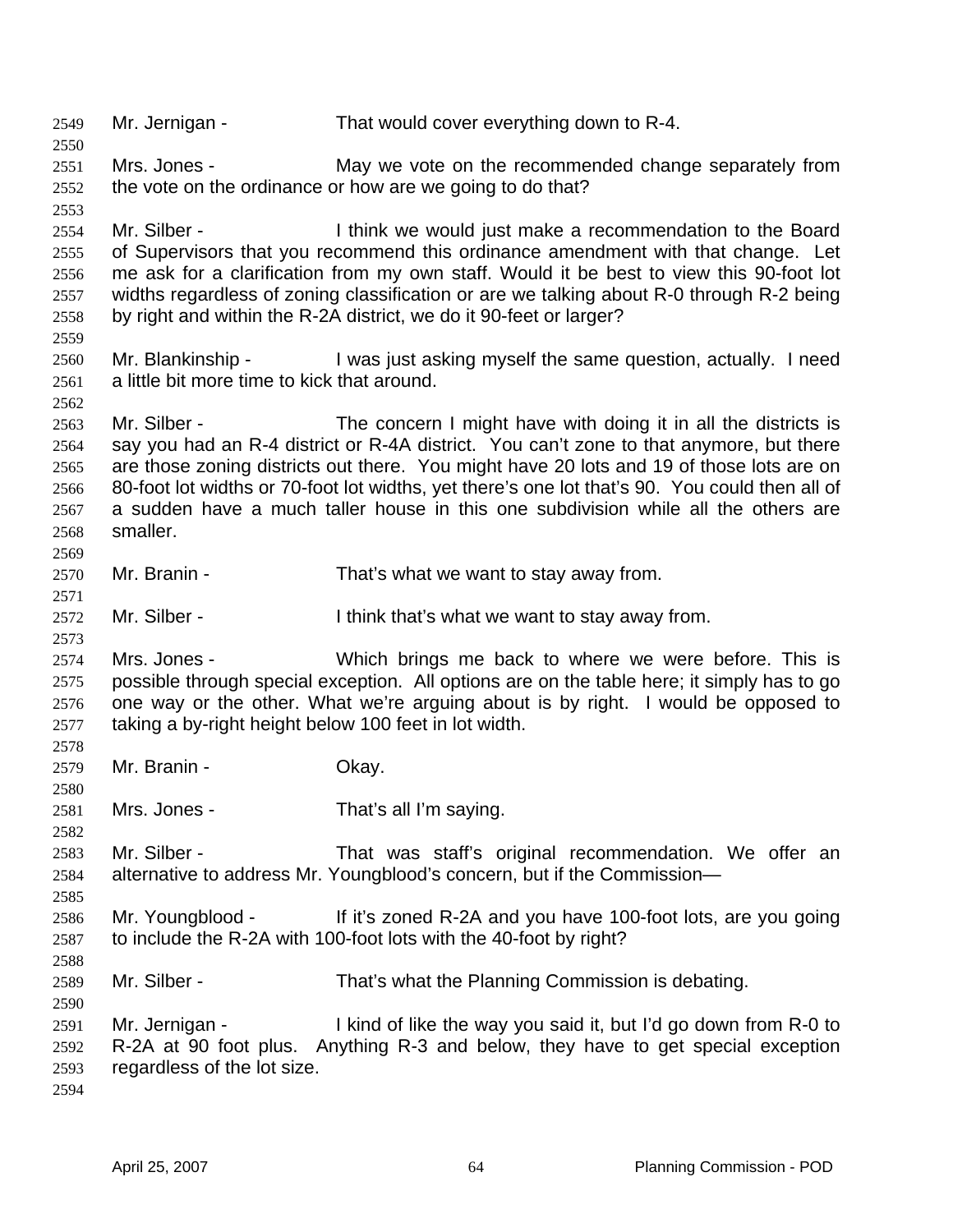Mr. Vanarsdall - The You're saying beyond R-2A they'd have to get special exception. 2595 2596 2597 2598 2599 2600 2601 2602 2603 2604 2605 2606 2607 2608 2609 2610 2611 2612 2613 2614 2615 2616 2617 2618 2619 2620 2621 2622 2623 2624 2625 2626 2627 2628 2629 2630 2631 2632 2633 2634 2635 2636 2637 2638 2639 2640 Mr. Jernigan - Yes. Anything lower than R-2A because you may have in fill areas and those may be lower structures there. Like I said, R-2A is our most popular one and I don't want to throw every case to the BZA if they want to put a 40-foot ceiling on it. I'm comfortable with the 90 feet. Mrs. Jones - But there will be R-2A lots that are 80 feet. Mr. Jernigan - They'll have to apply. They'll have to go to the BZA. Mrs. Jones - So, R-2A is not by right, only if the lot happens to be 90 or wider. Mr. Jernigan - Ninety foot plus. Mr. Silber - So, stated differently, your R-0 through R-2 would be by right and your R-2A would be by right only if the lot is 90 feet or larger. R-3, R-3A, R-4, R-4A would not be by right, but only by special exception. Mr. Vanarsdall - Is that going to be 80. Mrs. Jones - What's the magic between 90 and 100? Mr. Jernigan - Ten. Mr. Branin - You can't feel the magic? Mrs. Jones - I am not trying to be argumentative. I simply know that in the Tuckahoe District, we have consistent discussions about McMansions next to established areas. Although the McMansions are absolutely beautiful homes and they have a beautiful place in the County, I honestly think it may be a little difficult to justify the R-2A as a by right height. Five feet does not necessarily mean just five feet in an increase. It could end up being a good 10 feet higher. It could be a significant amount taller than adjoining older neighborhoods. My concern is there. I think this is certainly a good change. My only concern is the R-2A by right. That's why there are five us on this Commission. Mr. Branin - The How do we move forward? Do we hold it up for Mr. Blankinship? What do you want to do, Mr. Silber? Mr. Silber - Unless there is good reason to defer this, I would suggest that you send something forward to the Board of Supervisors for their consideration. Mr. Archer - **At which point it can be debated again.**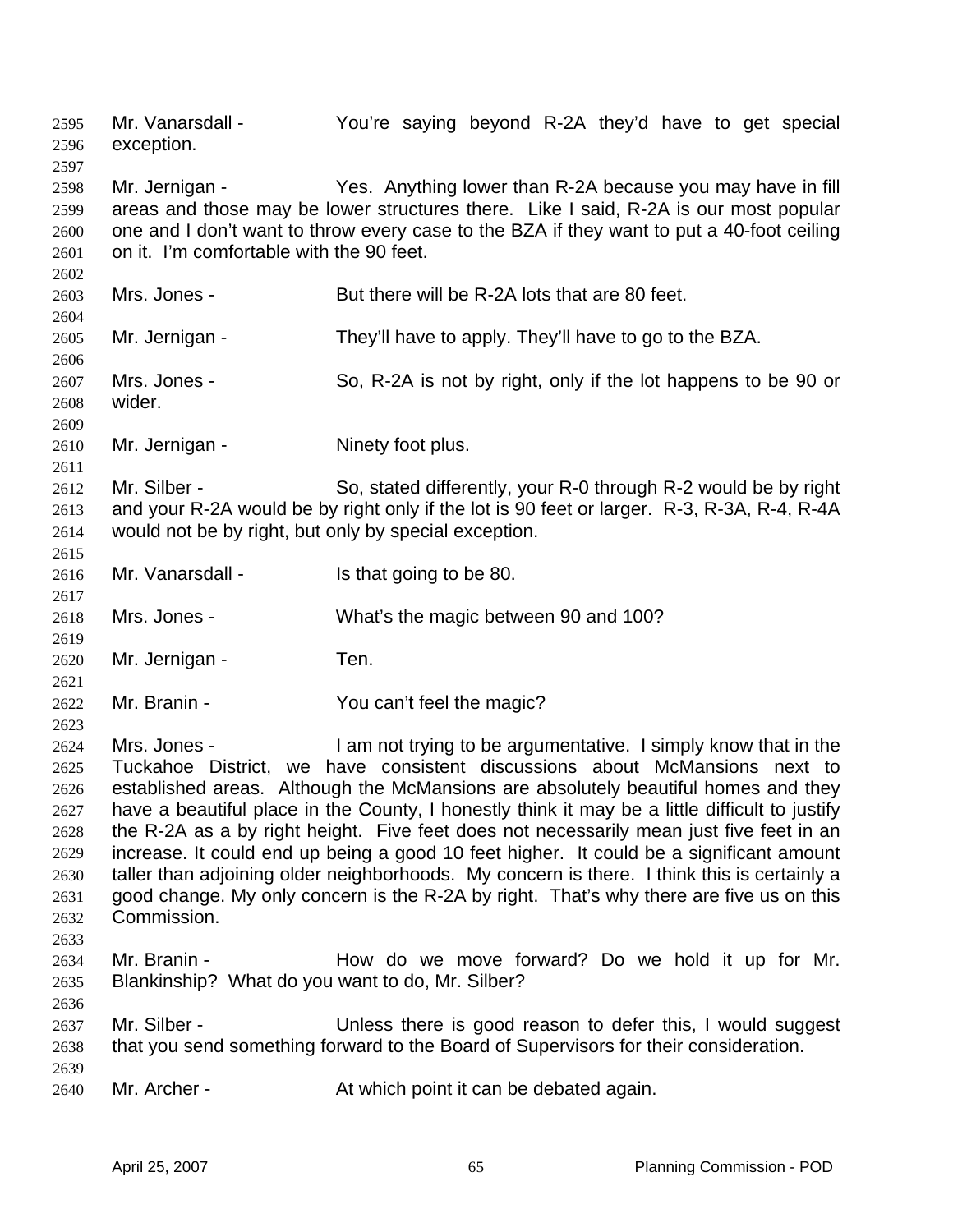2641 2642 2643 2644 2645 2646 2647 2648 2649 2650 2651 2652 2653 2654 2655 2656 2657 2658 2659 2660 2661 2662 2663 2664 2665 2666 2667 2668 2669 2670 2671 2672 2673 2674 2675 2676 2677 2678 2679 2680 2681 2682 2683 2684 2685 2686 Mr. Branin - I'm all for moving it forward. Mr. Silber - What you're sending forward to the Board of Supervisors is the Planning Commission's recommendation in regards to this proposed amendment. Mr. Branin - Now it's up to them to either keep what Mr. Blankinship's presented, listen to our change, or change it themselves. Would someone like to make a motion? Anyone? Mr. Jernigan - I'll make a motion that we approve the resolution to change the ordinance for building height for the districts of R-0 through R-2A—excuse me—R-0 through R-2 that by right they can increase to 40 feet in height, R-2A with a lot width of 90+ feet can go to 40 feet in height, and everything below that, R-3 through R-4A, they would have to have special exception. Mr. Branin - **Motion was made by Mr. Jernigan.** Mr. Archer - **I'll second that.** Mr. Branin - Seconded by Mr. Archer. All in favor say aye. All opposed say no. Motion does carry. Please note that there were four yeses and one no. Mr. Silber - And one abstention. Mr. Branin - The And one abstention. The vote was as follows: Mr. Branin - Yes Mr. Vanarsdall - Yes Mr. Branin - Yes Mr. Jernigan - Yes Mrs. Jones - No The Planning Commission on a four to one vote, approved to send to the Board of Supervisors the resolution to change the ordinance for building height as follows: Districts R-0 through R2 can increase building height to 40 feet by right, district R2-A lots with a lot width of 90+ feet can go to 40 feet in height by right, and everything below that, R-3 through R-4A, would have to have special exception. Mr. Branin - Ckay, thank you very much. We will send that forward to the Board. Mr. Thornton will have a chance to hear this discussion again. We will be holding a work session with the Board probably in about a month. Next is approval of the minutes of the March 28, 2007 meeting.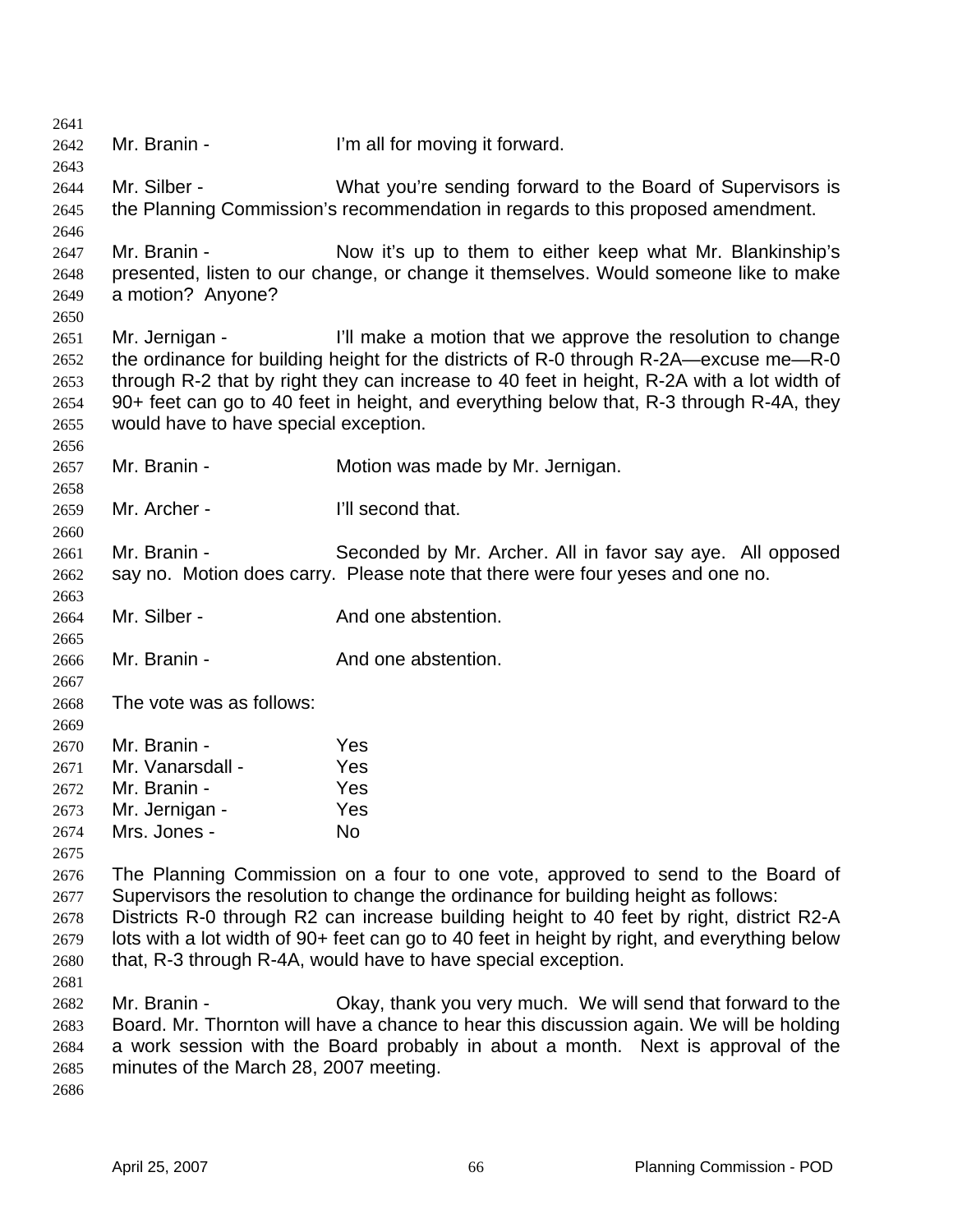### **APPROVAL OF MINUTES: March 28, 2007 Minutes**

 Mrs. Jones - I had only one thing and it's because I wasn't sure what Mr. Vanarsdall said. On page 45, line 1730, I'm just not sure what that comment is. If he can clarify that, that's all I found.

 Mr. Vanarsdall - That would be a new subdivision. Mrs. Jones - The Mrs. Insert the word. "be"? Mr. Vanarsdall - That was a question. "Would that be a new subdivision?" Mrs. Jones - "Would that be a new subdivision." Mr. Vanarsdall - They left the "would" out. Mrs. Jones - Ckay. Mr. Branin - All right. Mrs. Jones - With that, I move for approval of the minutes. Mr. Branin - So moved. Mr. Archer - Thank you, Mrs. Jones. Mrs. Jones - You're welcome. Mr. Branin - This meeting is adjourned. Kate, Lee, and Amy, if you guys would come up so we can actually meet you and shake your hands, we would appreciate it. Mr. Silber - Che other announcement. Mr. Branin - Ch no you don't. Mr. Silber - There is a tour that the Department of Community and Revitalization and Planning will be conducting for the Board of Supervisors and the Planning Commission on May 2<sup>nd</sup>. It's at 9:30. You should be getting a letter, but at 9:30 meet out at the front of the Administration Building. I believe about 9:30 until 2:30 is what Mr. Strickler was hoping to keep us to. Mr. Branin - You're right, that's not all day. Mr. Silber - The Music Silber - It's a week from today.